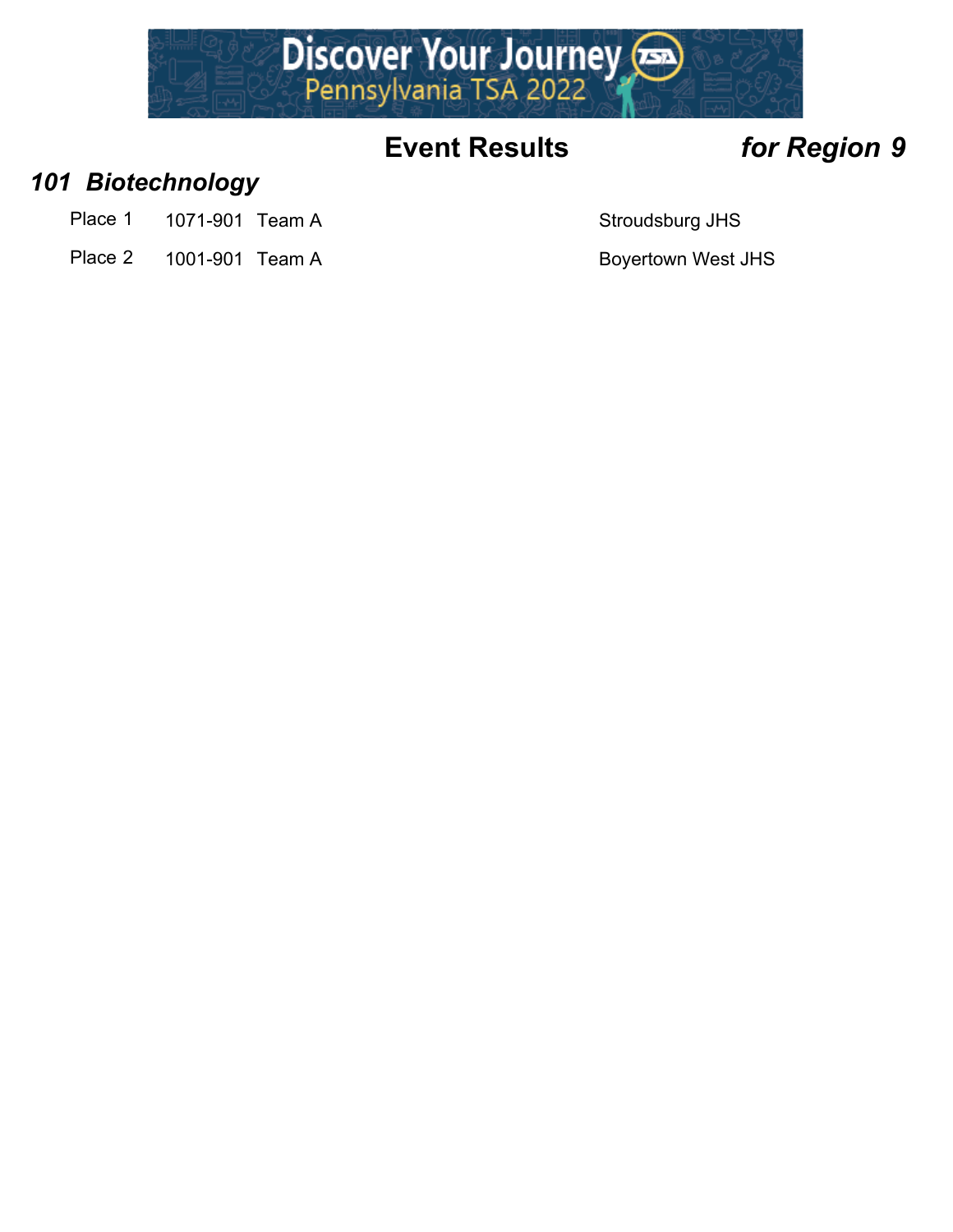

### *102 Career Prep*

| Place 1<br>1066-023 Derrick |  |
|-----------------------------|--|
|-----------------------------|--|

- Place 2 1071-002 Becker Benjamin Stroudsburg JHS
- Place 3 1066-014 Schafer Luke Luke Daniel Boone MS
- Place 4 1001-013 Gorni Hunter Boyertown West JHS

Aisling Daniel Boone MS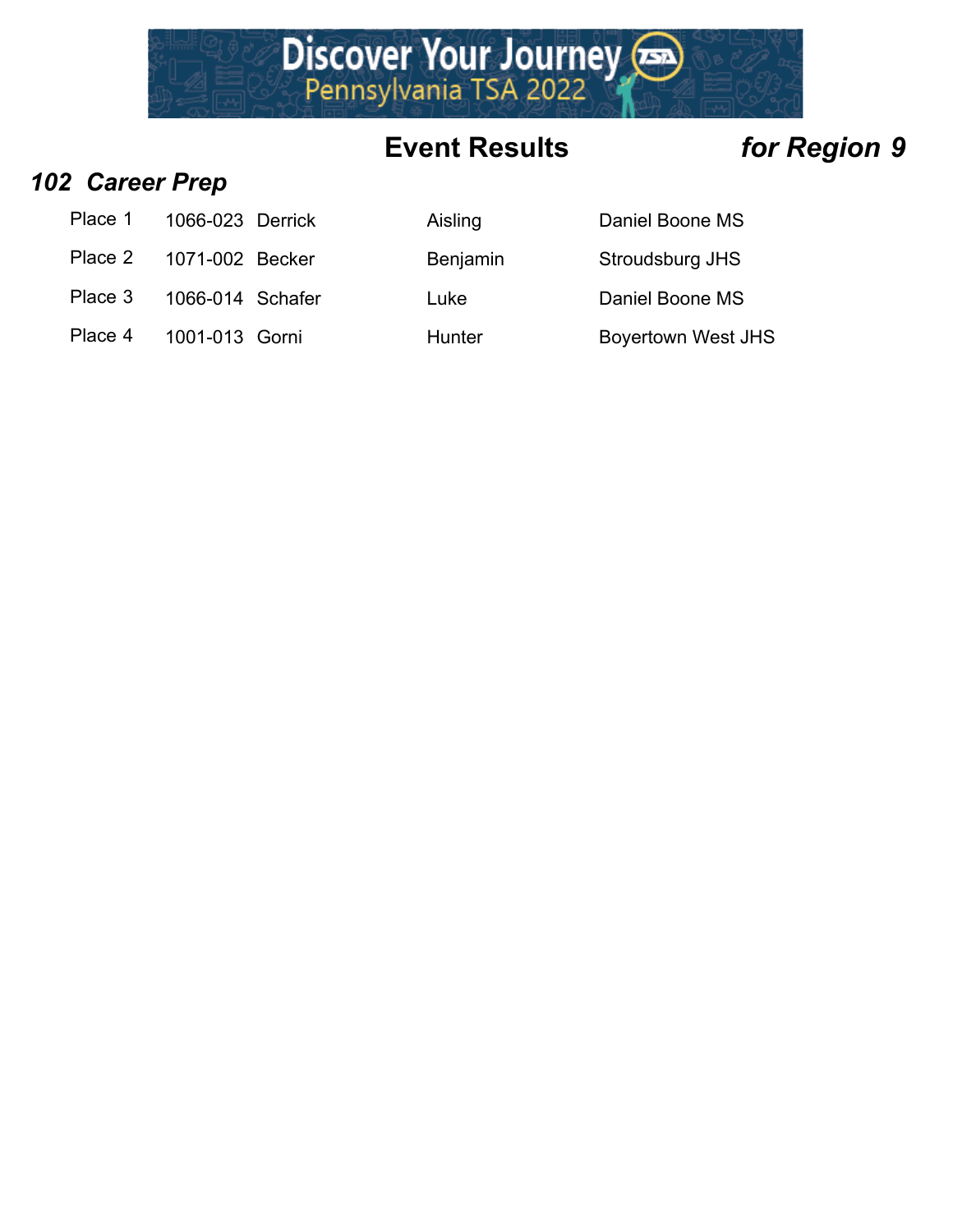

### *103 Challenging Technology Issues*

- Place 1 1041-902 Team B Boyertown East JHS
- Place 2 1041-901 Team A Boyertown East JHS
- Place 3 1066-901 Team A Daniel Boone MS
- Place 4 1041-903 Team C Boyertown East JHS
- 
- 
- -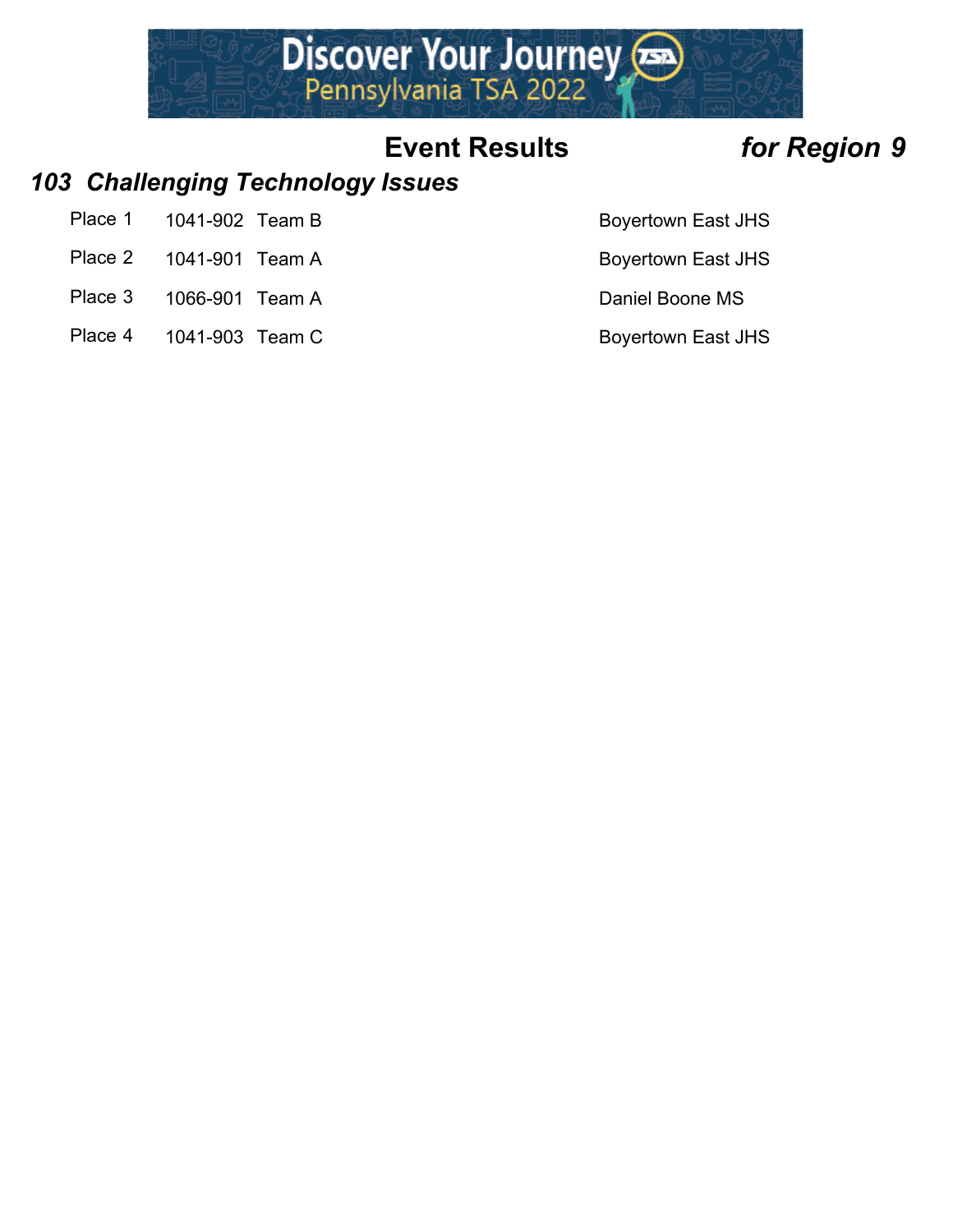

### *105 Children's Stories*

- Place 1 1066-903 Team C Daniel Boone MS
- Place 2 1066-901 Team A Daniel Boone MS
- Place 3 1066-902 Team B Daniel Boone MS
- Place 4 1071-901 Team A Stroudsburg JHS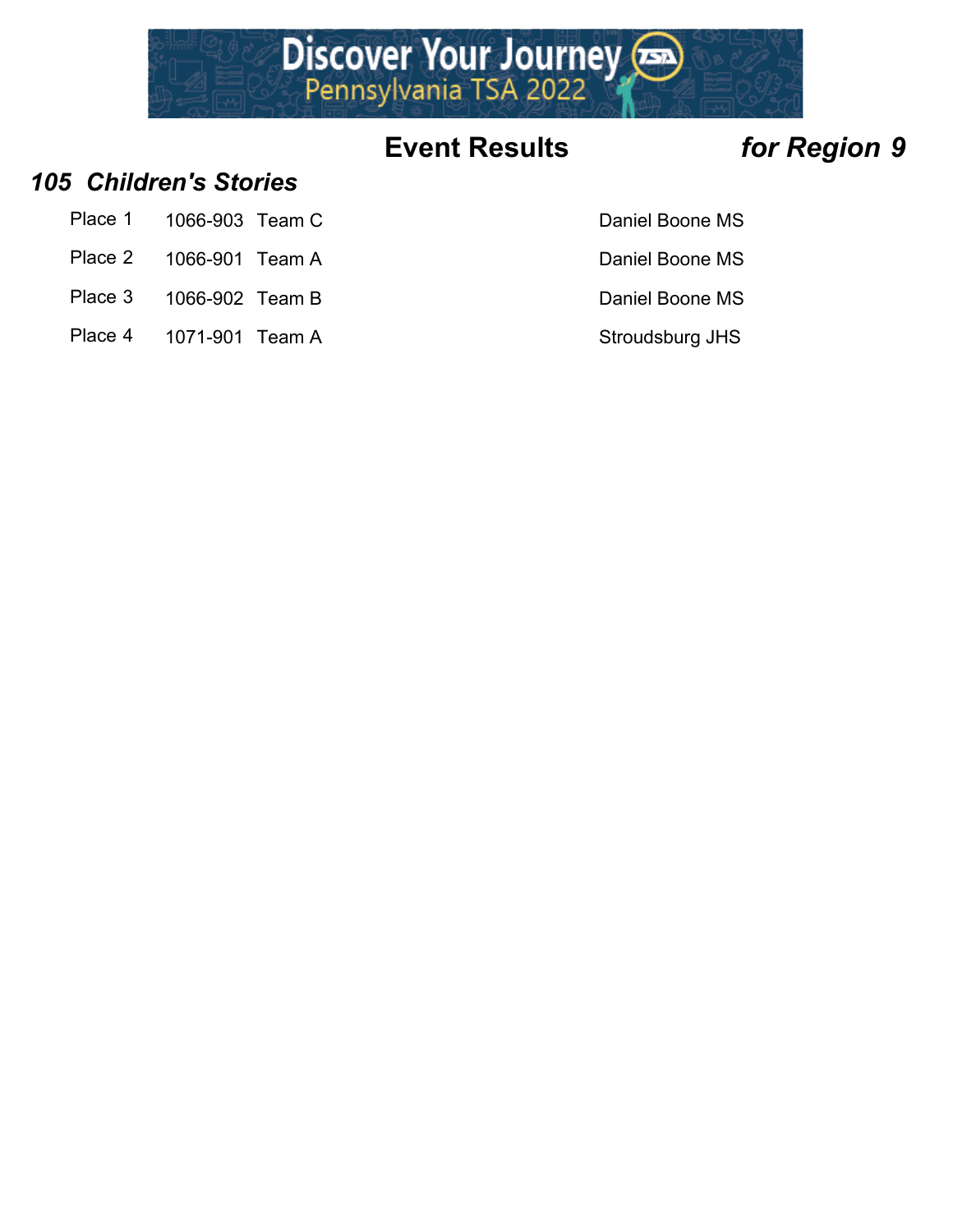

### *106 Coding*

- Place 1 1066-901 Team A Daniel Boone MS
- Place 2 1041-903 Team C Boyertown East JHS
- Place 3 1041-901 Team A Boyertown East JHS
- Place 4 1041-902 Team B Boyertown East JHS
- 
- 
- -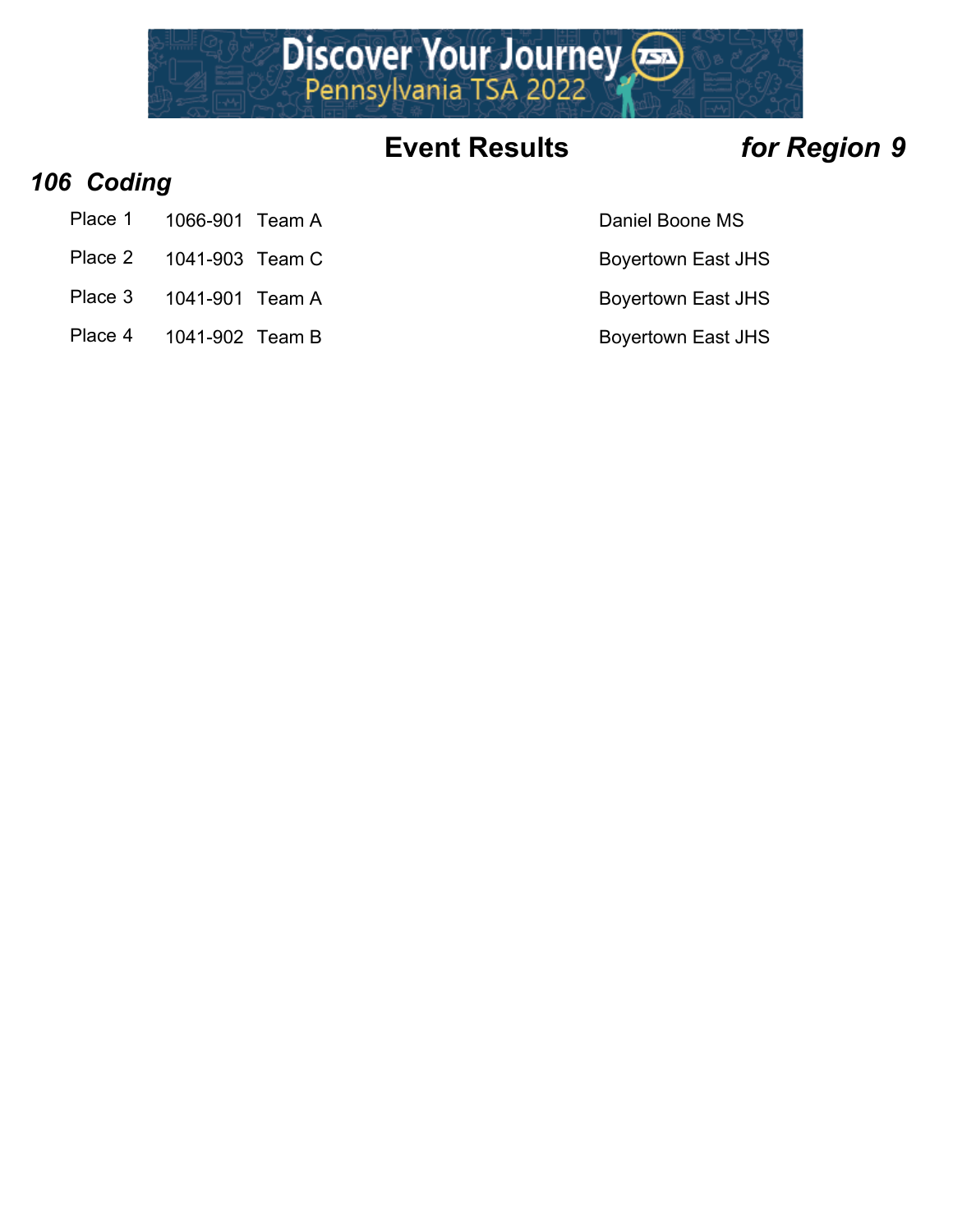

### *108 Computer-Aided Design Foundations*

| Place 1<br>1041-023 Capone |  |
|----------------------------|--|
|----------------------------|--|

Place 2 1041-031 Hornak **Emiliano** Boyertown East JHS

Dom Boyertown East JHS

Place 3 1041-040 Shilling Logan boyertown East JHS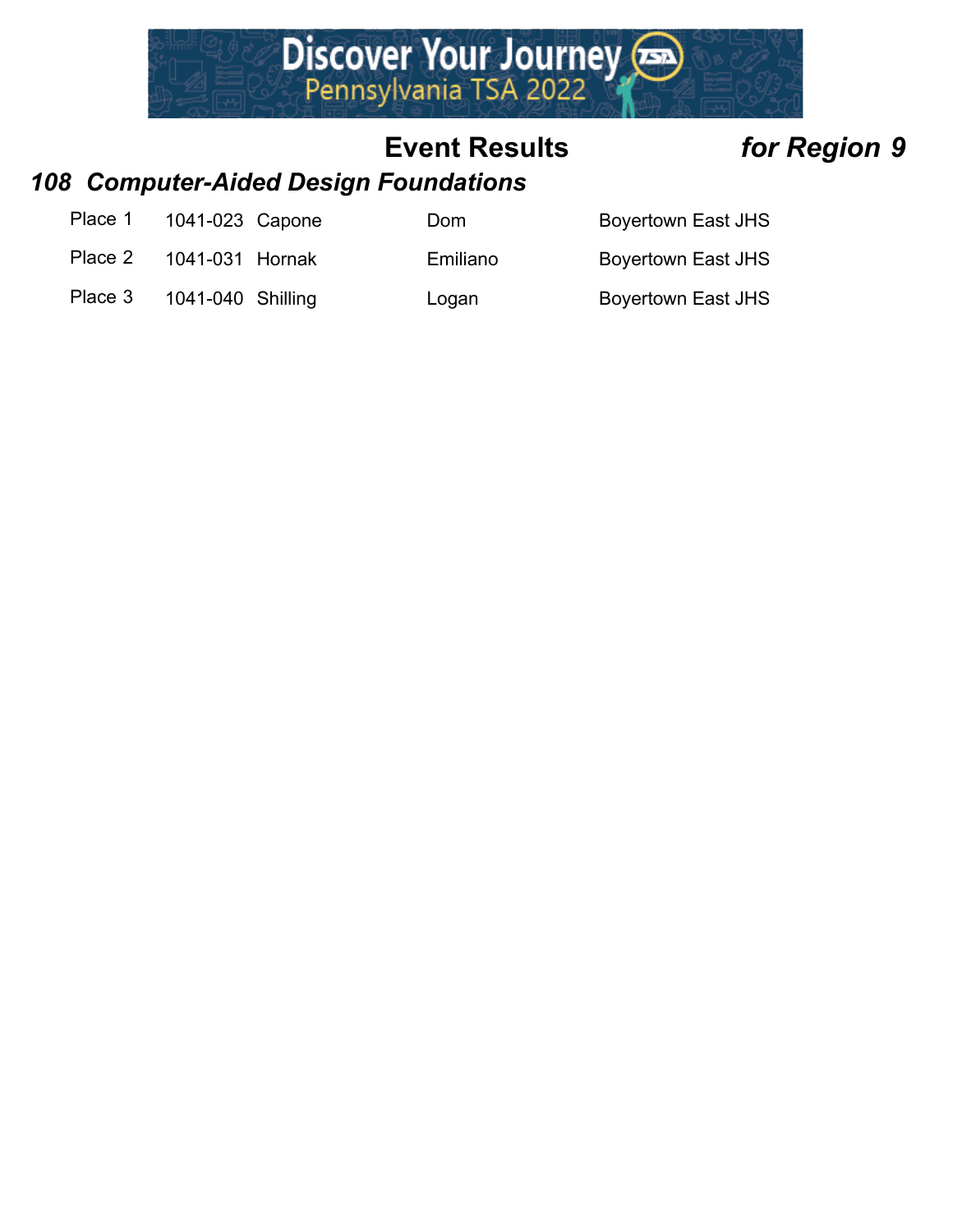

### *112 Digital Photography*

| Place 1 | 1066-024 Derrick |  |
|---------|------------------|--|
| Place 2 | 1066-003 Wroten  |  |
| Place 3 | 1066-031 Poole   |  |
| Place 4 | 1041-026 Dieser  |  |

| Place 1 | 1066-024 Derrick | Emerson | Daniel Boone MS           |
|---------|------------------|---------|---------------------------|
| Place 2 | 1066-003 Wroten  | Kathryn | Daniel Boone MS           |
| Place 3 | 1066-031 Poole   | Matthew | Daniel Boone MS           |
| Place 4 | 1041-026 Dieser  | Kacie   | <b>Boyertown East JHS</b> |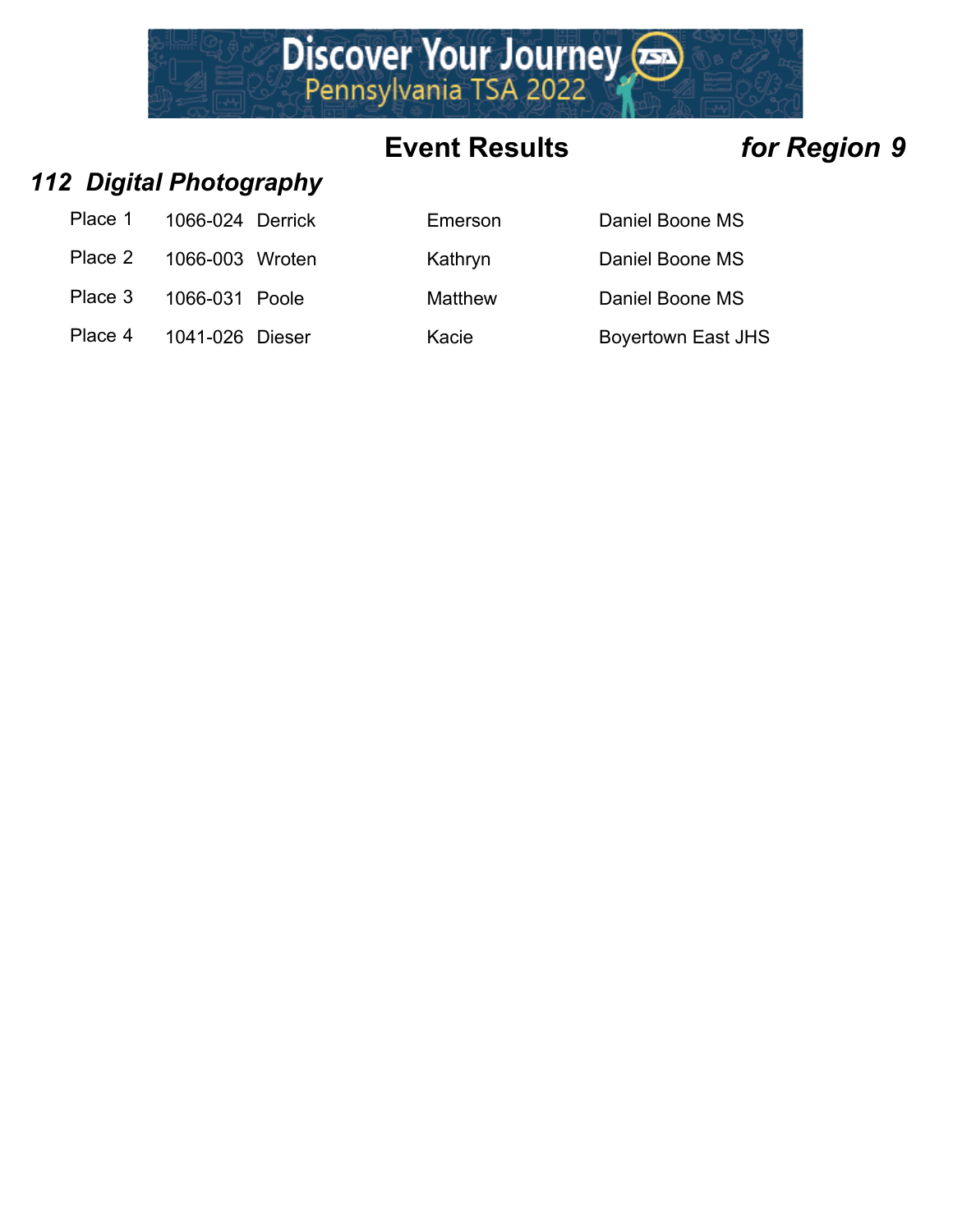Discover Your Journey

### *113 Dragster*

| Place 1  | 1041-037 Patten   |                    |
|----------|-------------------|--------------------|
| Place 2  | 1041-018 Peredo   |                    |
| Place 3  | 1001-022 Waidell  |                    |
| Place 4  |                   | 1041-016 McManus   |
| Place 5  | 1041-039 Schorle  |                    |
| Place 6  | 1041-042 Susek    |                    |
| Place 7  |                   | 1041-028 Gambone   |
| Place 8  |                   | 1001-023 Wernersba |
| Place 9  | 1041-032 Jones    |                    |
| Place 10 | 1001-007 Binder   |                    |
| Place 11 | 1041-040 Shilling |                    |

| Place 1  | 1041-037 Patten   |                      | <b>Nicholas</b> | <b>Boyertown East JHS</b> |
|----------|-------------------|----------------------|-----------------|---------------------------|
| Place 2  | 1041-018 Peredo   |                      | Diego           | <b>Boyertown East JHS</b> |
| Place 3  | 1001-022 Waidell  |                      | Elliot          | <b>Boyertown West JHS</b> |
| Place 4  |                   | 1041-016 McManus     | Aiden           | <b>Boyertown East JHS</b> |
| Place 5  | 1041-039 Schorle  |                      | <b>Bruce</b>    | <b>Boyertown East JHS</b> |
| Place 6  | 1041-042 Susek    |                      | <b>Jack</b>     | <b>Boyertown East JHS</b> |
| Place 7  |                   | 1041-028 Gambone     | Alex            | <b>Boyertown East JHS</b> |
| Place 8  |                   | 1001-023 Wernersbach | <b>Bradley</b>  | <b>Boyertown West JHS</b> |
| Place 9  | 1041-032 Jones    |                      | Grady           | <b>Boyertown East JHS</b> |
| Place 10 | 1001-007          | <b>Binder</b>        | Jonathan        | <b>Boyertown West JHS</b> |
| Place 11 | 1041-040 Shilling |                      | Logan           | <b>Boyertown East JHS</b> |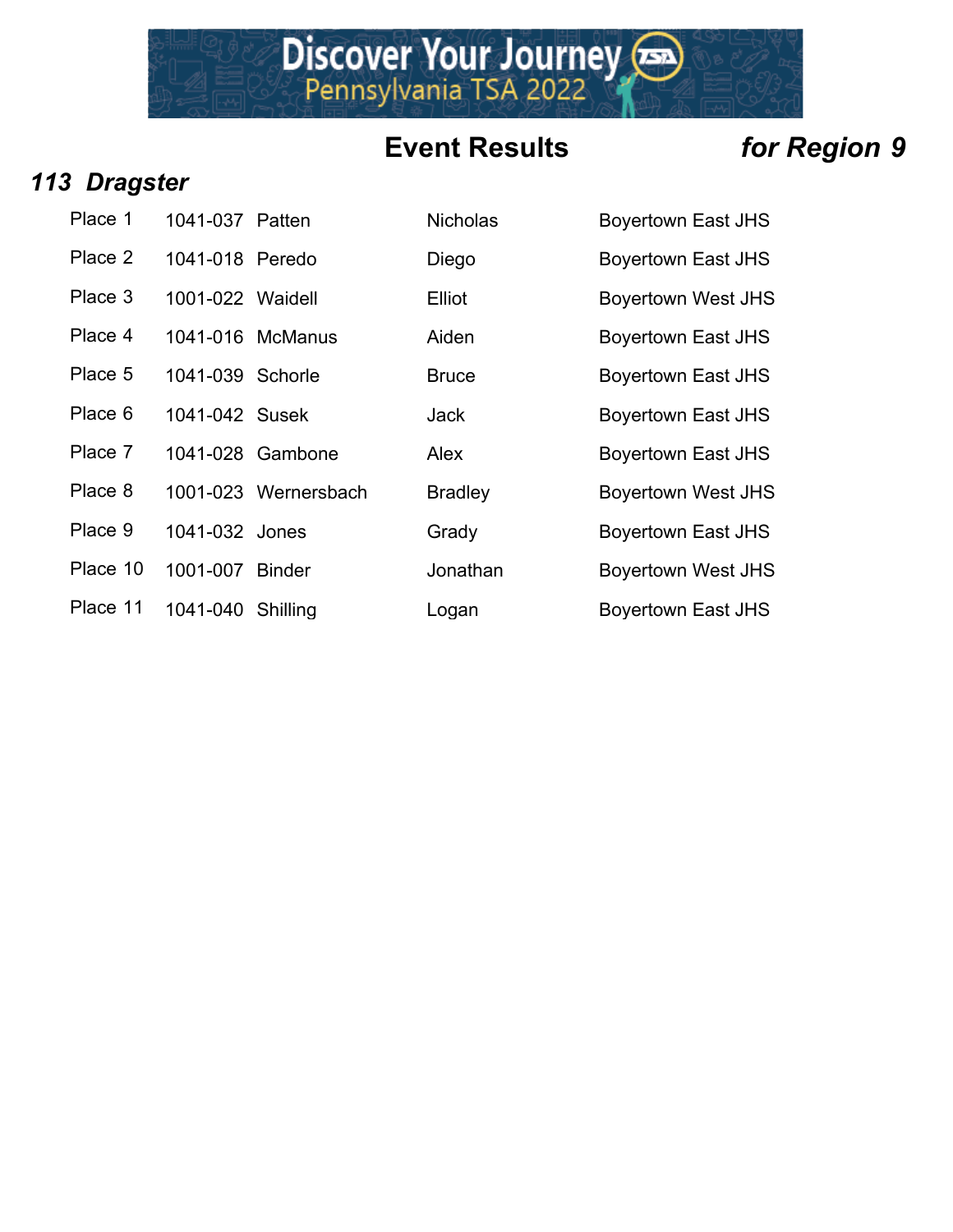

### *114 Electrical Applications*

Place 1 1041-005 Camp Ryan Ryan Boyertown East JHS

Place 2 1041-017 Moll Madison Boyertown East JHS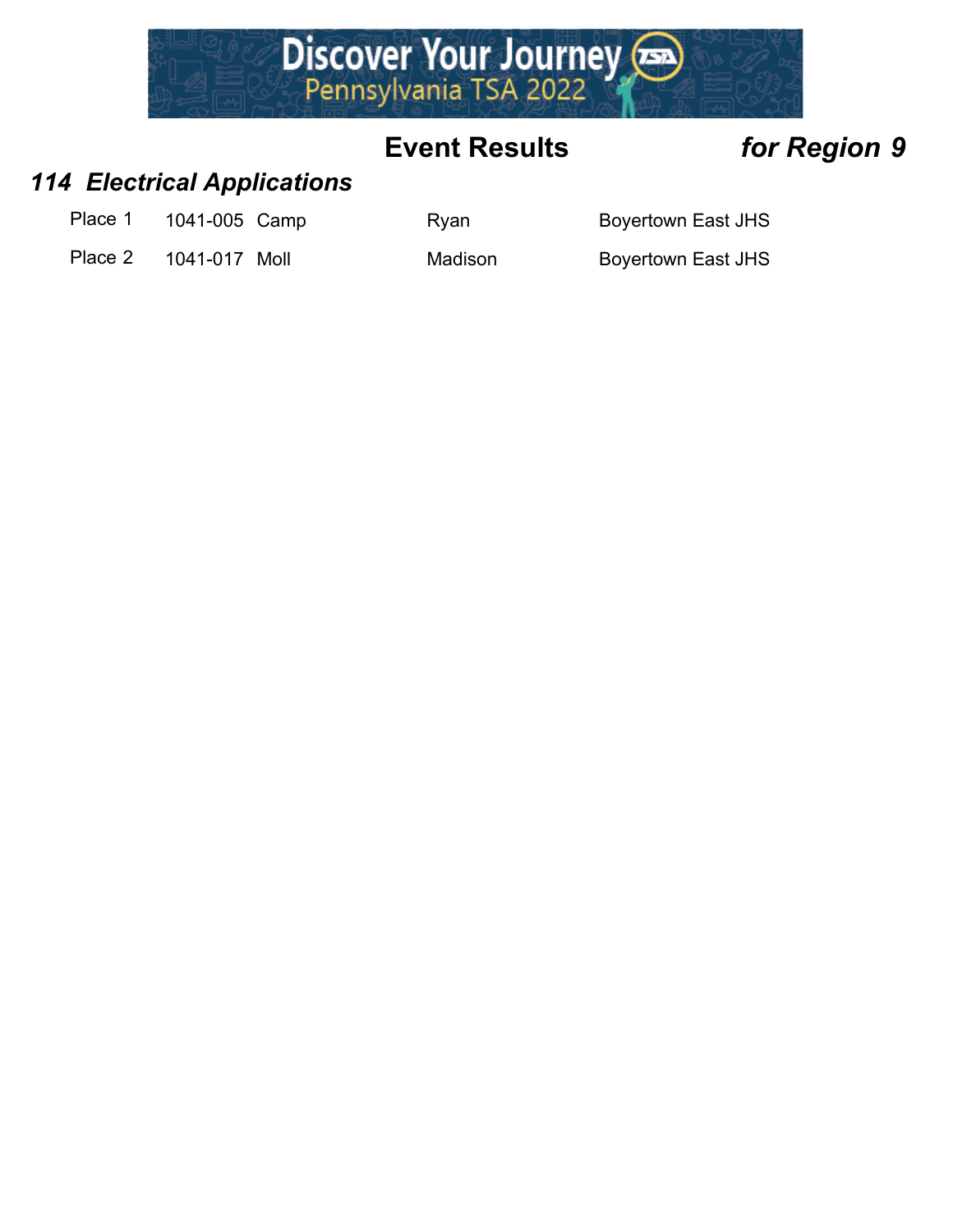

### *115 Essays on Technology*

Place 1 1041-036 Lester-Stranick Sarah Boyertown East JHS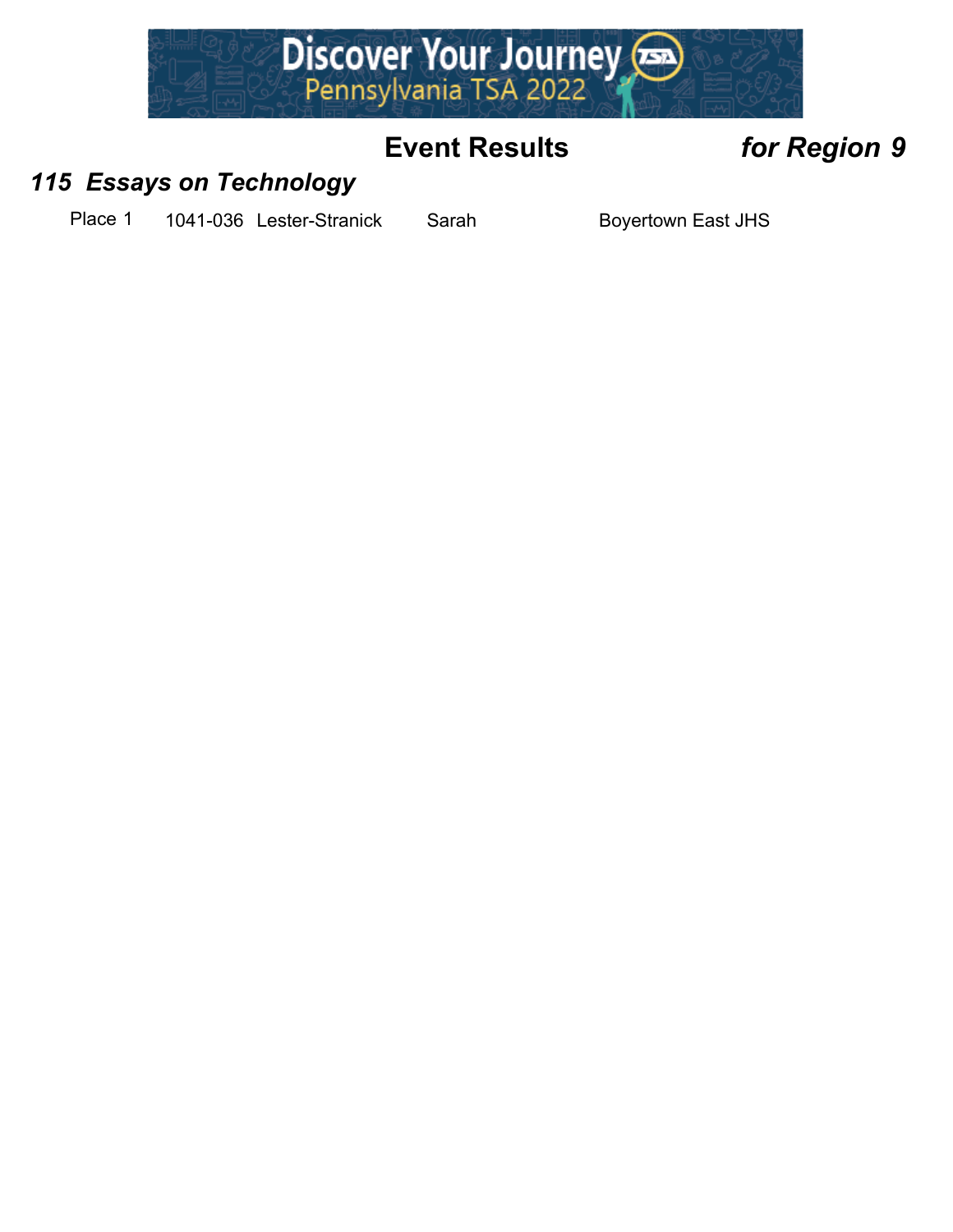

### *116 Flight*

| Place 1 | 1001-012 Fetterman |
|---------|--------------------|
|         |                    |

- Place 2 1001-011 Donovan  $\mu$
- Place 3 1041-003 Brunner M
- Place 4  $1041-028$  Gambone  $\mu$

| Place 1 | 1001-012 Fetterman | Augustus  | <b>Boyertown West JHS</b> |
|---------|--------------------|-----------|---------------------------|
| Place 2 | 1001-011 Donovan   | Alexandra | <b>Boyertown West JHS</b> |
| Place 3 | 1041-003 Brunner   | Maya      | <b>Boyertown East JHS</b> |
| Place 4 | 1041-028 Gambone   | Alex      | <b>Boyertown East JHS</b> |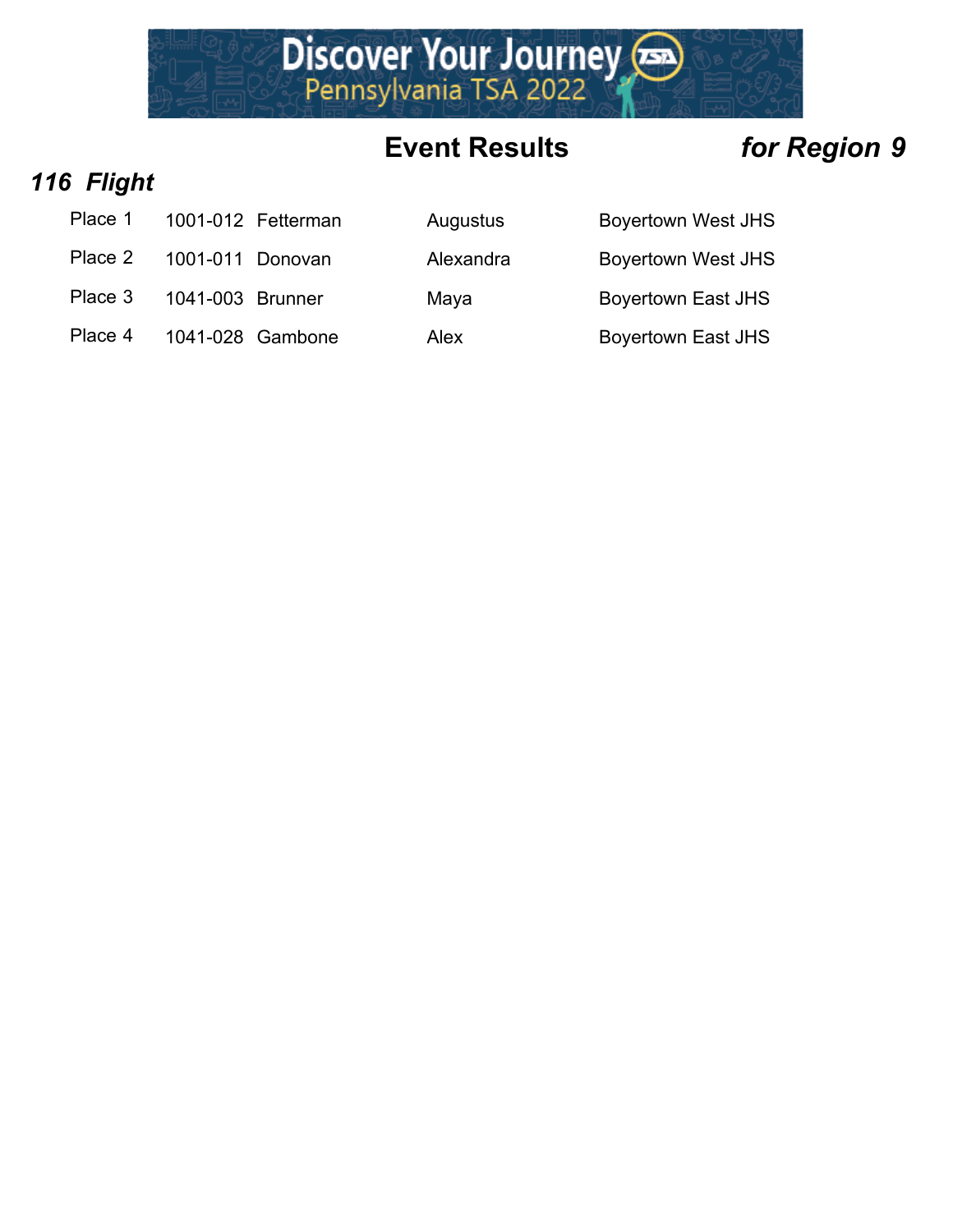

### *117 Forensic Technology*

- Place 1 1066-901 Team A Daniel Boone MS
- Place 2 1041-901 Team A Boyertown East JHS
- Place 3 1001-901 Team A Boyertown West JHS
- Place 4 1066-902 Team B Daniel Boone MS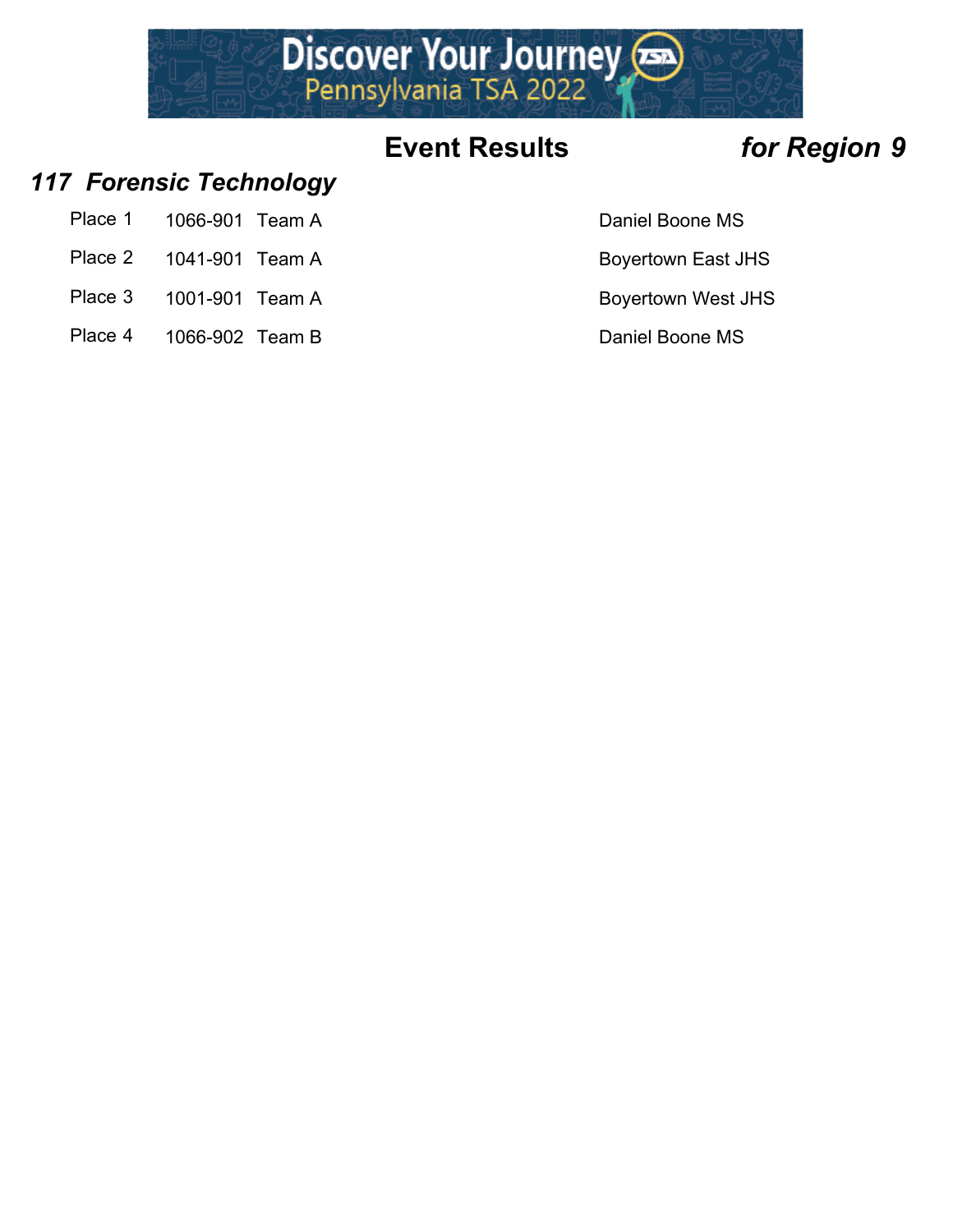

### *119 Inventions and Innovations*

Place 1 1001-901 Team A Boyertown West JHS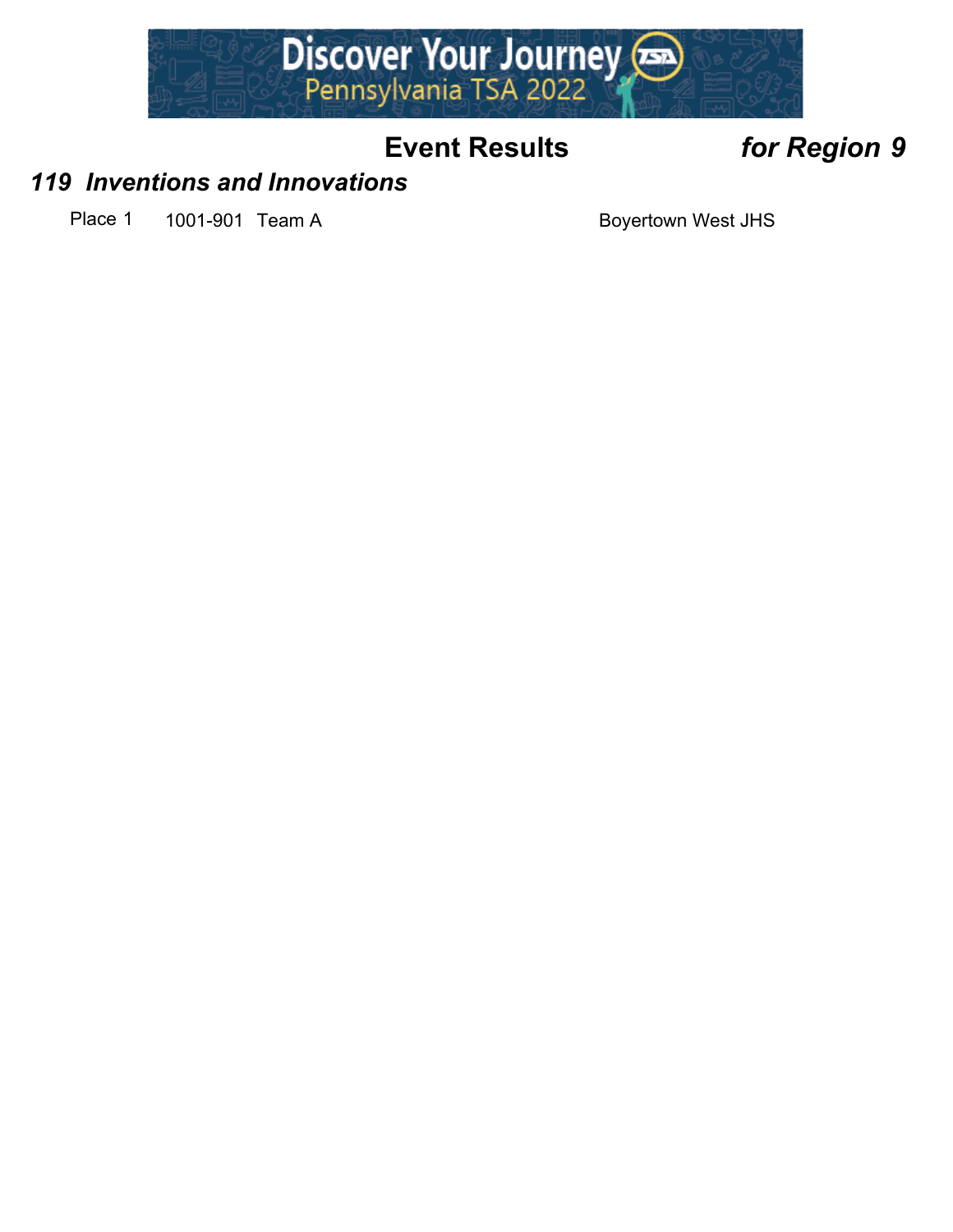

### *120 Junior Solar Sprint*

- Place 1 1041-901 Team A Boyertown East JHS
- Place 2 1041-902 Team B Boyertown East JHS
- Place 3 1031-901 Team A Vertex 100 Upper Perkiomen MS
- 
- 
- Place 5 1066-902 Team B Daniel Boone MS
- Place 6 1066-901 Team A Daniel Boone MS
- 
- 
- 
- Place 4 1066-903 Team C Daniel Boone MS
	-
	-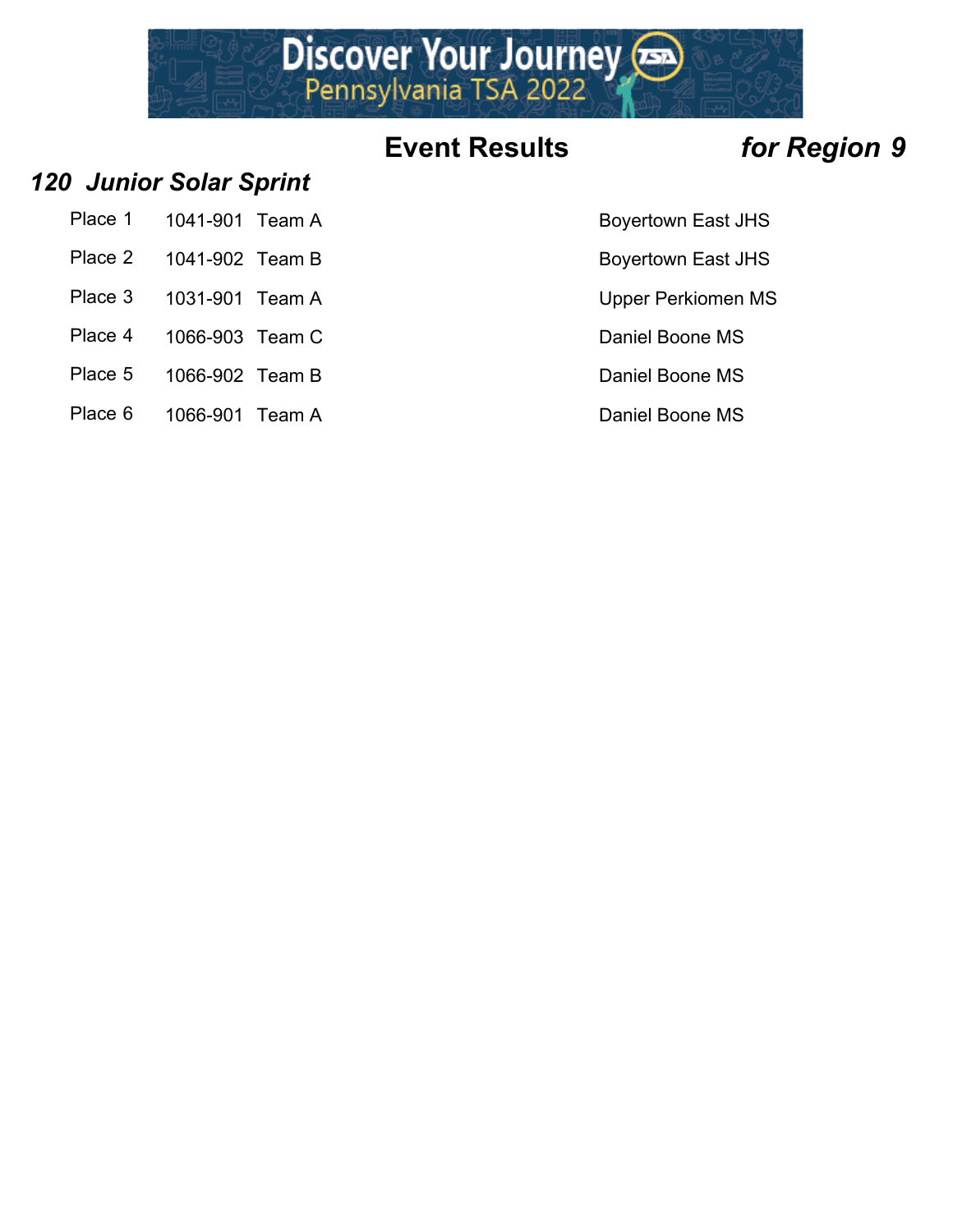

### *121 Leadership Strategies*

- Place 1 1041-901 Team A Boyertown East JHS
- Place 2 1066-901 Team A Daniel Boone MS
- Place 3 1041-902 Team B Boyertown East JHS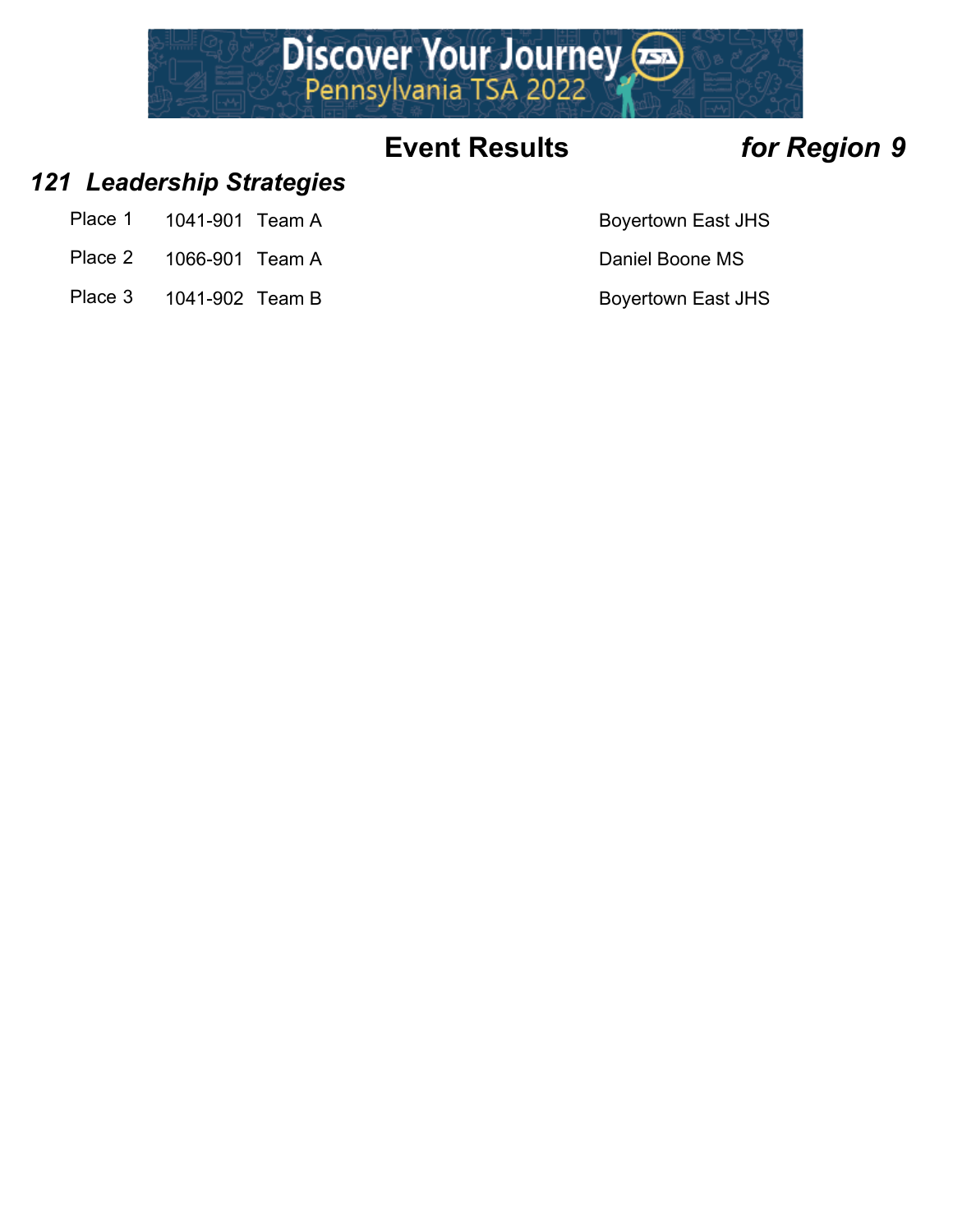

### *122 Mass Production*

- Place 1 1066-901 Team A Daniel Boone MS
- Place 2 1041-903 Team C Boyertown East JHS
- Place 3 1001-901 Team A Boyertown West JHS
- Place 4 1066-902 Team B Daniel Boone MS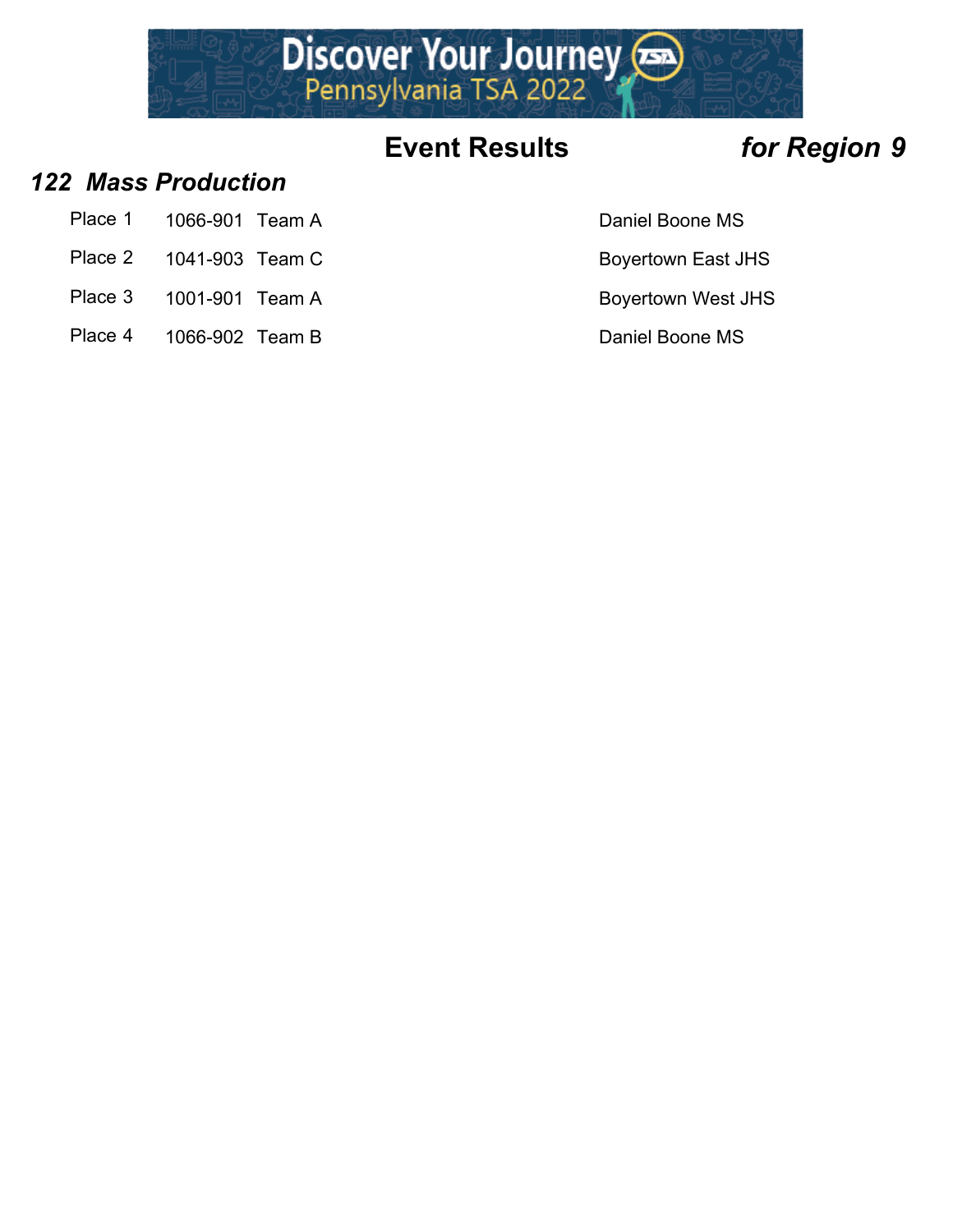

### *123 Mechanical Engineering*

- Place 1 1001-901 Team A Boyertown West JHS
- Place 2 1066-901 Team A Daniel Boone MS
- Place 3 1041-903 Team C Boyertown East JHS
- Place 4 1041-901 Team A Boyertown East JHS
-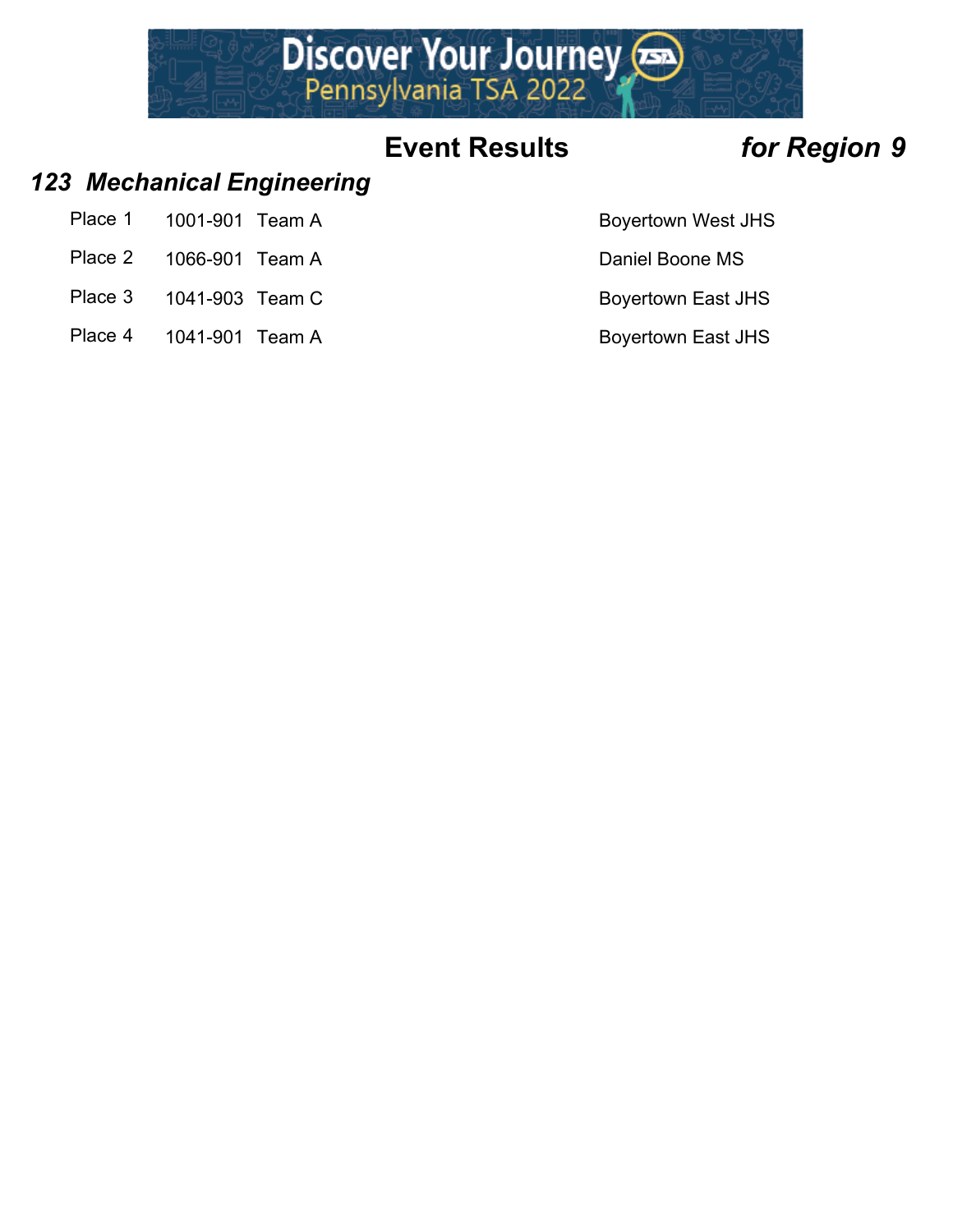

### *124 Medical Technology*

- Place 1 1001-901 Team A Boyertown West JHS
- Place 2 1041-901 Team A Boyertown East JHS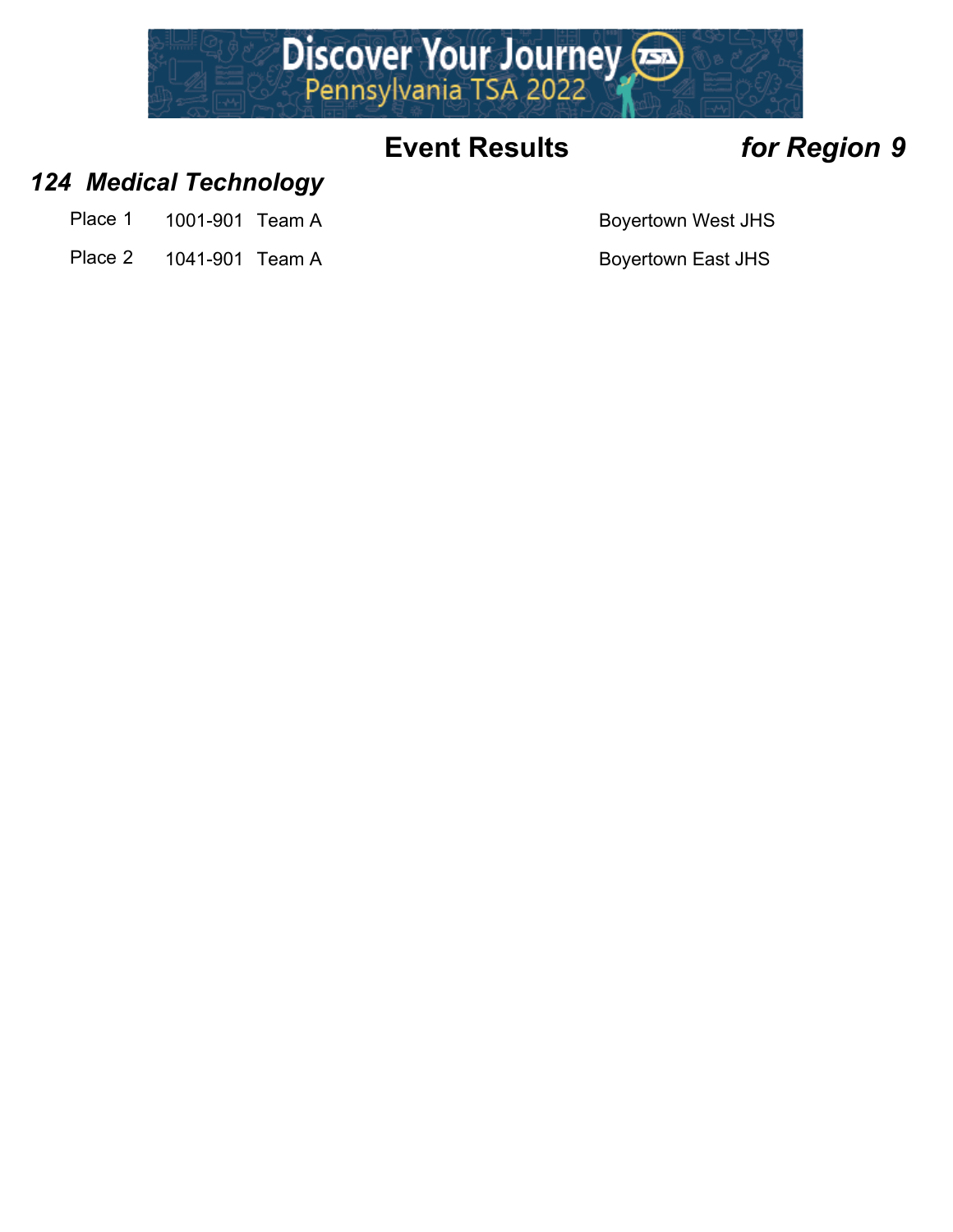

### *126 Off the Grid*

- Place 1 1066-901 Team A Daniel Boone MS
- Place 2 1001-902 Team B Boyertown West JHS
- Place 3 1001-901 Team A Boyertown West JHS
- Place 4 1041-901 Team A Boyertown East JHS
- 
- 
- -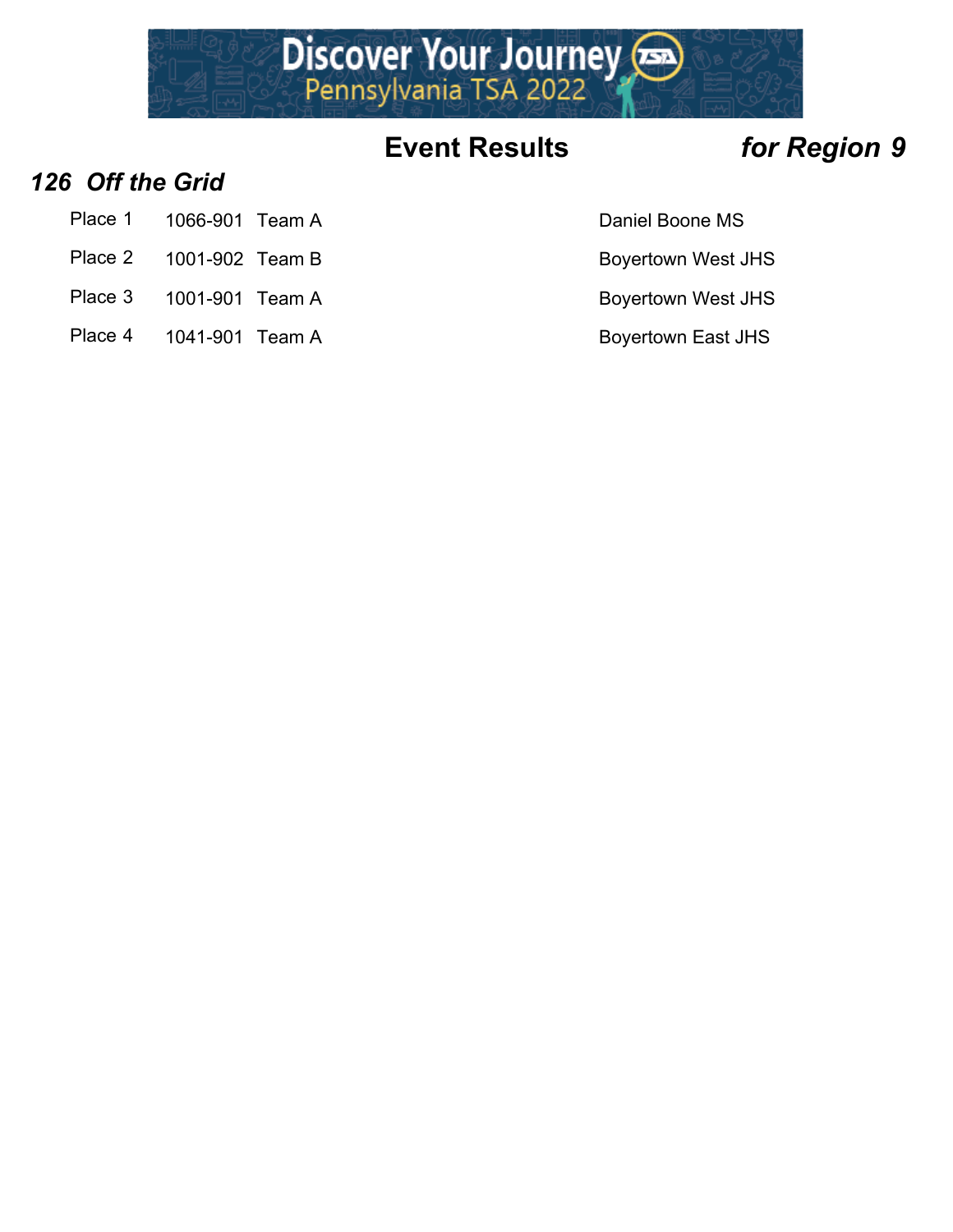

### *127 Prepared Speech*

| Place 1 | 1041-019 Rose |  |
|---------|---------------|--|
|---------|---------------|--|

- Place 2 1041-026 Dieser Ka
- Place 3 1041-034 Klass Emma Boyertown East JHS

| Place 1 | 1041-019 Rose   | Alex  | Boyertown East JHS        |
|---------|-----------------|-------|---------------------------|
| Place 2 | 1041-026 Dieser | Kacie | Boyertown East JHS        |
| Place 3 | 1041-034 Klass  | Emma  | <b>Boyertown East JHS</b> |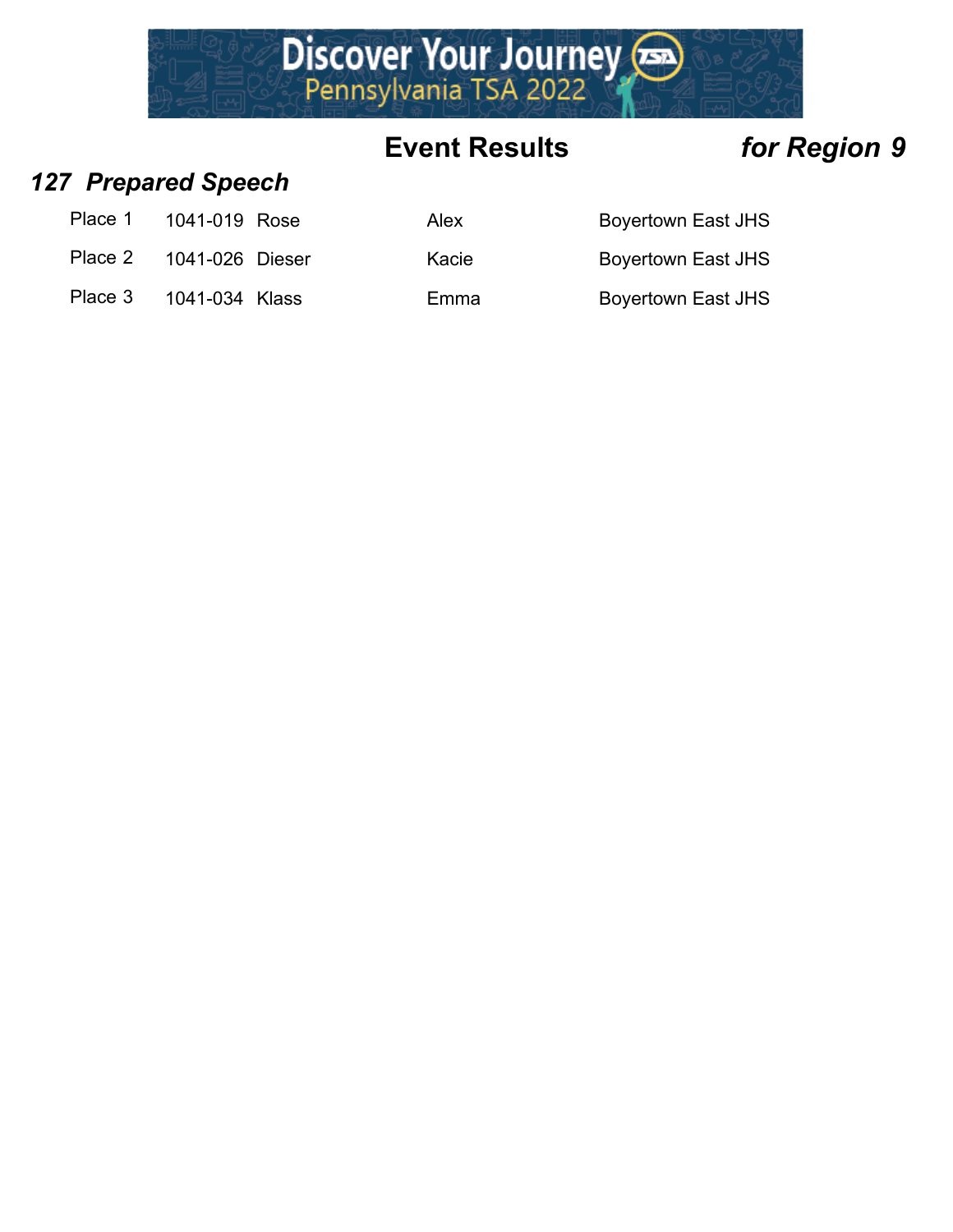

### *128 Problem Solving*

- Place 1 1001-901 Team A Boyertown West JHS
- Place 2 1041-902 Team B Boyertown East JHS
- 
- 
- Place 4 1066-902 Team B Daniel Boone MS
- Place 5 1066-901 Team A Daniel Boone MS
- Place 6 1071-902 Team B Stroudsburg JHS
- 
- 
- Place 3 1041-901 Team A Boyertown East JHS
	-
	-
	-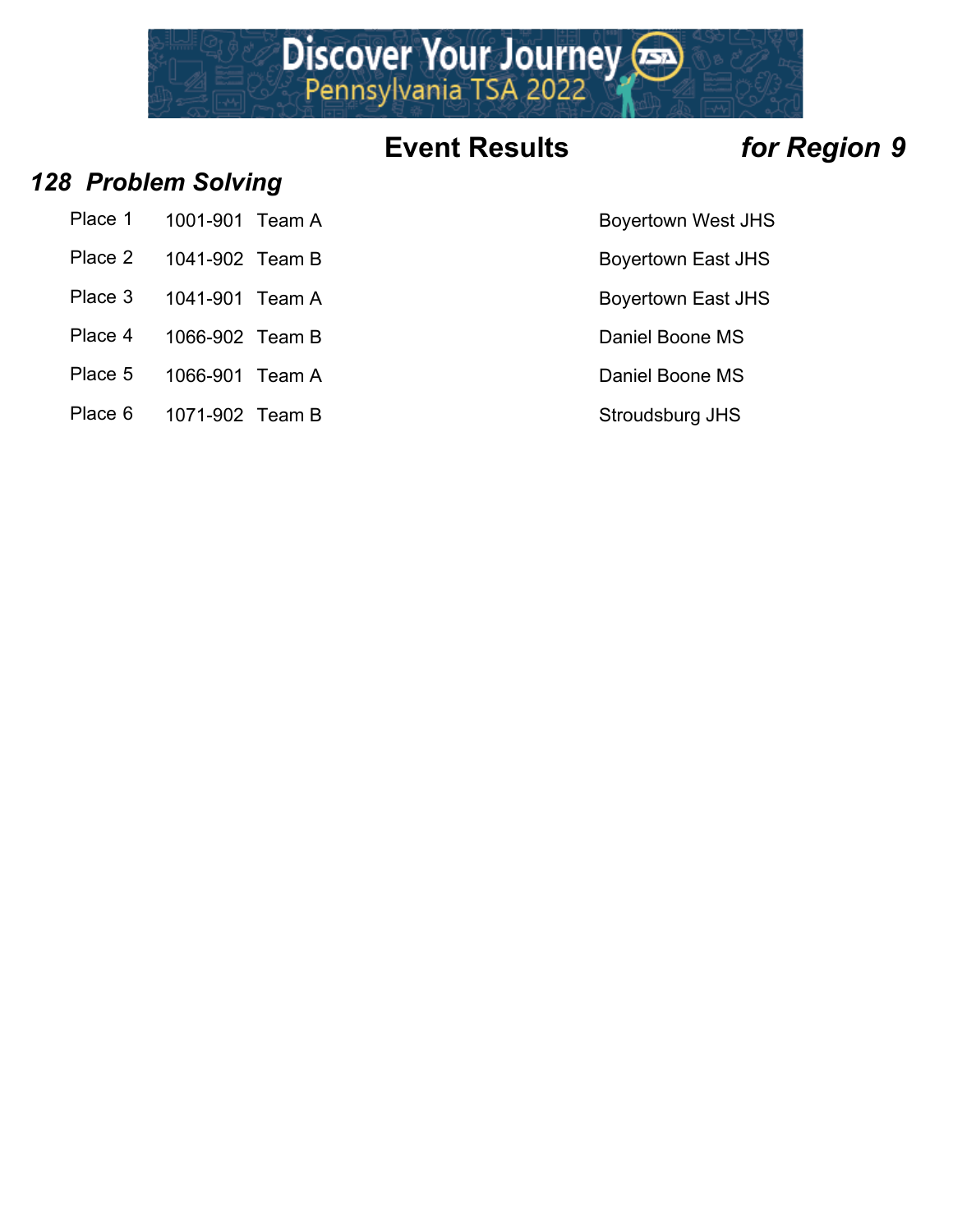

### *129 Promotional Marketing*

Place 1 1041-041 Smith Nolan Nolan Boyertown East JHS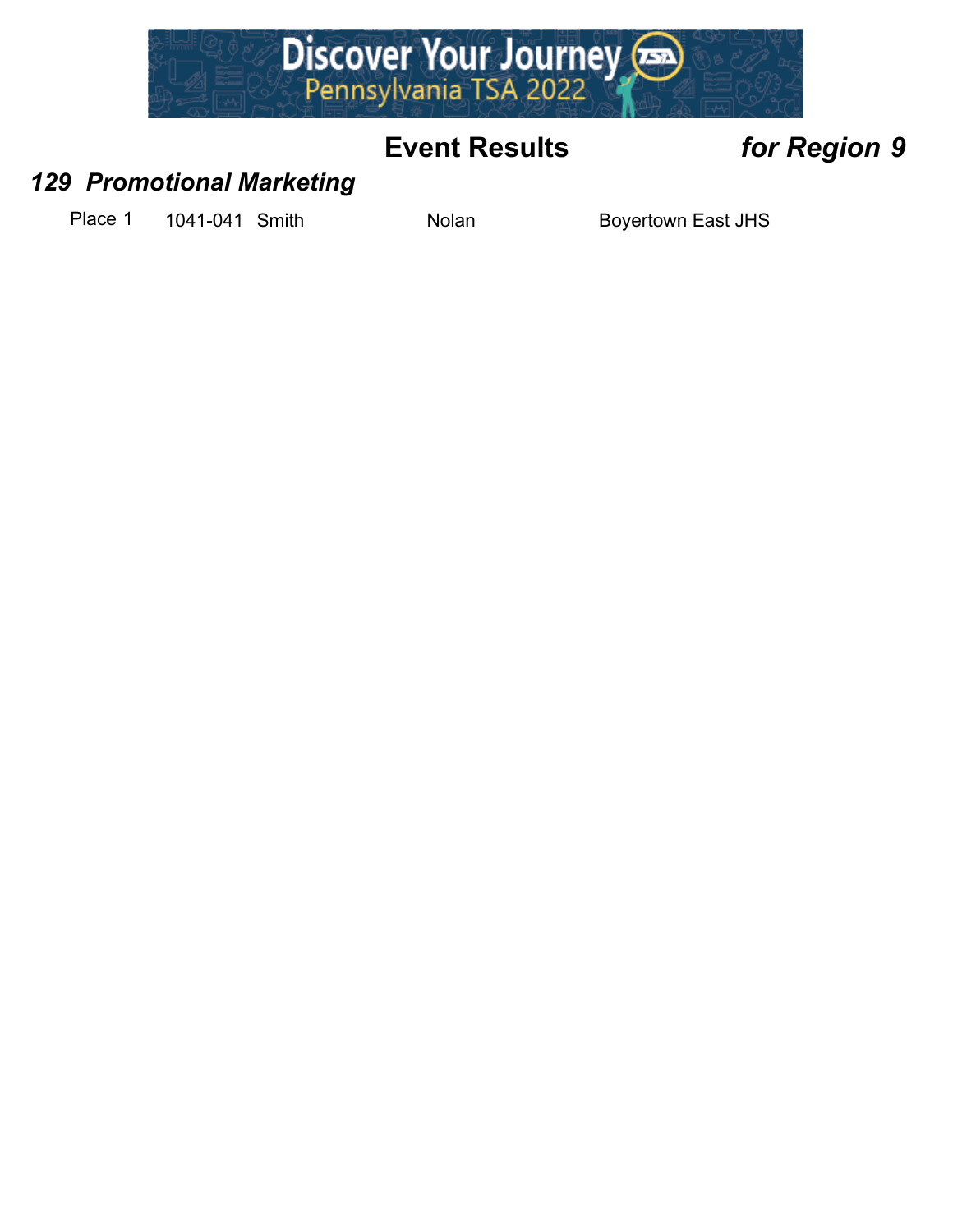

### *130 STEM Animation*

- Place 1 1041-901 Team A Boyertown East JHS
- Place 2 1001-901 Team A Boyertown West JHS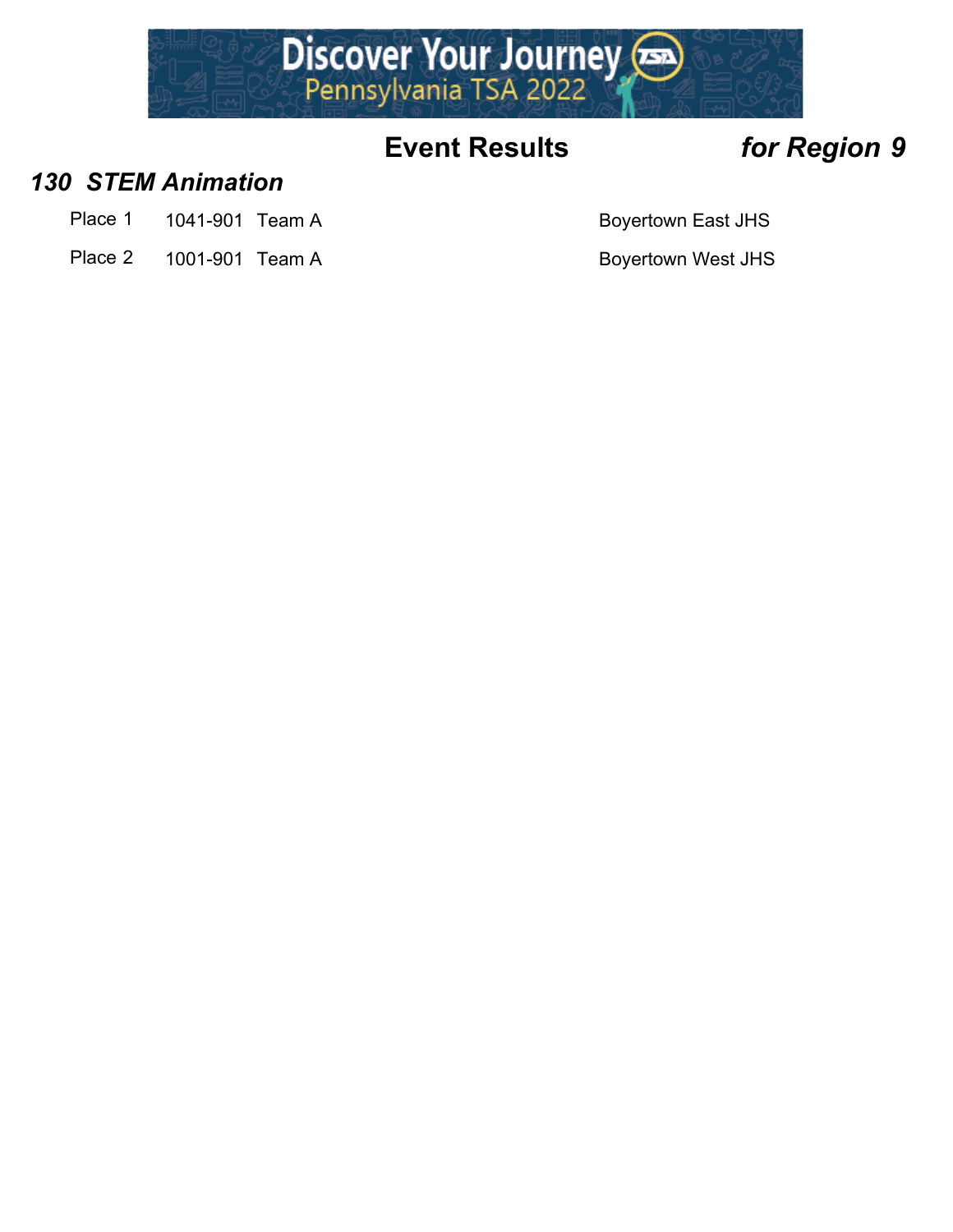

### *131 Structural Engineering*

- Place 1 1041-904 Team D Boyertown East JHS
- Place 2 1041-903 Team C Boyertown East JHS
- Place 3 1071-901 Team A Stroudsburg JHS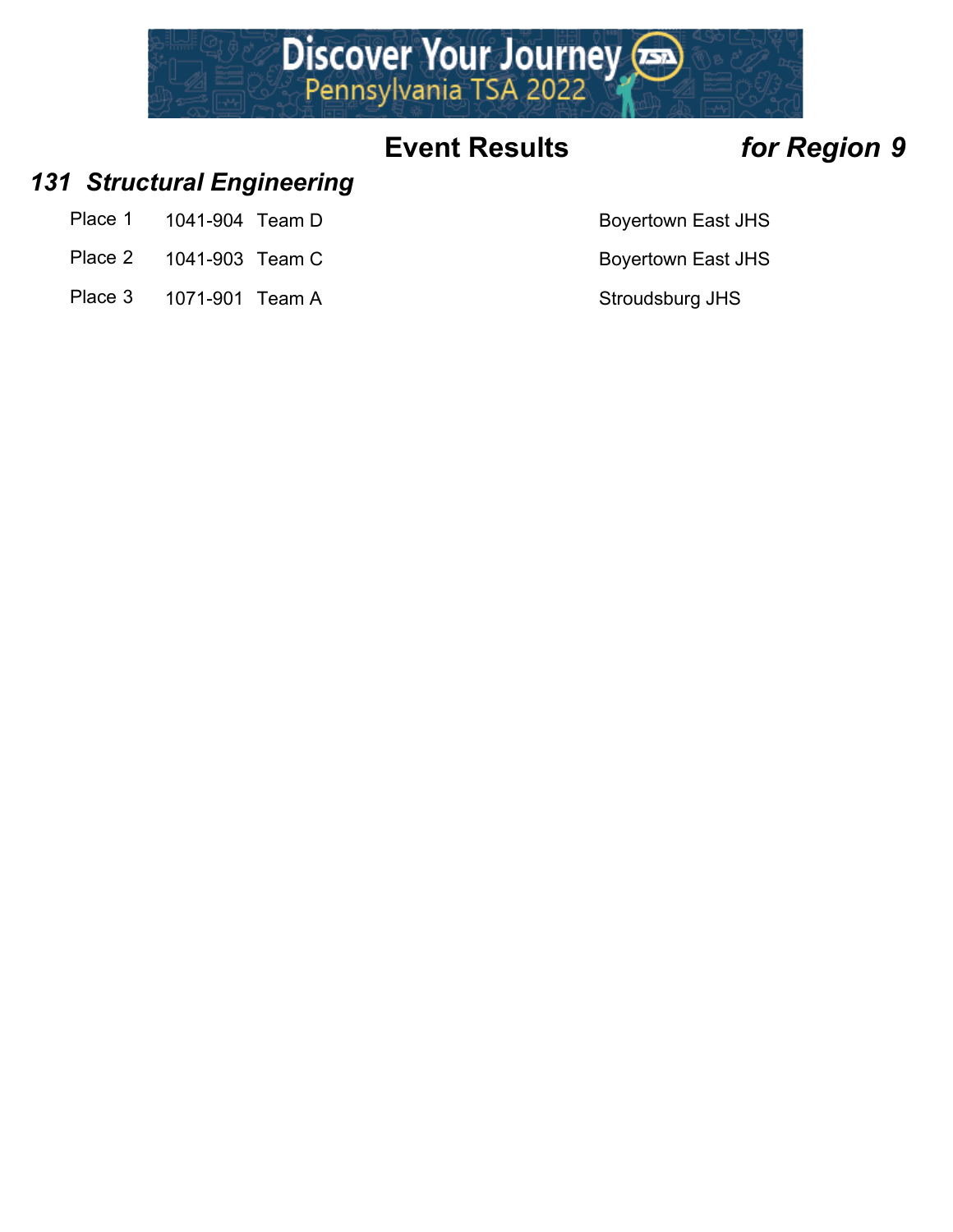

### *135 Video Game Design*

- Place 1 1001-901 Team A Boyertown West JHS
- Place 2 1041-903 Team C Boyertown East JHS
- Place 3 1066-901 Team A Daniel Boone MS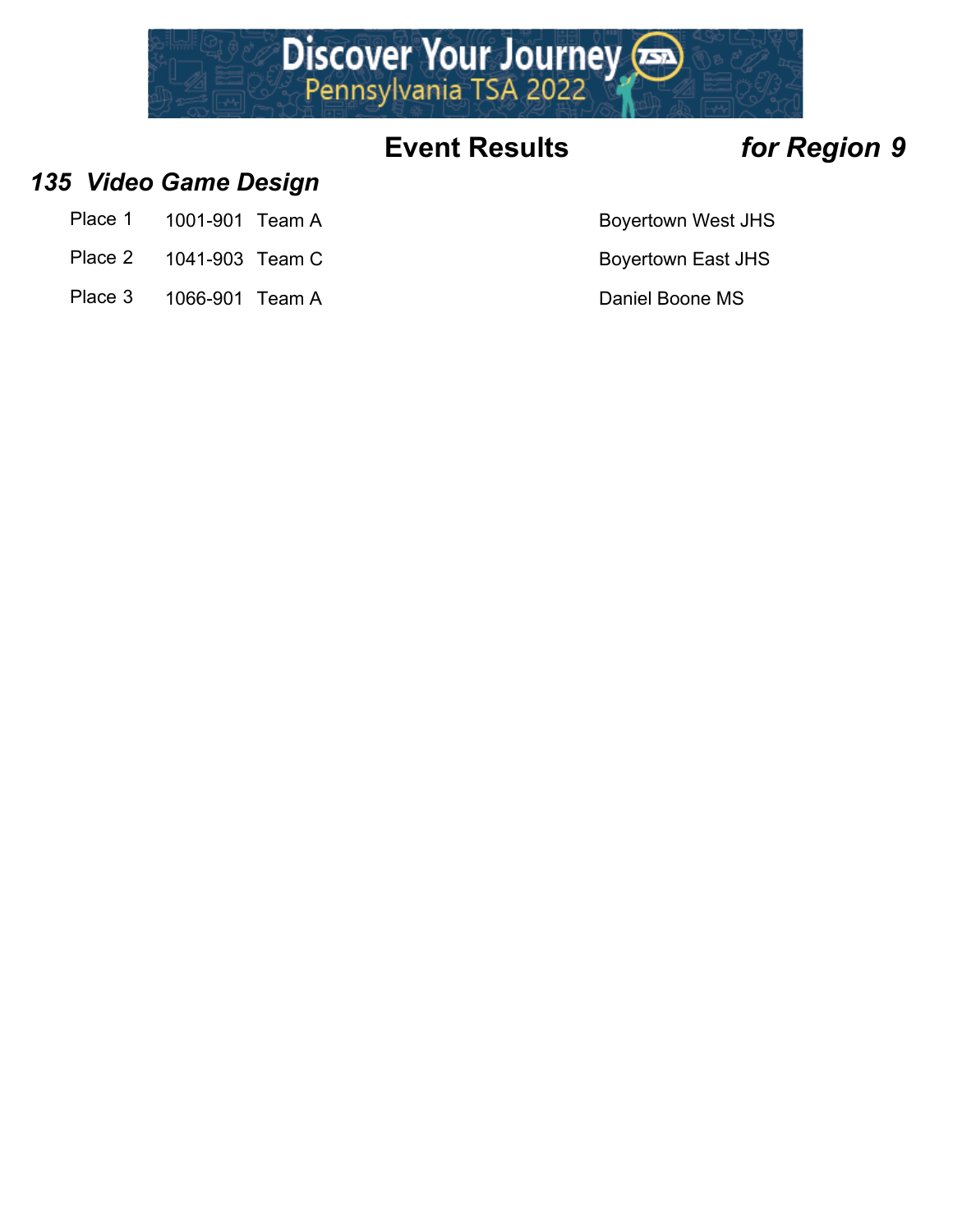

### *136 Website Design*

Place 1 1001-901 Team A Boyertown West JHS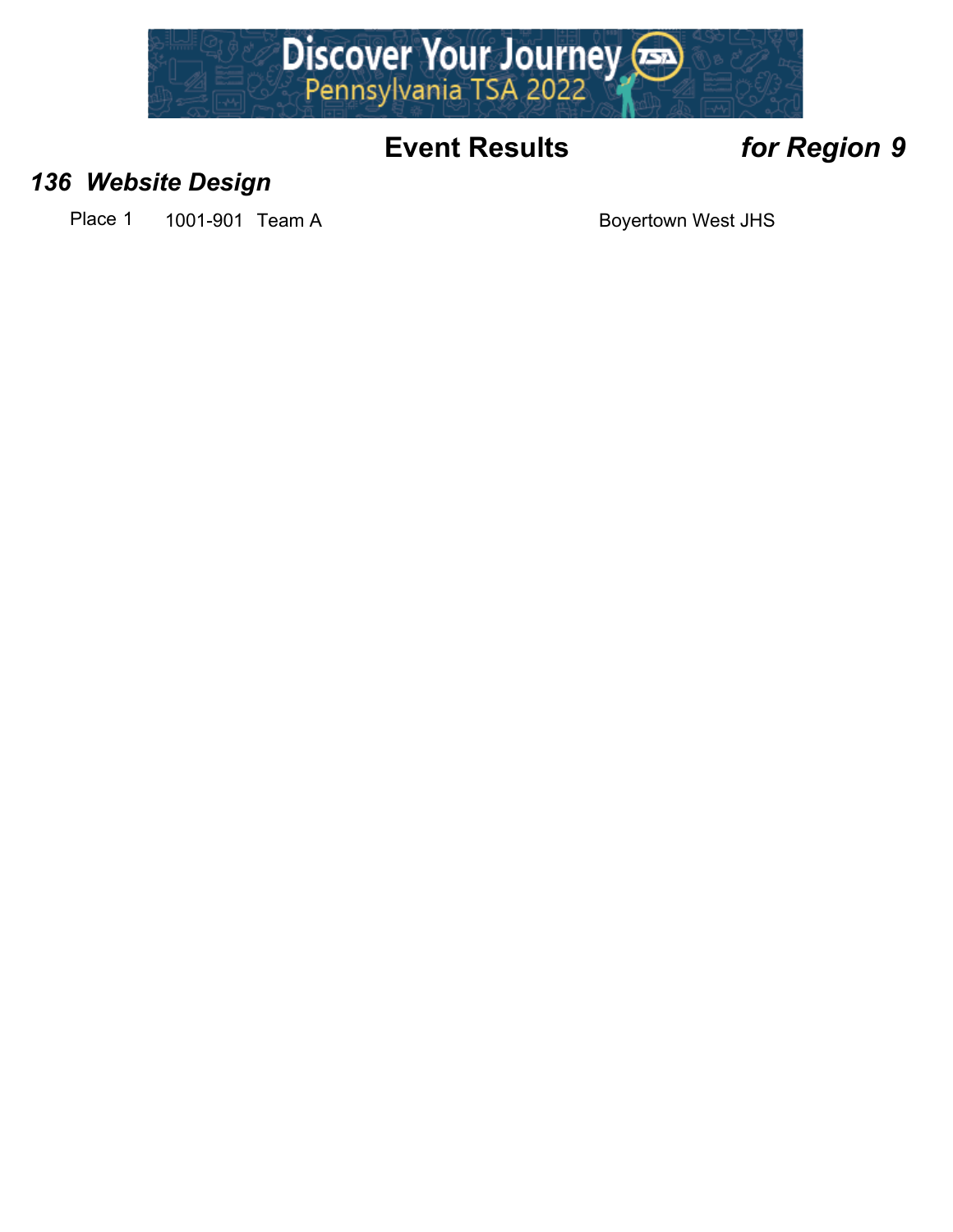

### *151 PA - Delta Dart*

| Place 1 | 1001-007 Binder |  |
|---------|-----------------|--|
| Place 2 | 1066-010 Kase   |  |
| Place 3 | 1066-015 Sink   |  |
| Place 4 | 1001-010 Conrad |  |
| Place 5 | 1001-018 Panunz |  |
| Place 6 | 1137-005 Leap   |  |

| Place 1 | 1001-007 Binder   | Jonathan       | <b>Boyertown West JHS</b> |
|---------|-------------------|----------------|---------------------------|
| Place 2 | 1066-010 Kase     | Miller         | Daniel Boone MS           |
| Place 3 | 1066-015 Sink     | Robert         | Daniel Boone MS           |
| Place 4 | 1001-010 Conrad   | Trevor         | <b>Boyertown West JHS</b> |
| Place 5 | 1001-018 Panunzio | <b>Brayden</b> | <b>Boyertown West JHS</b> |
| Place 6 | 1137-005 Leap     | Wesley         | JT Lambert IS             |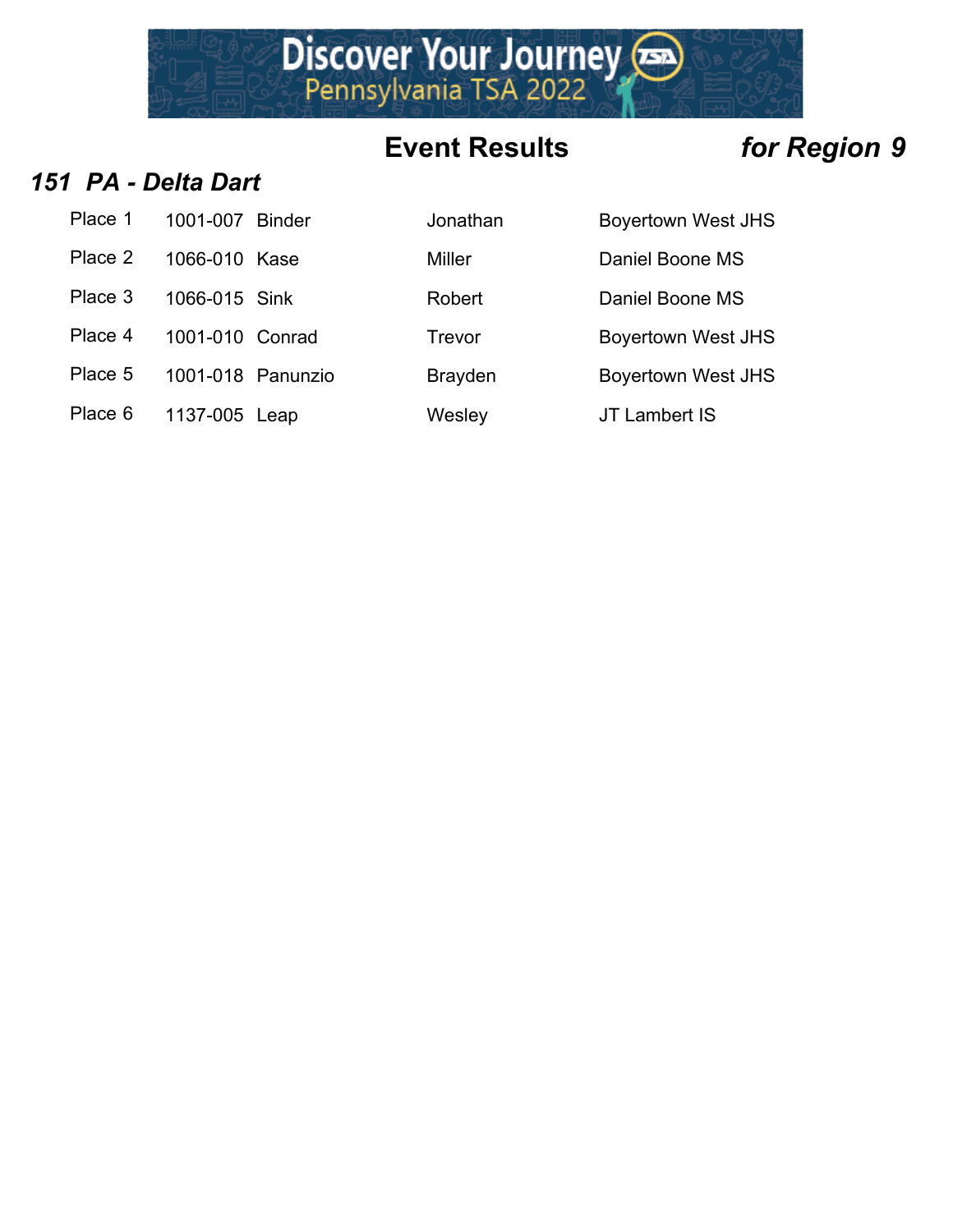

### *154 PA - Materials Process*

Place 1 1001-012 Fetterman Augustus Boyertown West JHS

Place 2 1071-004 Sanchez-Nugra Matthew Stroudsburg JHS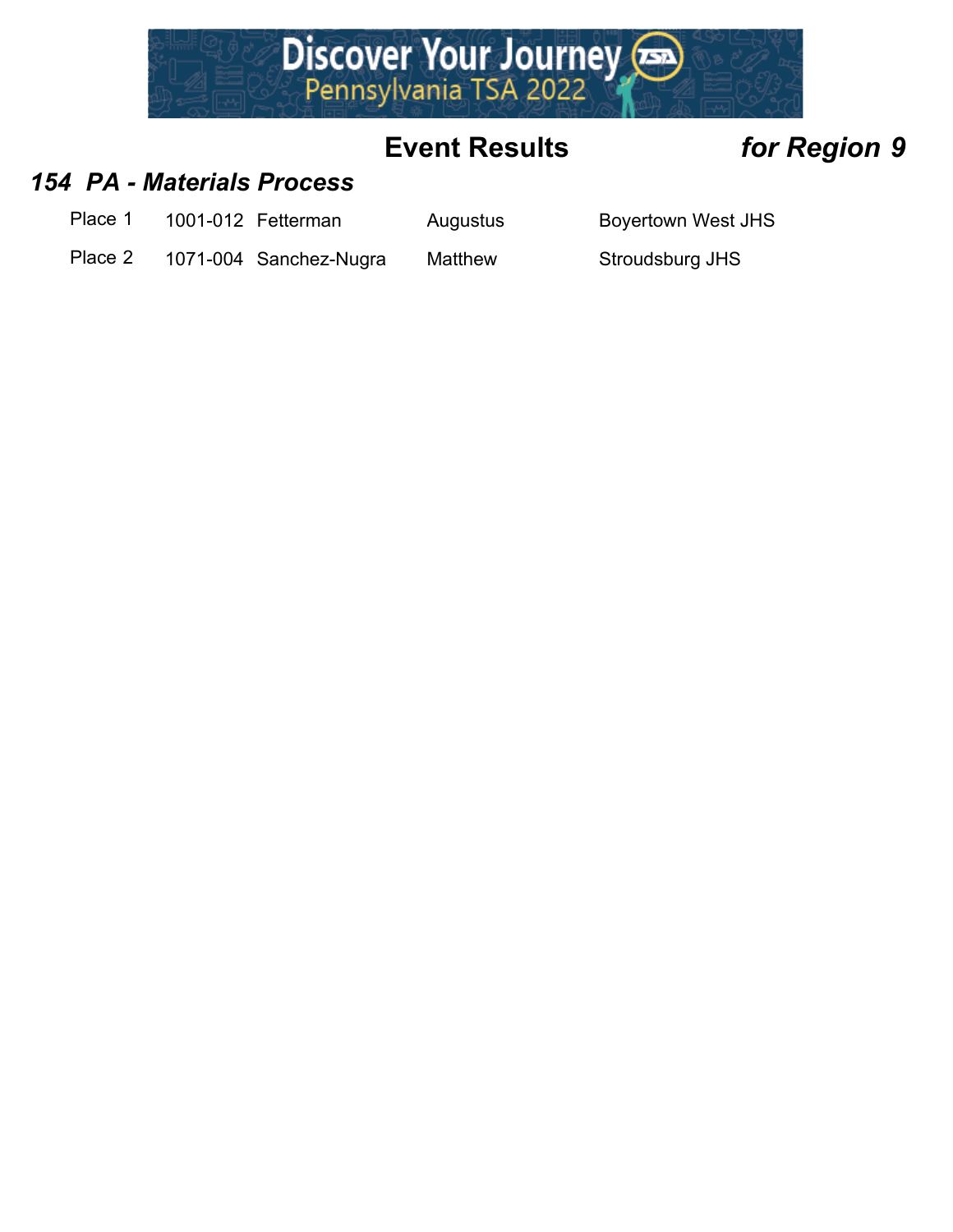

### *156 PA - Robotics*

- Place 1 1071-903 Team C Stroudsburg JHS
- Place 2 1137-901 Team A JT Lambert IS
- Place 3 1071-902 Team B Stroudsburg JHS
- Place 4 1071-902 Team B Stroudsburg JHS
- 
- 
- -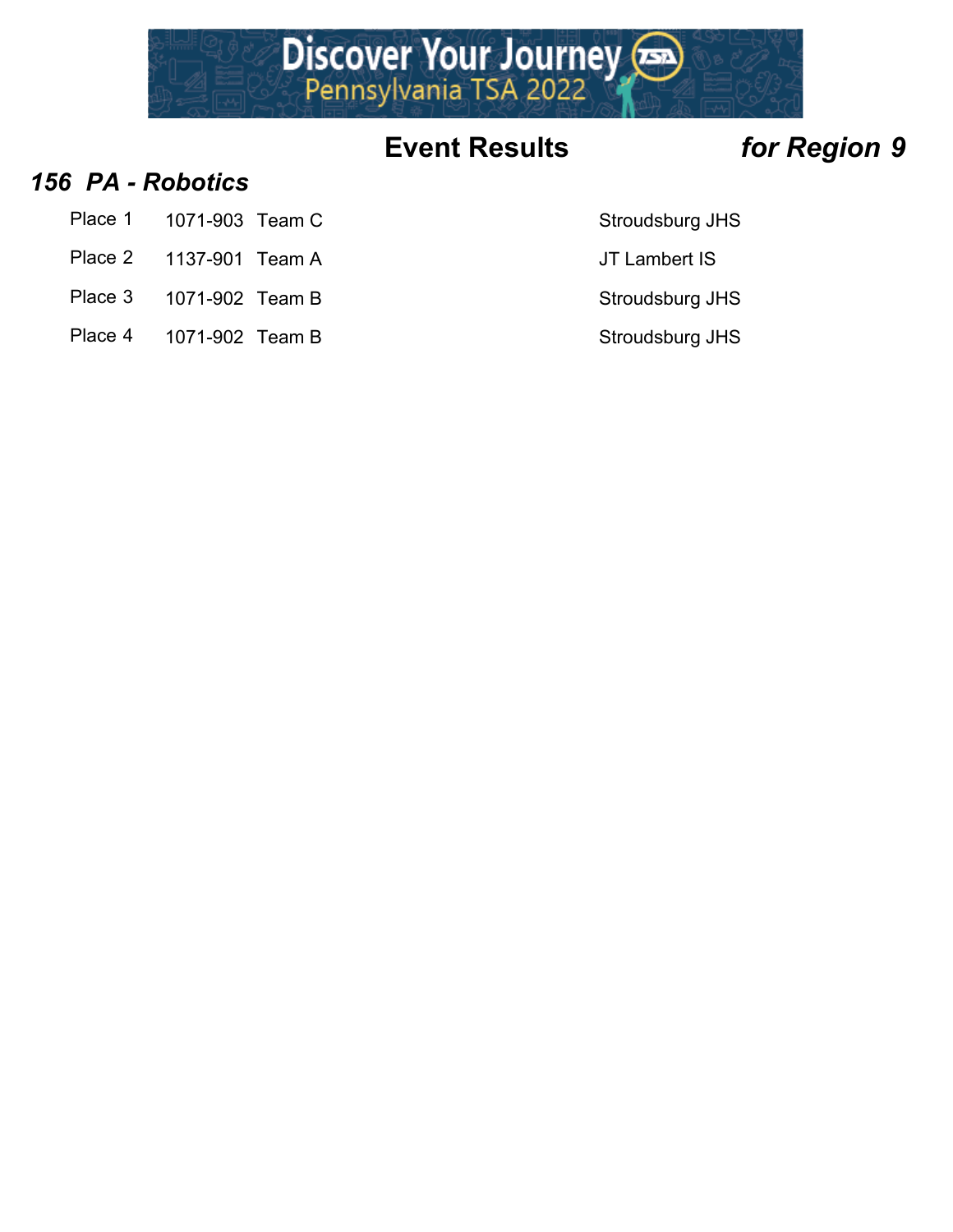

### *157 PA - Safety Illustration*

| Place 1 | 1001-020 Smith |
|---------|----------------|
|---------|----------------|

Place 2 1001-013 Gorni Hunter Boyertown West JHS

Place 3 1066-010 Kase Miller Miller Daniel Boone MS

Addison Boyertown West JHS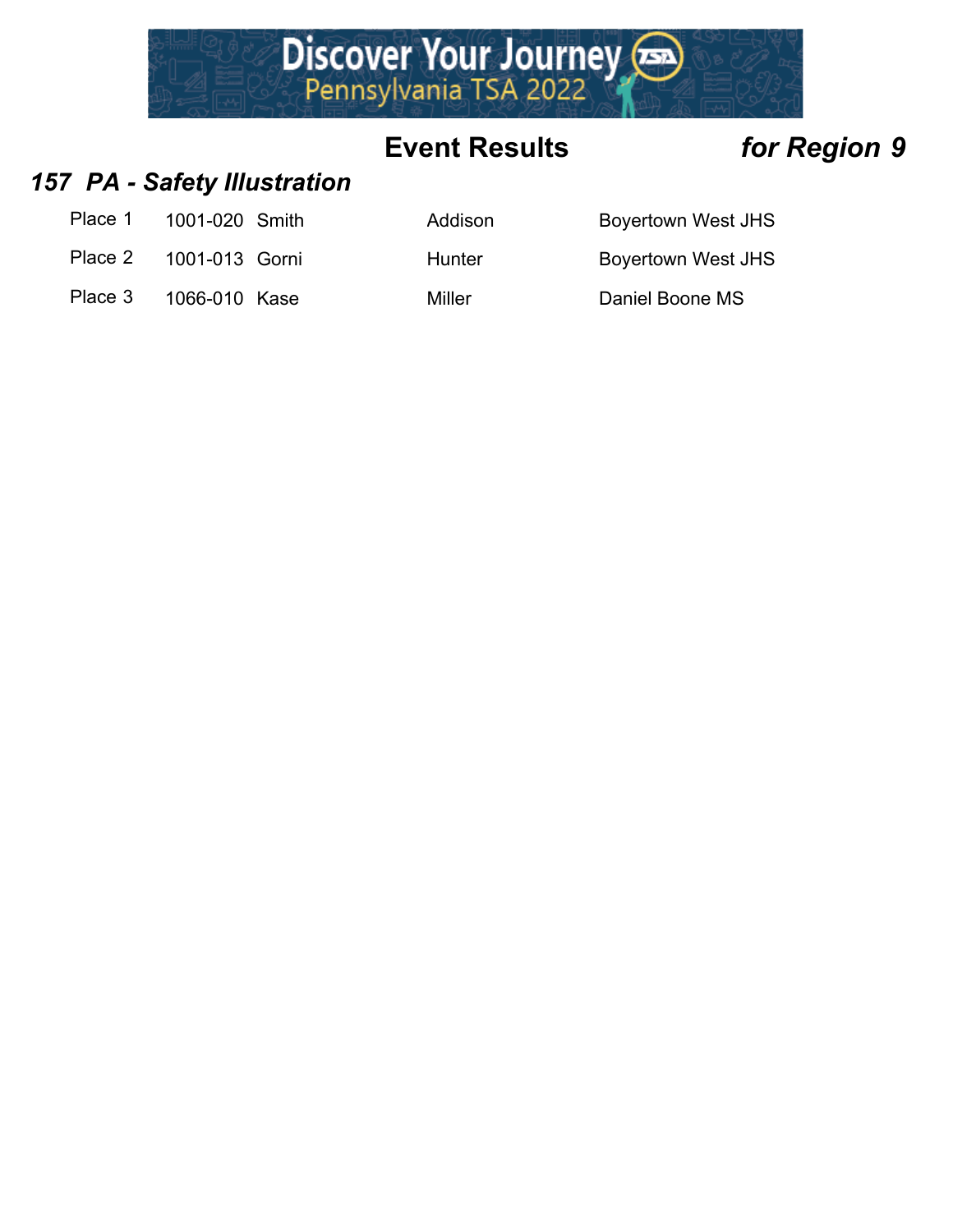

### *158 PA - Snapshot*

| Place 1 | 1066-014 Schafer |  |
|---------|------------------|--|
|         |                  |  |

Place 2 1071-002 Becker Benjamin Stroudsburg JHS

Place 3 1066-003 Wroten Kathryn Daniel Boone MS

Place 4 1066-024 Derrick Emerson Daniel Boone MS

Luke 1066-2014 Daniel Boone MS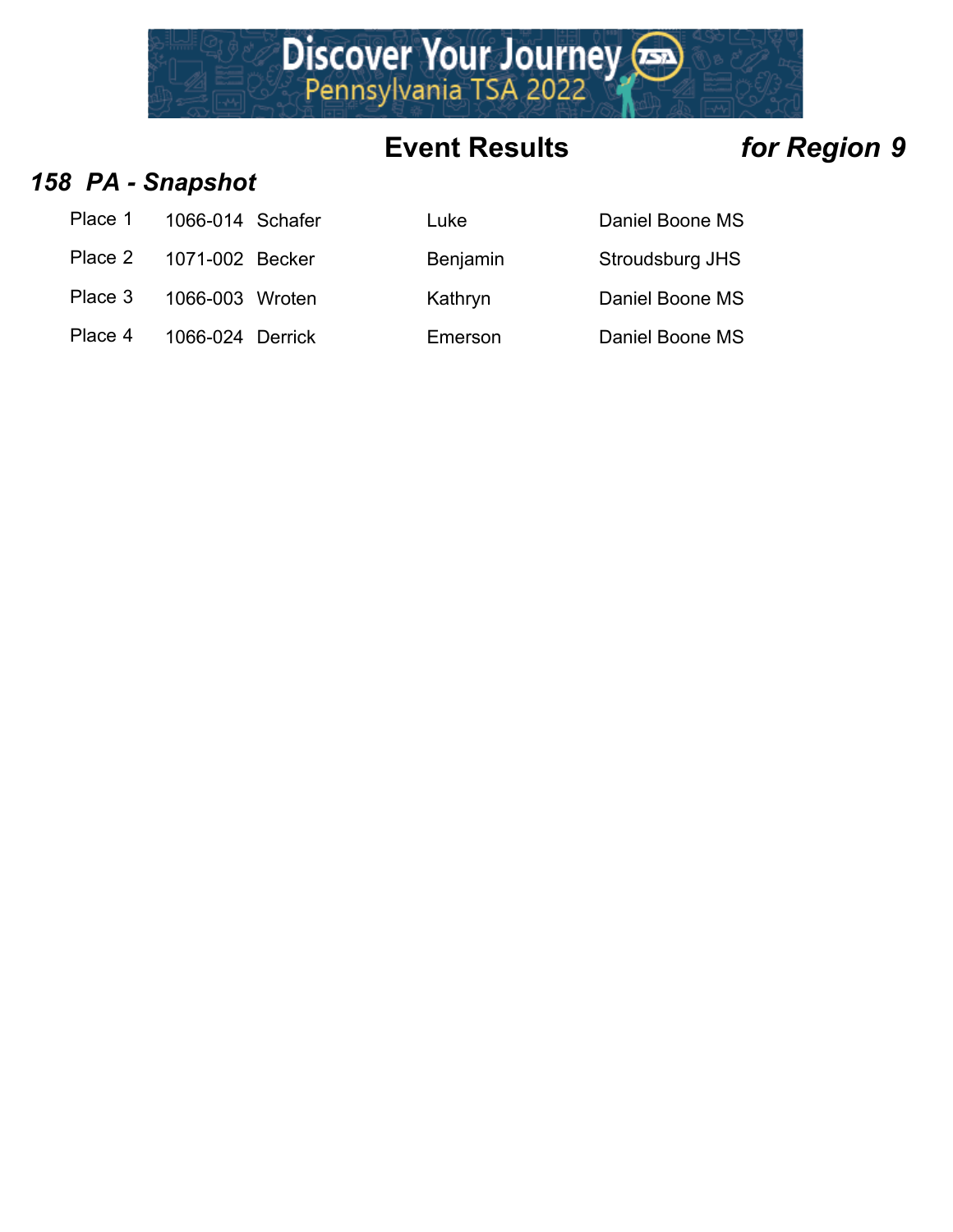

### *171 Chapter Team - Written*

Place 1 1041-041 Smith Nolan Nolan Boyertown East JHS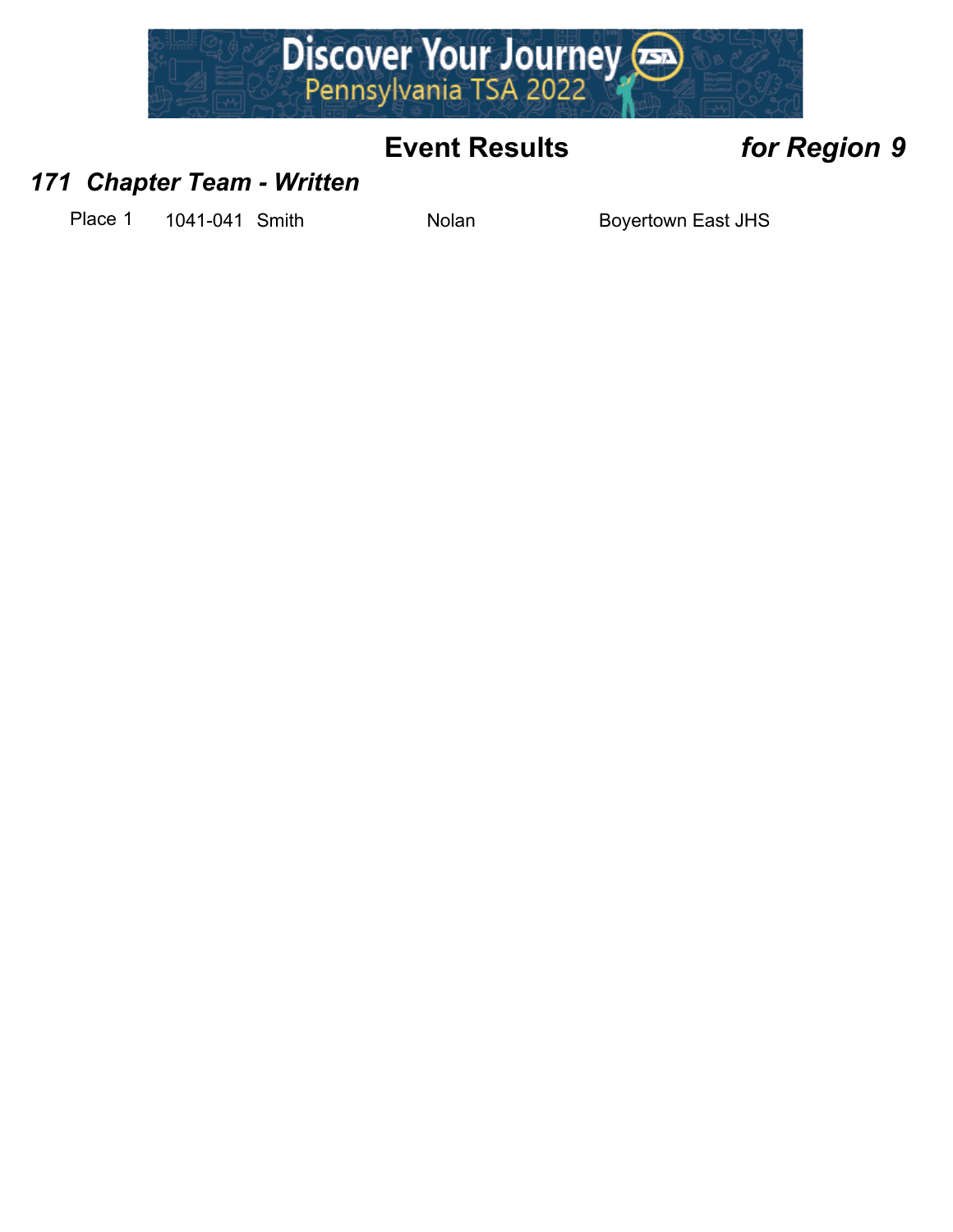Discover Your Journey

### *172 Tech Bowl - Written*

| Place 1 | 1071-002 Becker   |  |
|---------|-------------------|--|
| Place 2 | 1041-029 George   |  |
| Place 3 | 1137-006 LoPresti |  |
| Place 4 | 1137-004 Kimler   |  |
| Place 5 | 1041-031 Hornak   |  |
| Place 6 | 1041-043 Tinney   |  |

| Place 1 | 1071-002 Becker   | Benjamin       | Stroudsburg JHS           |
|---------|-------------------|----------------|---------------------------|
| Place 2 | 1041-029 George   | Zoe            | <b>Boyertown East JHS</b> |
| Place 3 | 1137-006 LoPresti | Antonio        | JT Lambert IS             |
| Place 4 | 1137-004 Kimler   | <b>Riley</b>   | JT Lambert IS             |
| Place 5 | 1041-031 Hornak   | Emiliano       | <b>Boyertown East JHS</b> |
| Place 6 | 1041-043 Tinney   | <b>Brayden</b> | <b>Boyertown East JHS</b> |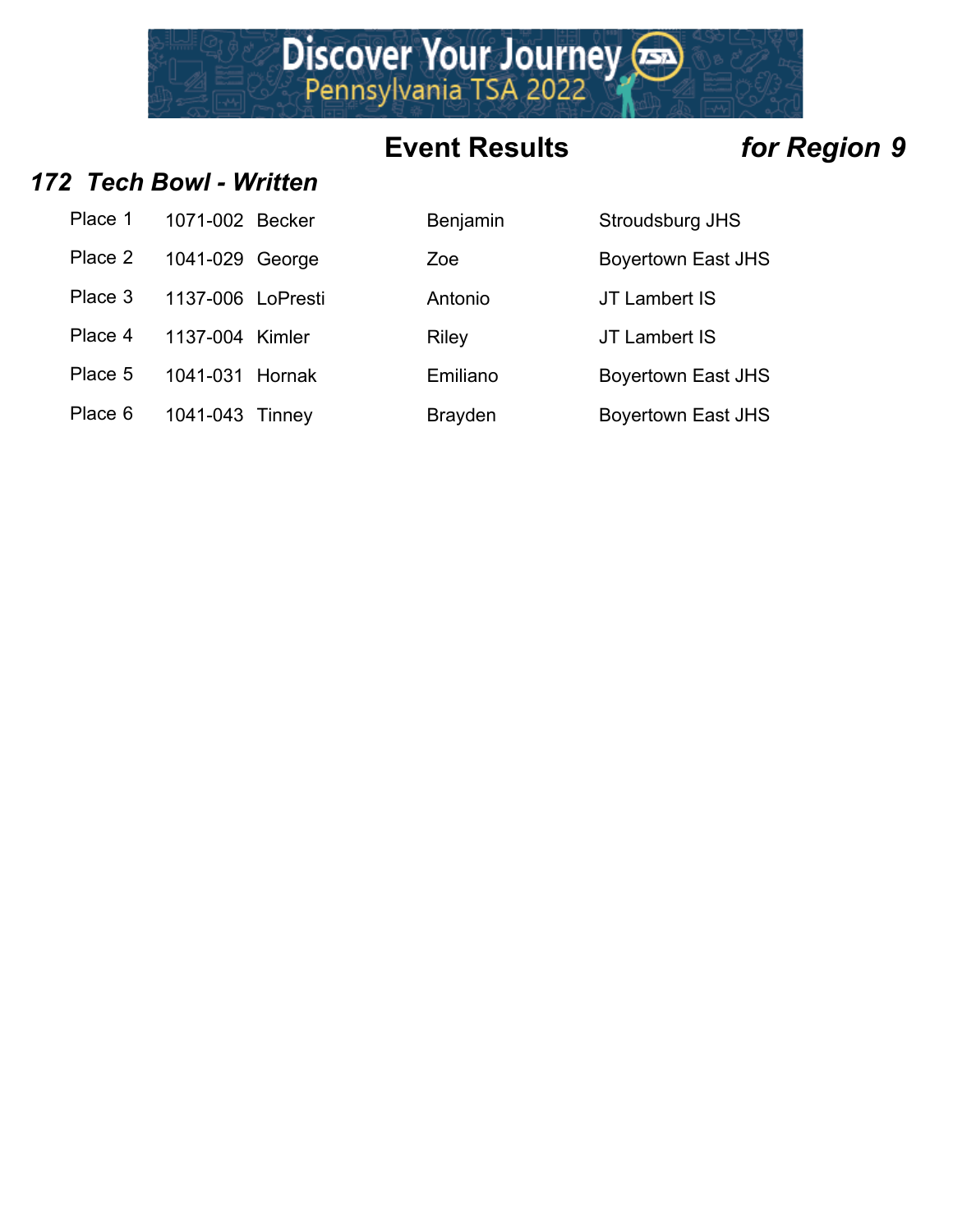

### *202 Architectural Design*

- Place 1 2151-901 Team A Daniel Boone Area HS
- Place 2 2047-901 Team A Upper Perkiomen HS
- Place 3 2111-901 Team A Easton Area HS
- Place 4 2087-902 Team B Exeter Township SHS
-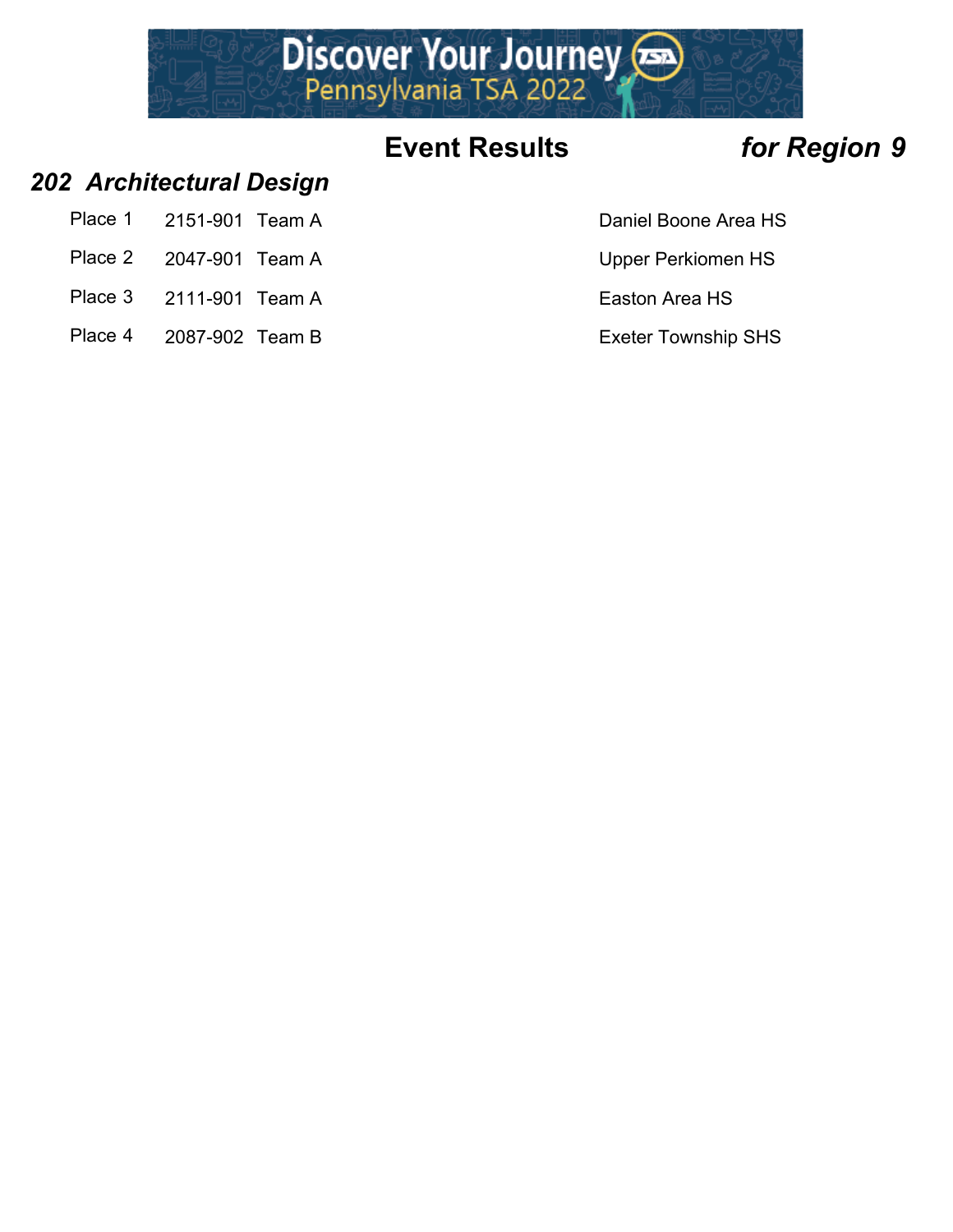

### *203 Biotechnology Design*

- Place 1 2004-901 Team A Boyertown Area SHS
- Place 2 2004-902 Team B Boyertown Area SHS
- Place 3 2087-901 Team A Exeter Township SHS
- Place 4 2151-901 Team A Daniel Boone Area HS
-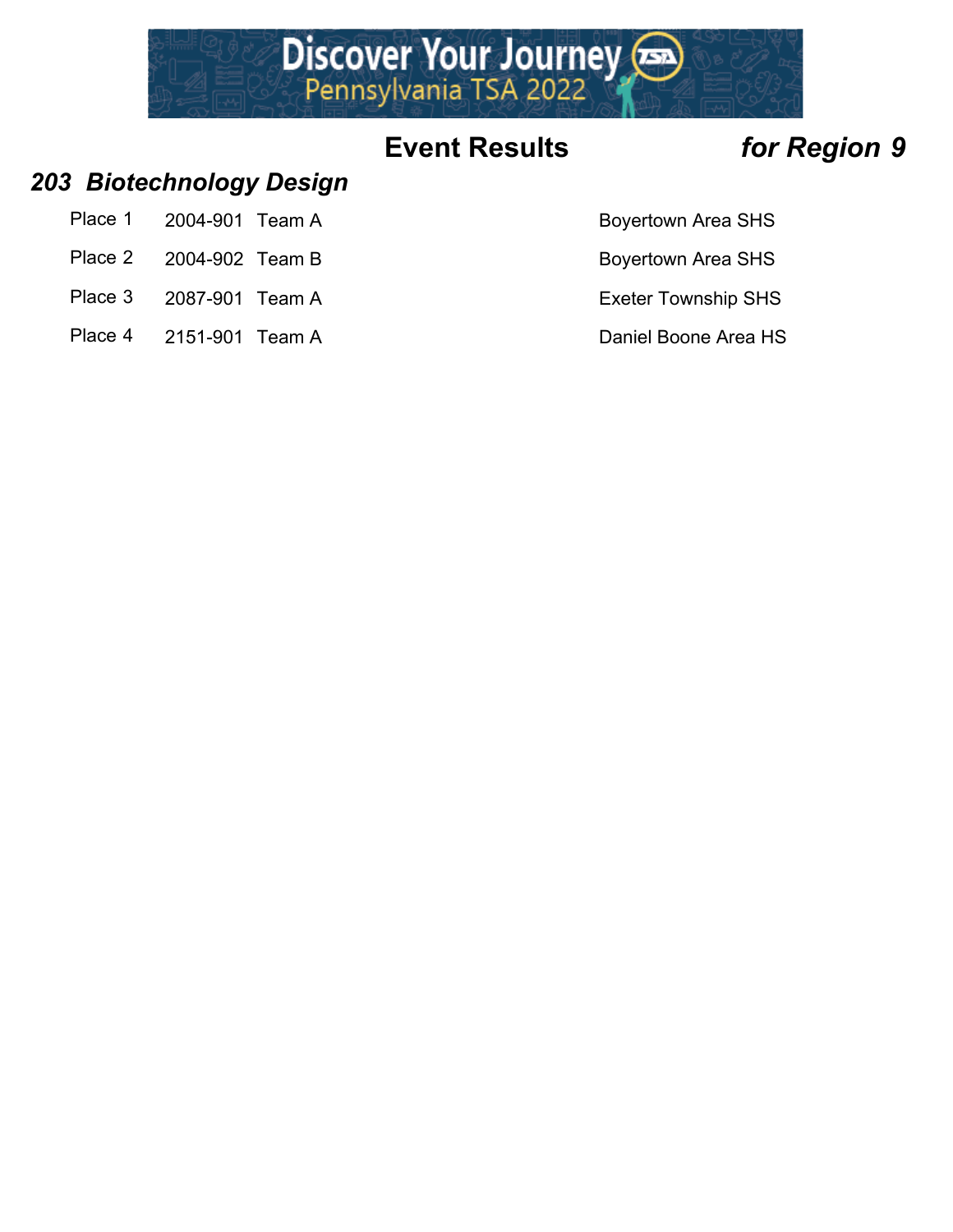Discover Your Journey

### *204 Board Game Design*

| Place 1 2004-902 Team B | <b>Boyertown Area</b> |
|-------------------------|-----------------------|
| Place 2 2195-901 Team A | Oley Valley HS        |

- 
- 
- 
- Place 5 2206-901 Team A Boyertown Freshman
- Place 6 2151-902 Team B Daniel Boone Area HS
- Place 7 2151-901 Team A Daniel Boone Area HS
- Place 8 2206-903 Team C Boyertown Freshman
- Boyertown Area SHS
- 
- Place 3 2004-901 Team A Boyertown Area SHS
- Place 4 2087-901 Team A Exeter Township SHS
	-
	-
	-
	-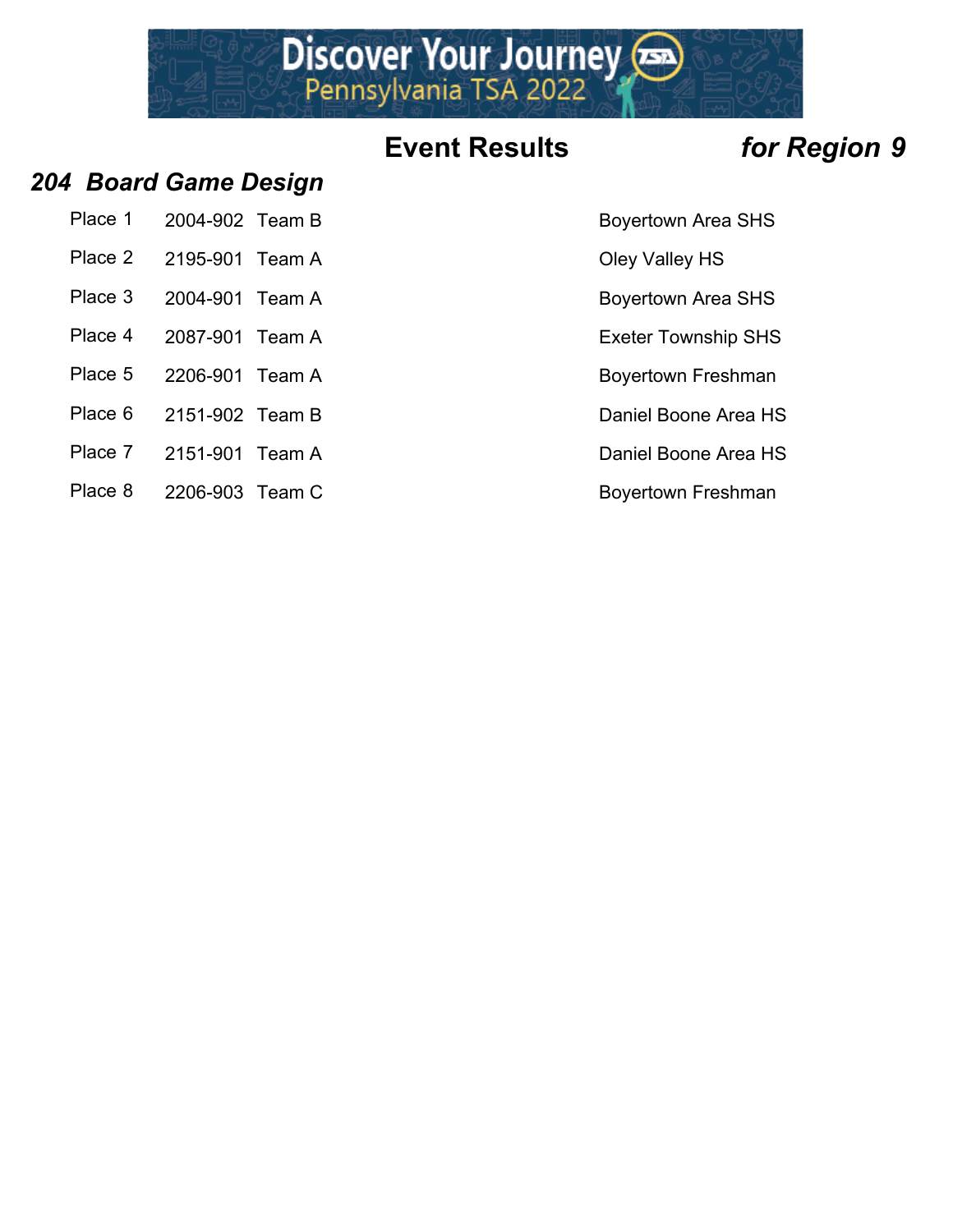

### *205 CAD Architecture*

Place 1 2206-019 Smith Mckenna Boyertown Freshman

Place 2 2206-017 Brayden Pope Boyertown Freshman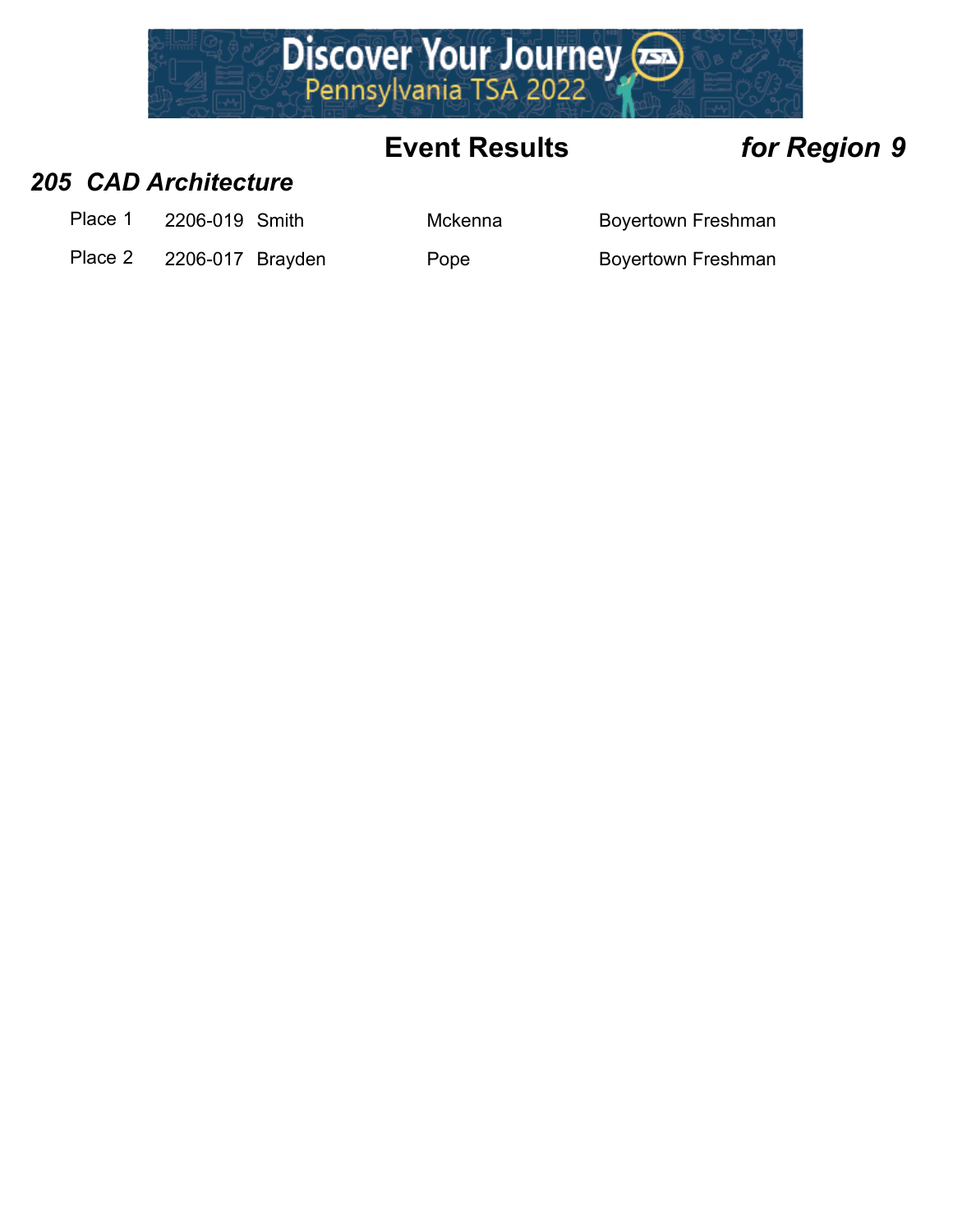Discover Your Journey

### *206 CAD Engineering*

| Place 1 | 2004-015 Boughter |                    | Jacob          | <b>Boyertown Area SHS</b>  |
|---------|-------------------|--------------------|----------------|----------------------------|
| Place 2 | 2206-015 Peifer   |                    | <b>Brodie</b>  | <b>Boyertown Freshman</b>  |
| Place 3 | 2004-034 Peredo   |                    | Sofia          | <b>Boyertown Area SHS</b>  |
| Place 4 |                   | 2195-012 Rothermel | Jonas          | Oley Valley HS             |
| Place 5 |                   | 2004-027 Romanisko | Nathan         | <b>Boyertown Area SHS</b>  |
| Place 6 | 2087-007          | <b>Bogust</b>      | <b>Richter</b> | <b>Exeter Township SHS</b> |
| Place 7 | 2111-005 Alachini |                    | Adrina         | Easton Area HS             |

Place 8 2004-021 Westlake Logan Boyertown Area SHS

| Boyertown Area SH         |
|---------------------------|
| <b>Boyertown Freshma</b>  |
| Boyertown Area SH         |
| Oley Valley HS            |
| Boyertown Area SH         |
| <b>Exeter Township SI</b> |
| Easton Area HS            |
|                           |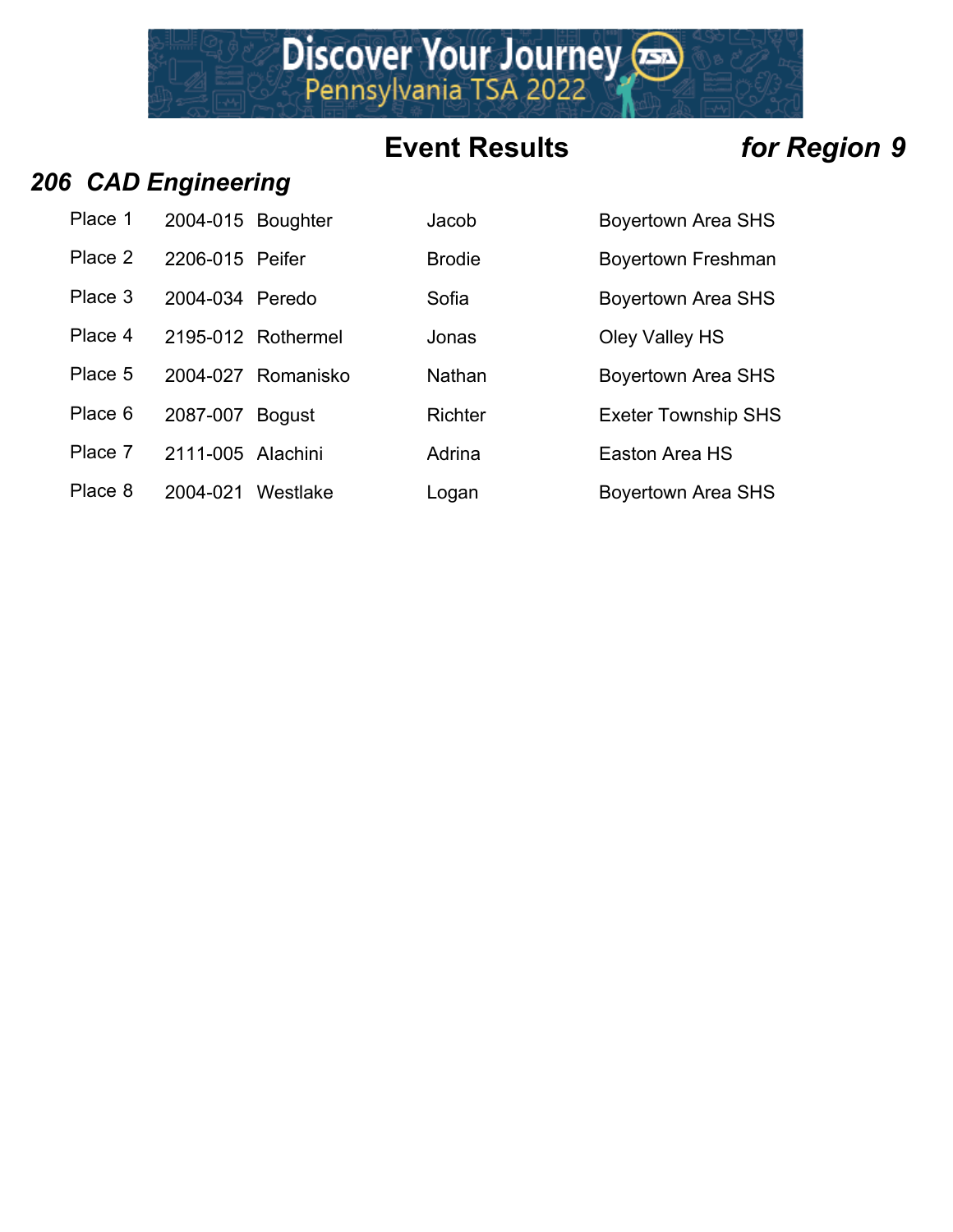

### *208 Children's Stories*

- Place 1 2004-901 Team A Boyertown Area SHS
- Place 2 2206-902 Team B Boyertown Freshman
- Place 3 2206-901 Team A Boyertown Freshman
- Place 4 2195-903 Team C COLEY COLEY Valley HS
- 
- 
- -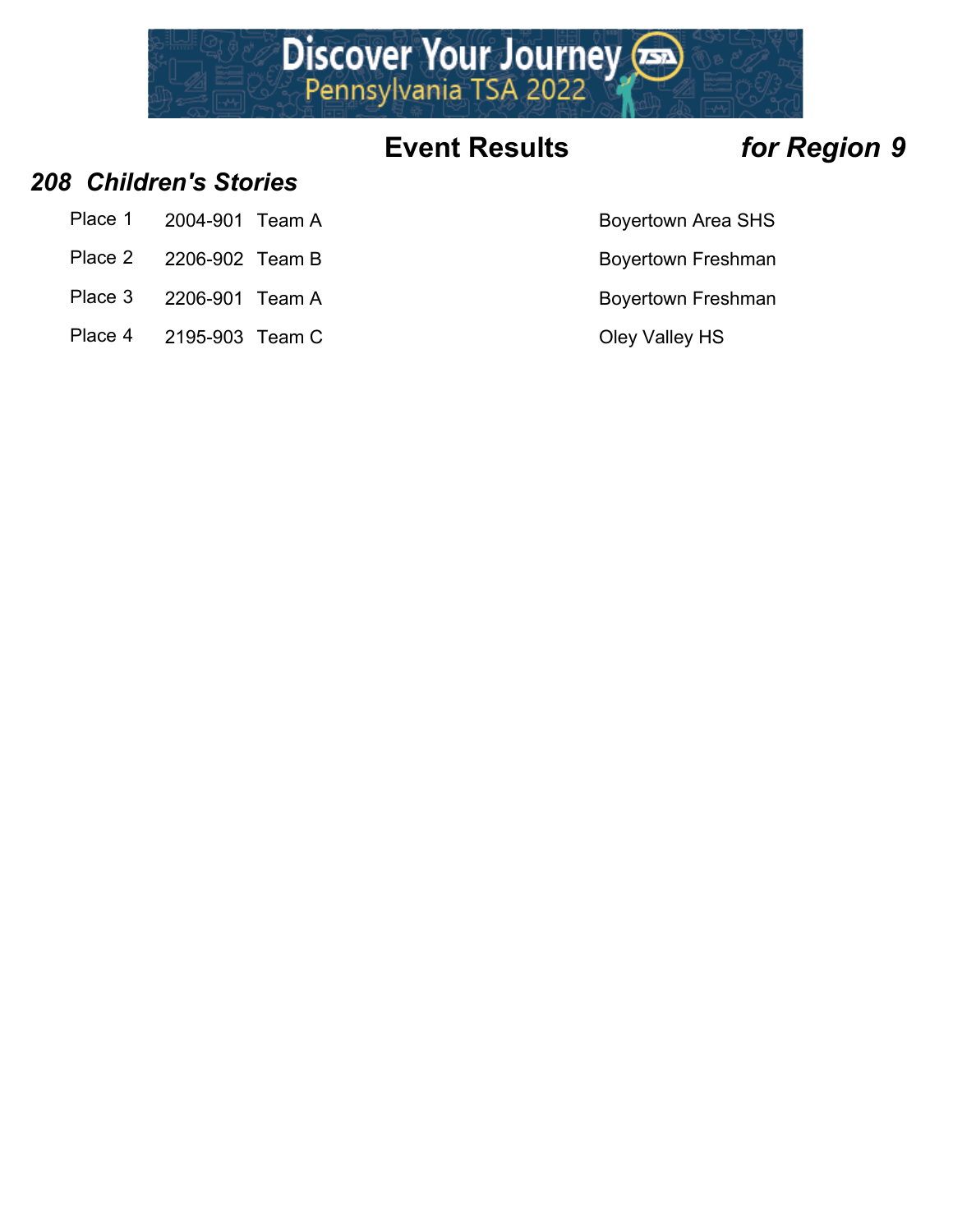

### *209 Coding*

- Place 1 2063-901 Team A Stroudsburg HS
- Place 2 2222-901 Team A Moravian Academy HS
- Place 3 2111-901 Team A Easton Area HS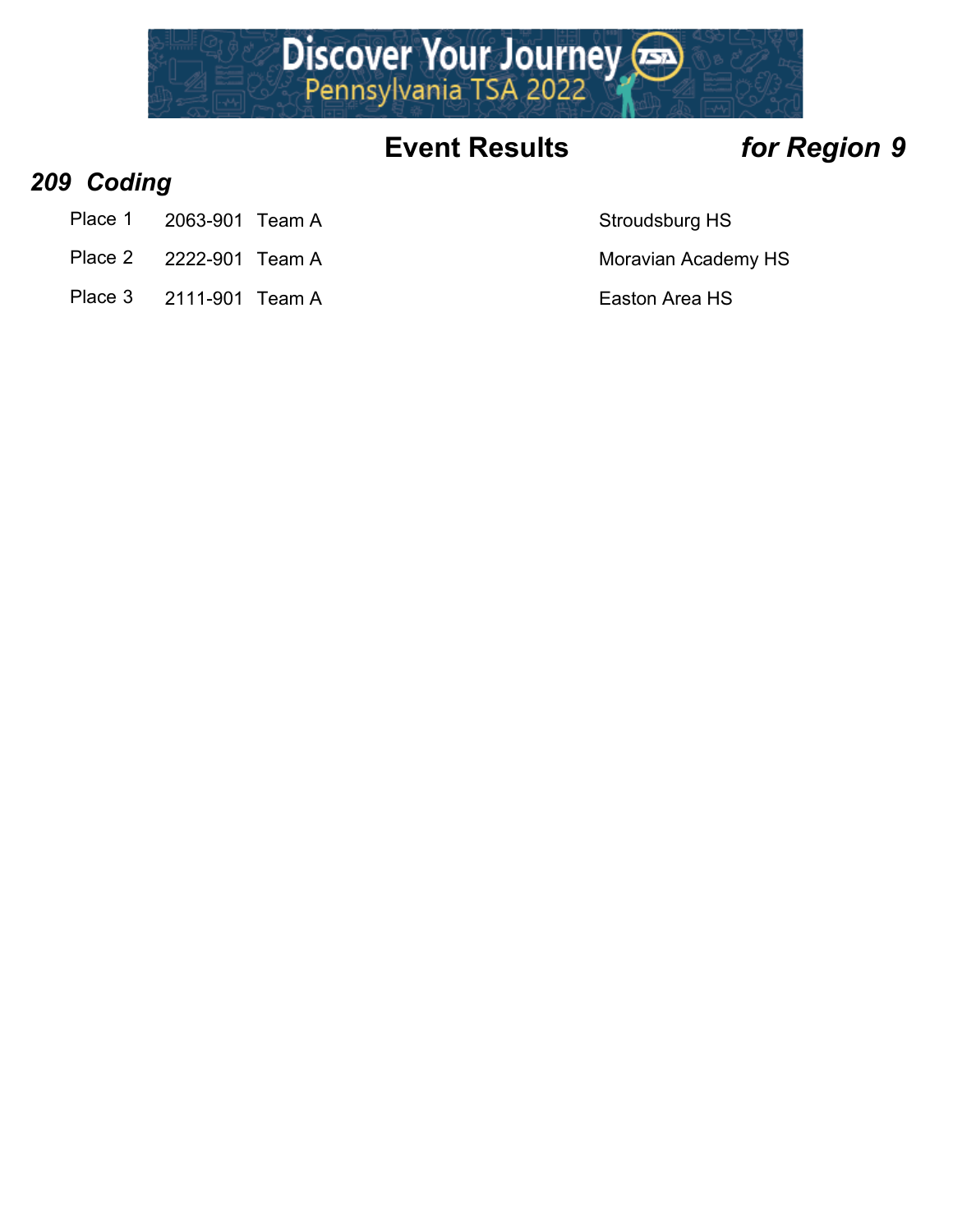

### *210 Computer Integrated Manufacturing (CIM)*

- Place 1 2151-901 Team A Daniel Boone Area HS
- Place 2 2004-902 Team B Boyertown Area SHS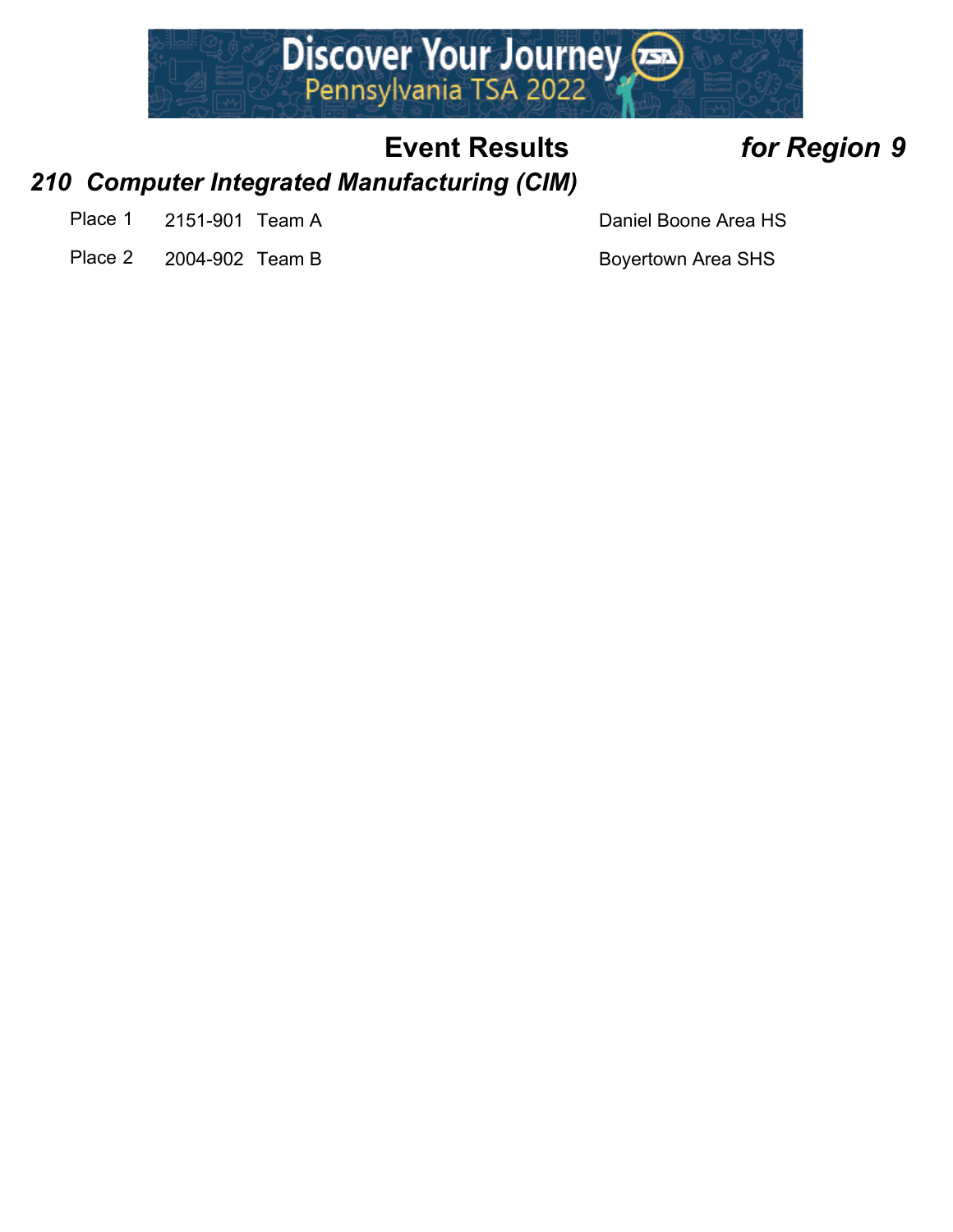

### *213 Debating Technological Issues*

| Place 1 | 2111-901 Team A |  |
|---------|-----------------|--|
|         | -------         |  |

- 
- Place 3 2151-901 Team A Daniel Boone Area HS
- Place 4 2063-901 Team A Stroudsburg HS
- Place 5 2151-902 Team B Daniel Boone Area HS
- Place 6 2087-901 Team A Exeter Township SHS
- Place 7 2195-902 Team B Oley Valley HS
- Easton Area HS
- Place 2 2206-901 Team A Boyertown Freshman
	-
	-
	-
	-
	-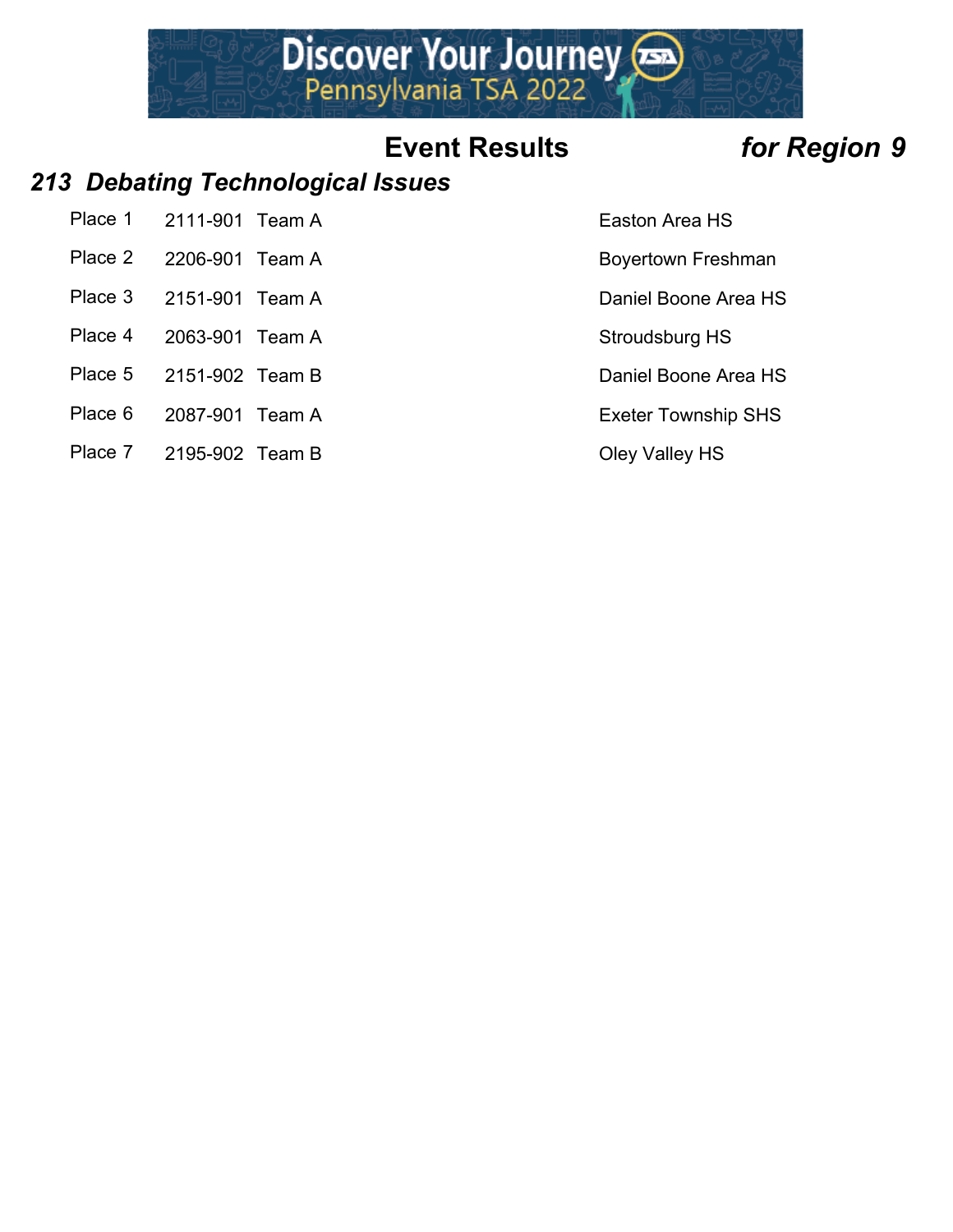

### *214 Digital Video Production*

- Place 1 2047-901 Team A Upper Perkiomen HS
- Place 2 2111-901 Team A Easton Area HS
- Place 3 2004-902 Team B Boyertown Area SHS
- Place 4 2087-901 Team A Exeter Township SHS
-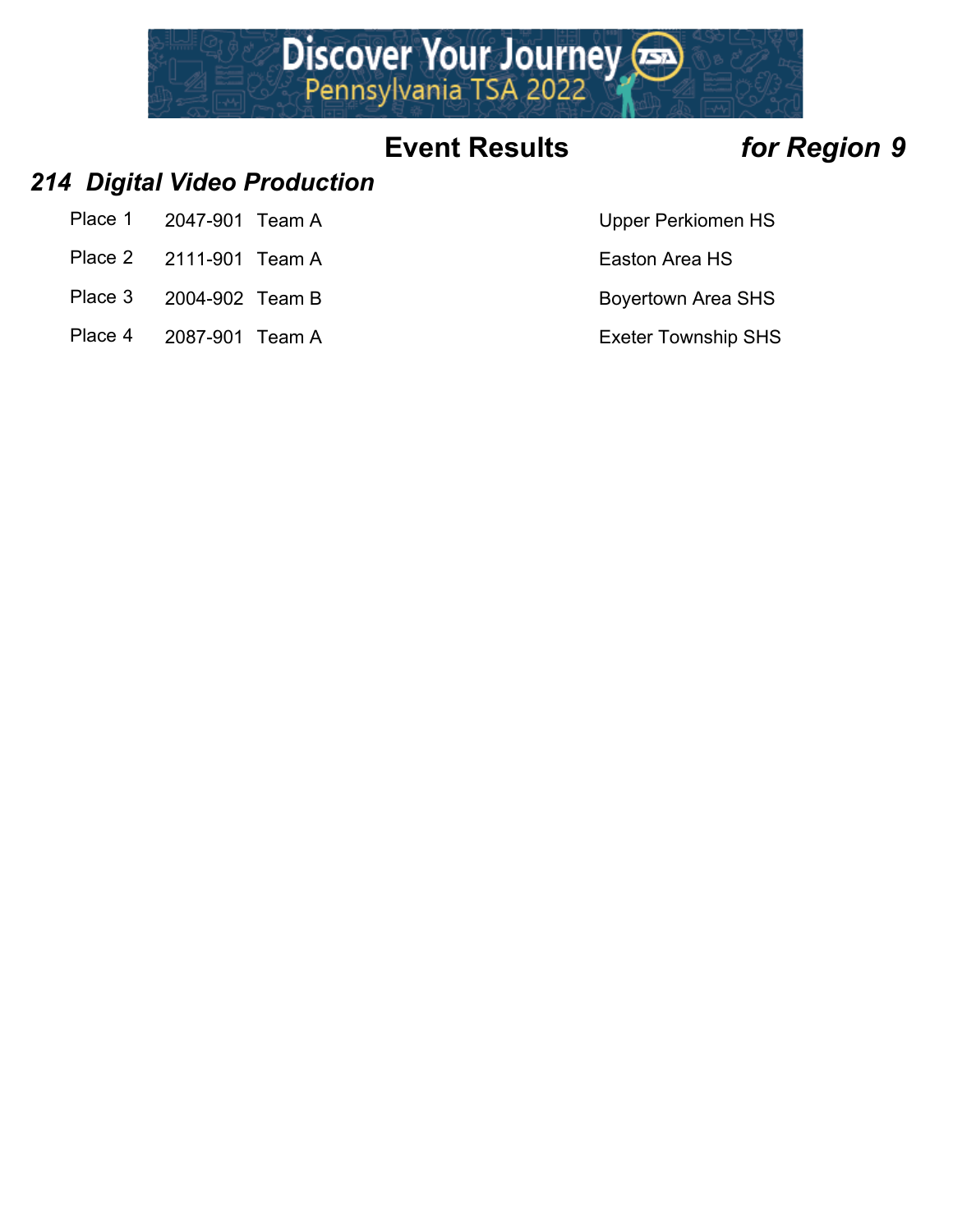Discover Your Journey

### *215 Dragster Design*

| Place 1  |                   | 2004-017 Leshinskie   | Josh           | <b>Boyertown Area SHS</b>  |
|----------|-------------------|-----------------------|----------------|----------------------------|
| Place 2  |                   | 2047-002 BISSCHOP     | <b>REECE</b>   | <b>Upper Perkiomen HS</b>  |
| Place 3  | 2047-015 SMITH    |                       | <b>ZACHARY</b> | <b>Upper Perkiomen HS</b>  |
| Place 4  | 2004-016 Mininger |                       | Jonah          | <b>Boyertown Area SHS</b>  |
| Place 5  |                   | 2047-010 ROTHENBERGER | <b>BRAYDEN</b> | <b>Upper Perkiomen HS</b>  |
| Place 6  | 2087-018 Metz     |                       | Maya           | <b>Exeter Township SHS</b> |
| Place 7  | 2004-015 Boughter |                       | Jacob          | Boyertown Area SHS         |
| Place 8  | 2087-007 Bogust   |                       | <b>Richter</b> | <b>Exeter Township SHS</b> |
| Place 9  | 2087-024 Nichols  |                       | Katelyn        | <b>Exeter Township SHS</b> |
| Place 10 | 2004-021          | Westlake              | Logan          | Boyertown Area SHS         |

| Bovertown Area SHS         |
|----------------------------|
| <b>Upper Perkiomen HS</b>  |
| <b>Upper Perkiomen HS</b>  |
| <b>Boyertown Area SHS</b>  |
| <b>Upper Perkiomen HS</b>  |
| <b>Exeter Township SHS</b> |
| <b>Boyertown Area SHS</b>  |
| <b>Exeter Township SHS</b> |
| <b>Exeter Township SHS</b> |
|                            |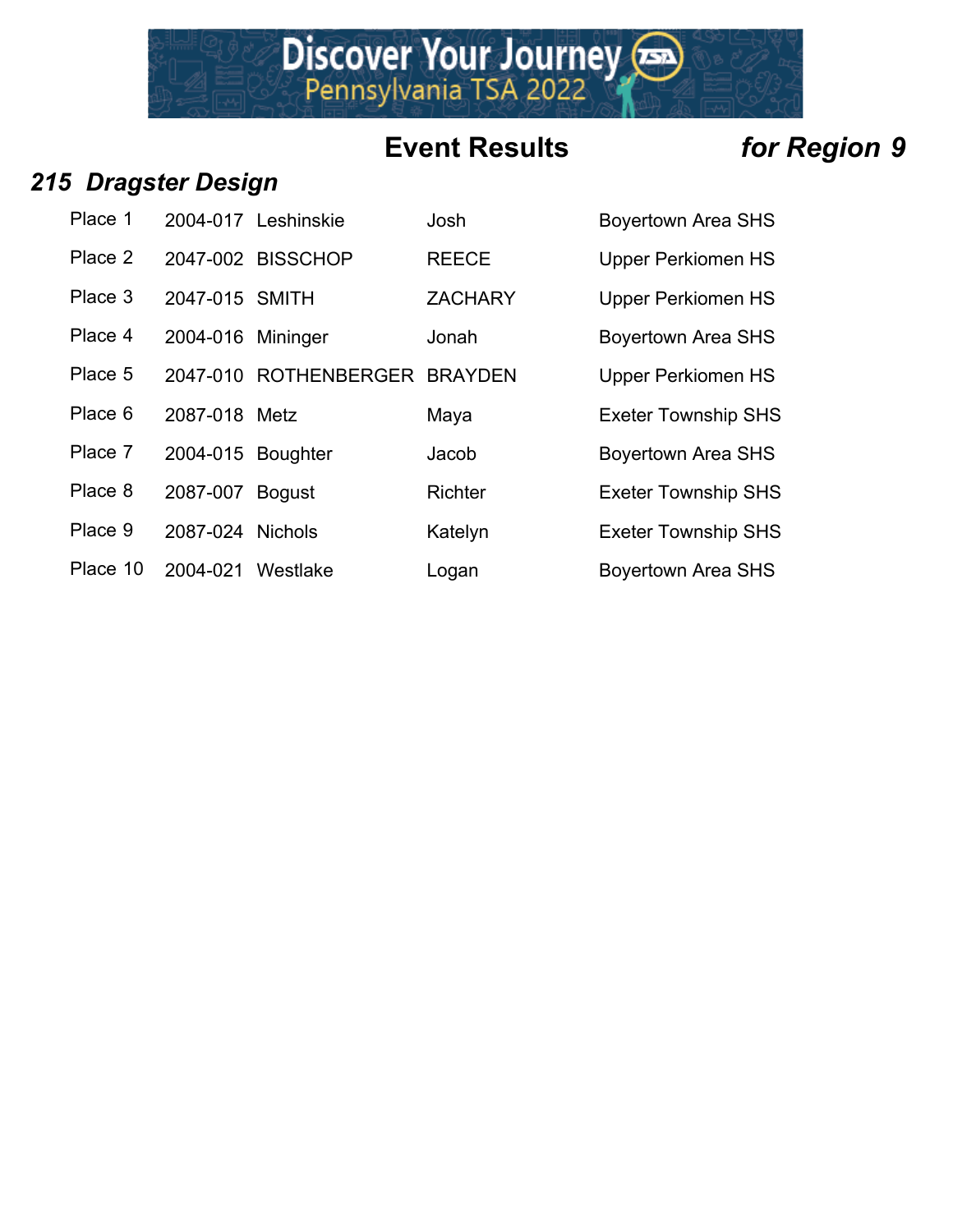

### *216 Engineering Design*

- Place 1 2087-902 Team B Exeter Township SHS
- Place 2 2111-901 Team A Easton Area HS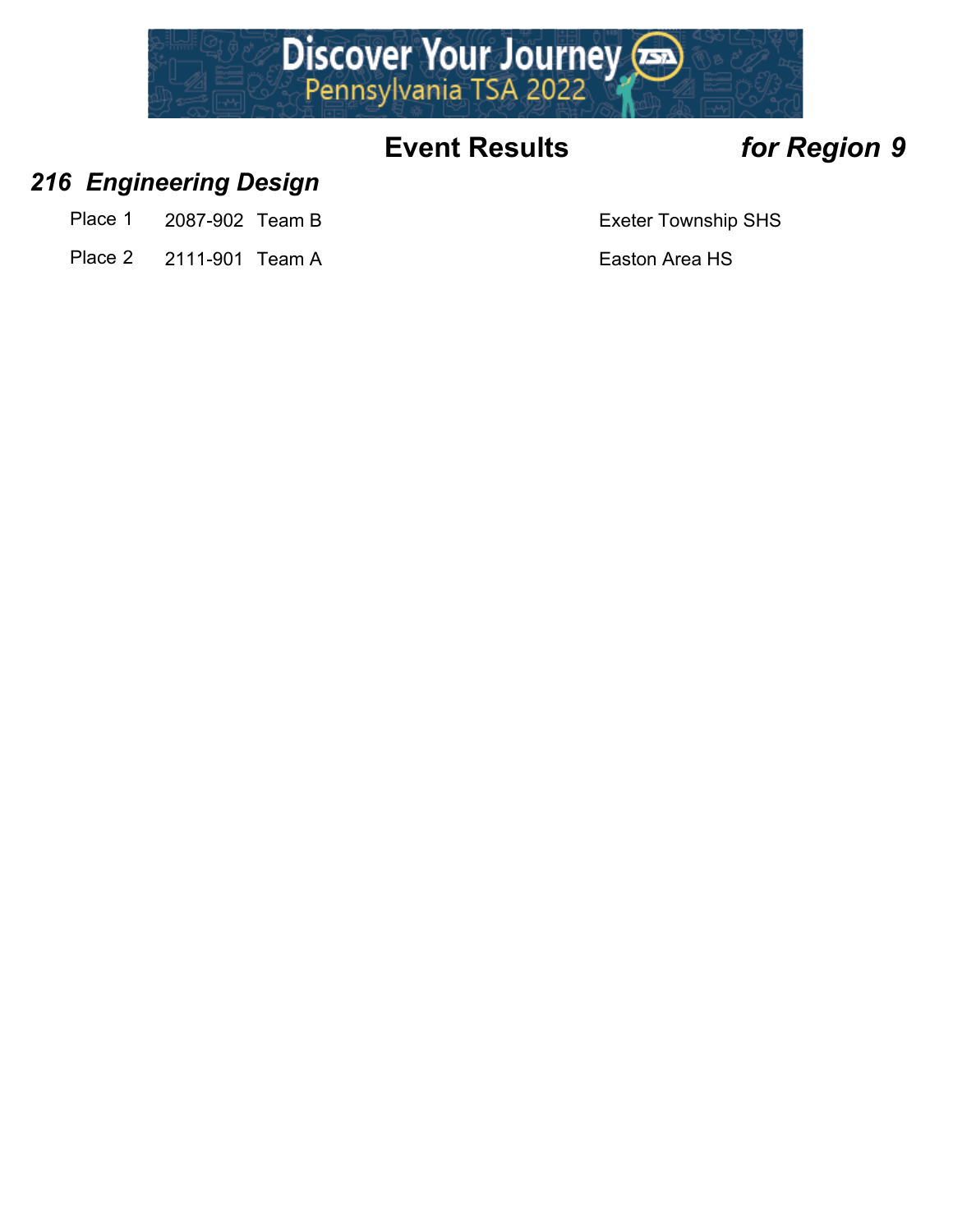Discover Your Journey

### *217 Essays on Technology*

| Place 1 |                  | 2004-019 Gundersen |
|---------|------------------|--------------------|
| Place 2 |                  | 2206-013 Mekonnen  |
| Place 3 | 2206-022 Gibbins |                    |
| Place 4 | 2004-036 Johri   |                    |
| Place 5 | 2087-011 Jones   |                    |
| Place 6 | 2004-020 Sands   |                    |

| Place 1 |                  | 2004-019 Gundersen | Kate    | <b>Boyertown Area SHS</b>  |
|---------|------------------|--------------------|---------|----------------------------|
| Place 2 |                  | 2206-013 Mekonnen  | Lula    | <b>Boyertown Freshman</b>  |
| Place 3 | 2206-022 Gibbins |                    | Grace   | <b>Boyertown Freshman</b>  |
| Place 4 | 2004-036 Johri   |                    | Tanisha | <b>Boyertown Area SHS</b>  |
| Place 5 | 2087-011         | Jones              | Sophia  | <b>Exeter Township SHS</b> |
| Place 6 | 2004-020 Sands   |                    | Lauren  | <b>Boyertown Area SHS</b>  |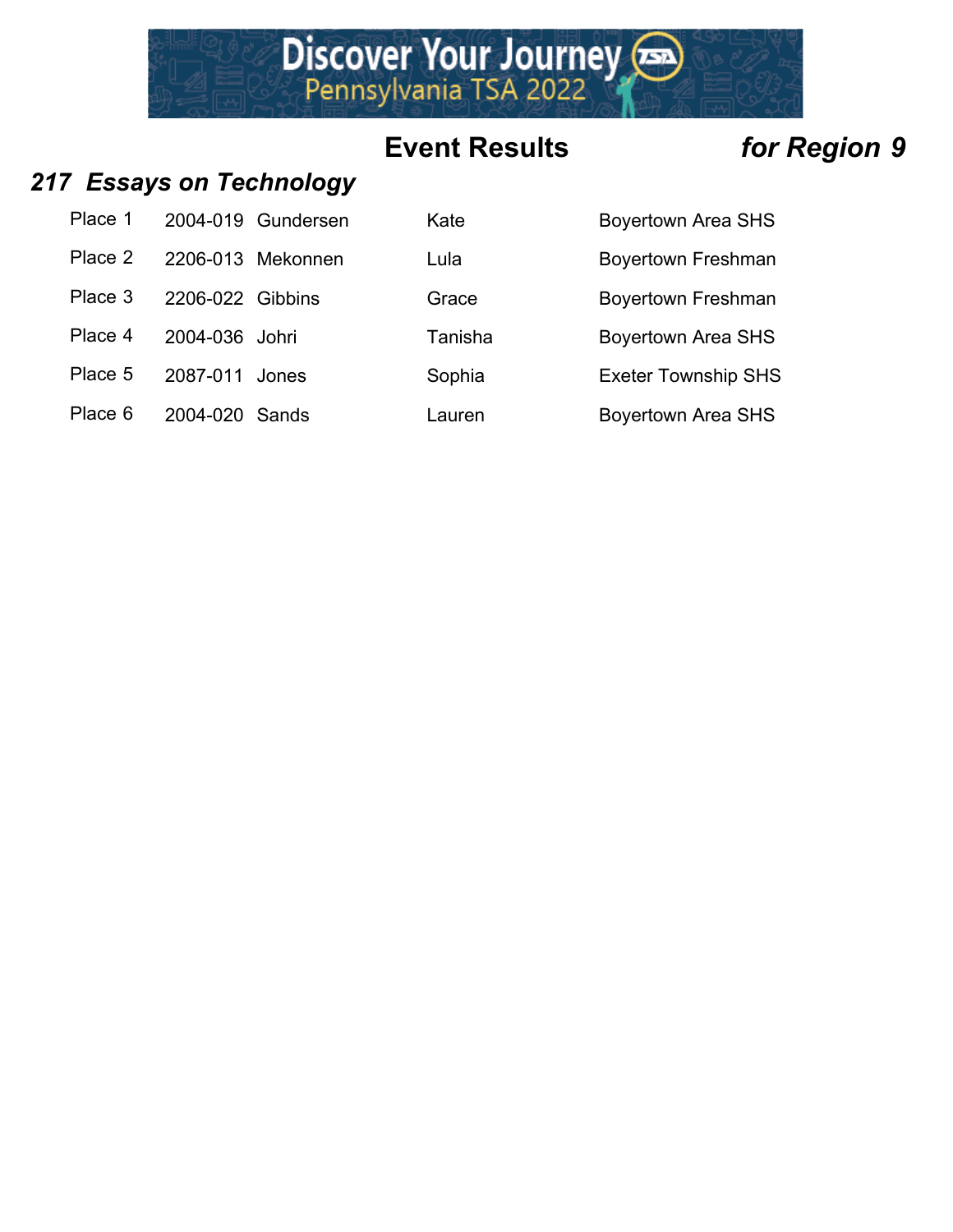

# *218 Extemporaneous Presentation*

| Place 1 | 2206-003 Bellino  |                    | Summer          | <b>Boyertown Freshman</b>  |
|---------|-------------------|--------------------|-----------------|----------------------------|
| Place 2 |                   | 2087-022 Mupparaju | Saishree        | <b>Exeter Township SHS</b> |
| Place 3 | 2004-024 Camp     |                    | Lyndsay         | <b>Boyertown Area SHS</b>  |
| Place 4 | 2195-003 Kauffman |                    | <b>Kristina</b> | Oley Valley HS             |
|         |                   |                    |                 |                            |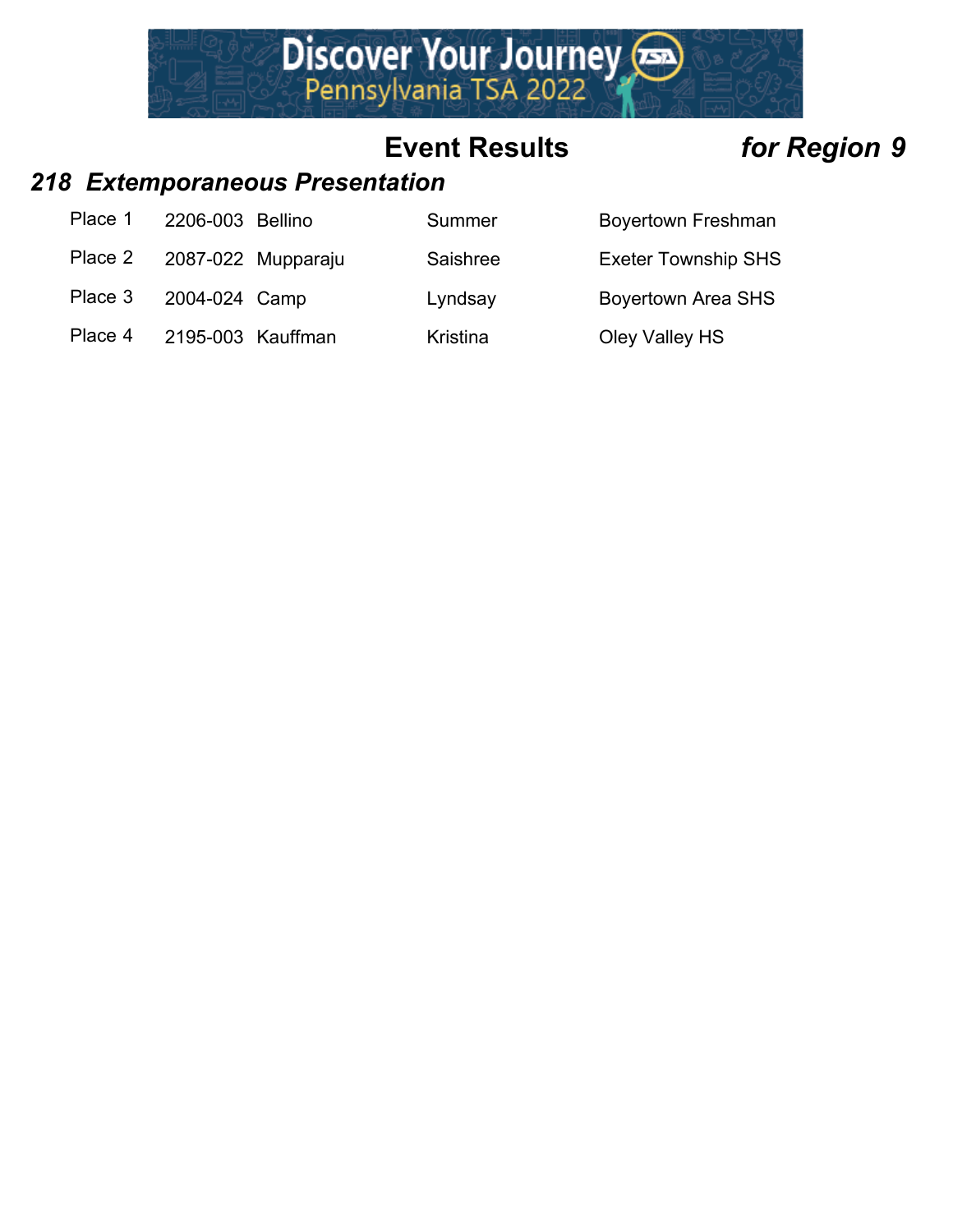

### *219 Fashion Design and Technology*

- Place 1 2206-901 Team A Boyertown Freshman
- Place 2 2151-901 Team A Daniel Boone Area HS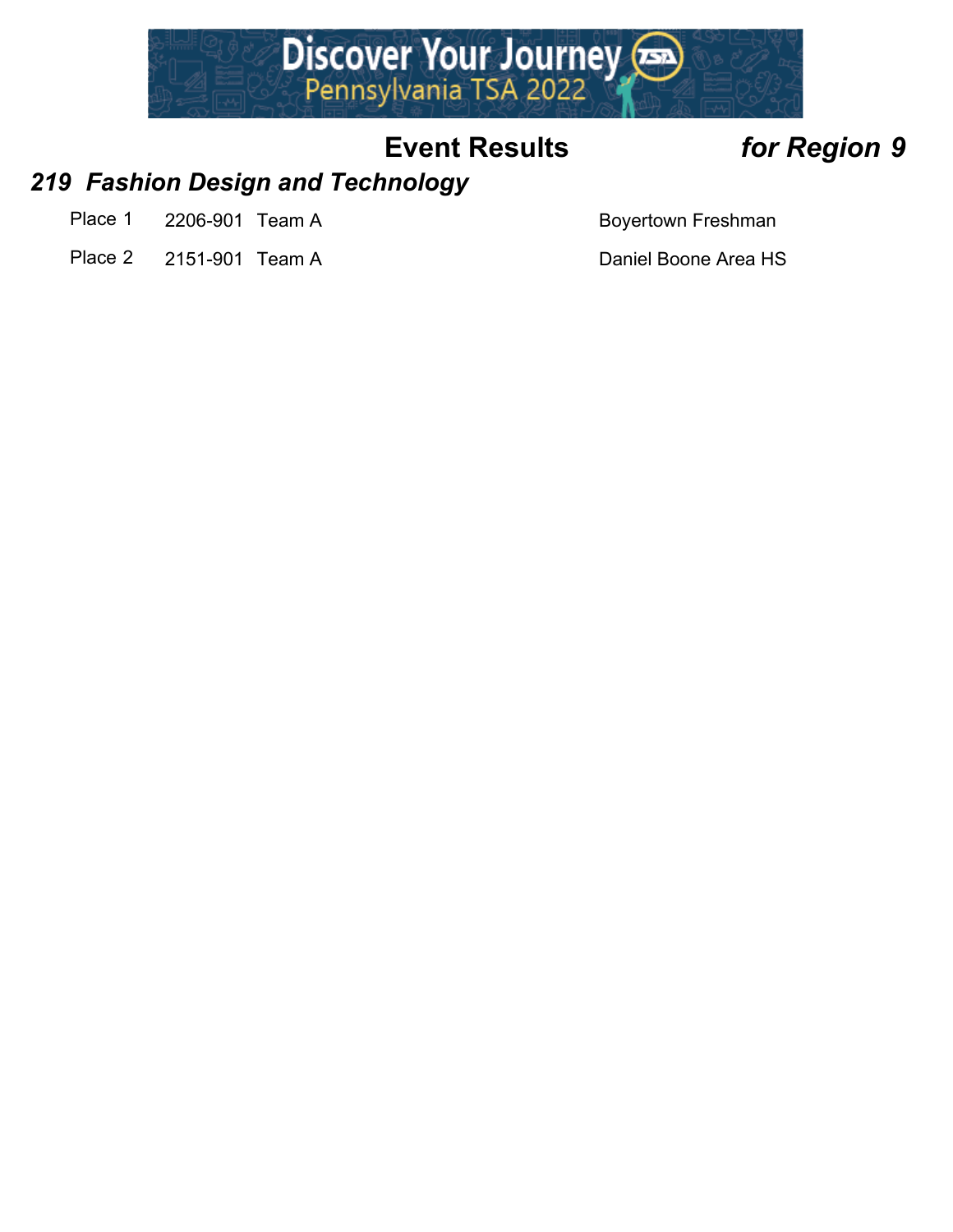Discover Your Journey

### *220 Flight Endurance*

| Place 1  | 2151-002 Kim    | Di |
|----------|-----------------|----|
| Place 2  | 2151-012 Kremer | ls |
| Place 3  | 2195-005 Meals  | ls |
| Place 4  | 2206-009 John   | N  |
| Place 5  | 2206-018 Ramsey | R  |
| Place 6  | 2206-015 Peifer | Bı |
| Place 7  | 2047-006 FEHNEL | ΤI |
| Place 8  | 2195-004 Vocu   | Li |
| Place 9  | 2063-007 PATEL  | P  |
| Place 10 | 2087-008 Gaters | N  |

| Place 1  | 2151-002 Kim    | David          | Daniel Boone Area HS       |
|----------|-----------------|----------------|----------------------------|
| Place 2  | 2151-012 Kremer | Isaac          | Daniel Boone Area HS       |
| Place 3  | 2195-005 Meals  | Isaiah         | Oley Valley HS             |
| Place 4  | 2206-009 John   | <b>Nolan</b>   | <b>Boyertown Freshman</b>  |
| Place 5  | 2206-018 Ramsey | Robbie         | <b>Boyertown Freshman</b>  |
| Place 6  | 2206-015 Peifer | <b>Brodie</b>  | <b>Boyertown Freshman</b>  |
| Place 7  | 2047-006 FEHNEL | <b>THOMAS</b>  | <b>Upper Perkiomen HS</b>  |
| Place 8  | 2195-004 Vocu   | Lia            | Oley Valley HS             |
| Place 9  | 2063-007 PATEL  | <b>PRUTHVI</b> | Stroudsburg HS             |
| Place 10 | 2087-008 Gaters | <b>Noah</b>    | <b>Exeter Township SHS</b> |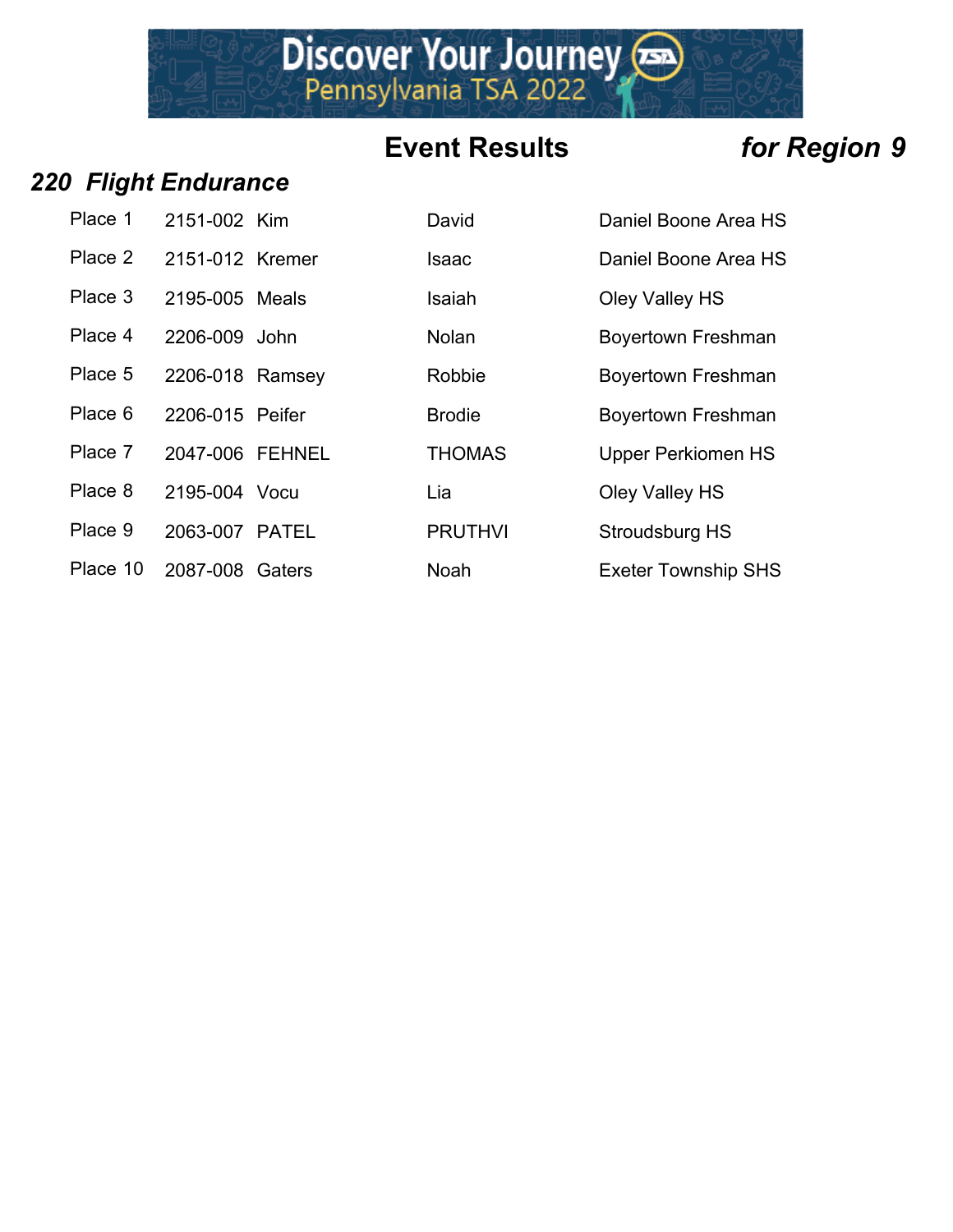# Discover Your Journey

# **Event Results** *for Region 9*

### *221 Forensic Science*

- Place 1 2004-903 Team C Boyertown Area SHS
- Place 2 2047-902 Team B Upper Perkiomen HS
- 
- 
- Place 4 2195-901 Team A Cley Valley HS
- Place 5 2004-901 Team A Boyertown Area SHS
- Place 6 2151-901 Team A Daniel Boone Area HS
- Place 7 2206-902 Team B Boyertown Freshman
- Place 8 2206-901 Team A Boyertown Freshman
- 
- 
- Place 3 2063-901 Team A Stroudsburg HS
	-
	-
	-
	-
	-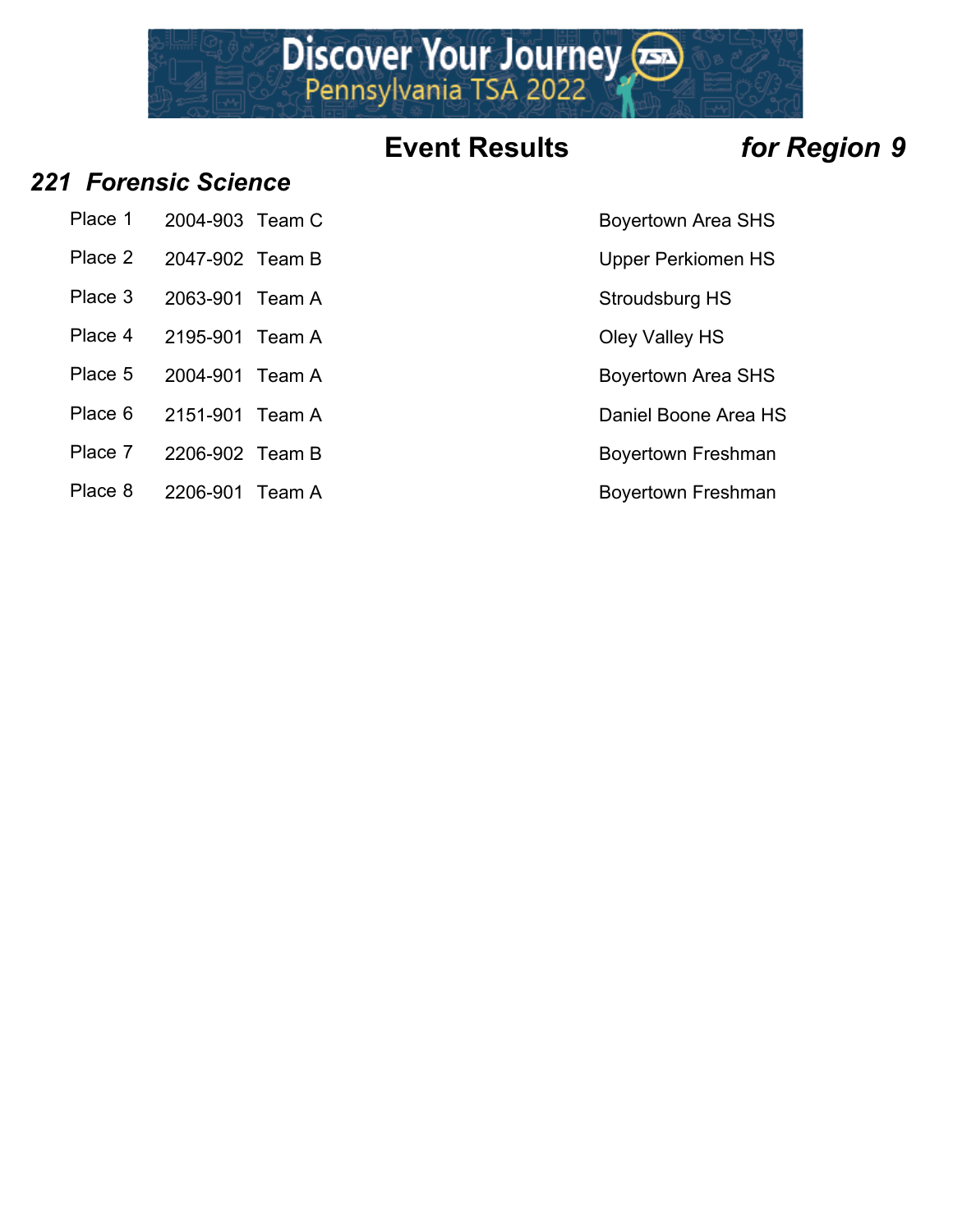

### *222 Future Technology & Engineering Teacher*

Place 1 2004-020 Sands Lauren Boyertown Area SHS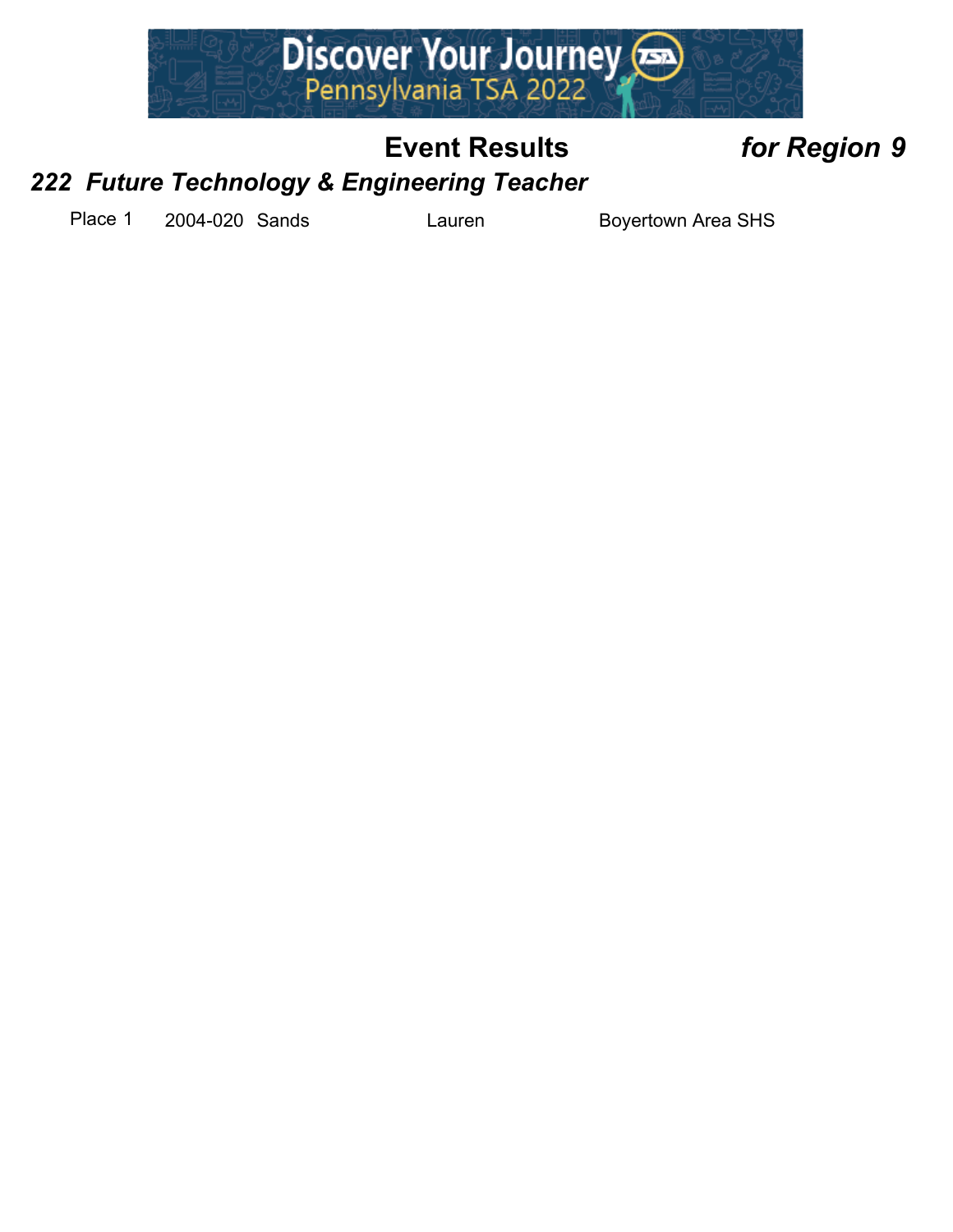

### *225 Music Production*

- Place 1 2222-901 Team A Moravian Academy HS
- Place 2 2063-902 Team B Stroudsburg HS
- Place 3 2063-903 Team C Stroudsburg HS
- 
- Place 4 2063-901 Team A Stroudsburg HS
- Place 5 2195-901 Team A Cley Valley HS
- Place 6 2004-901 Team A Boyertown Area SHS
- 
- 
- 
- 
- 
-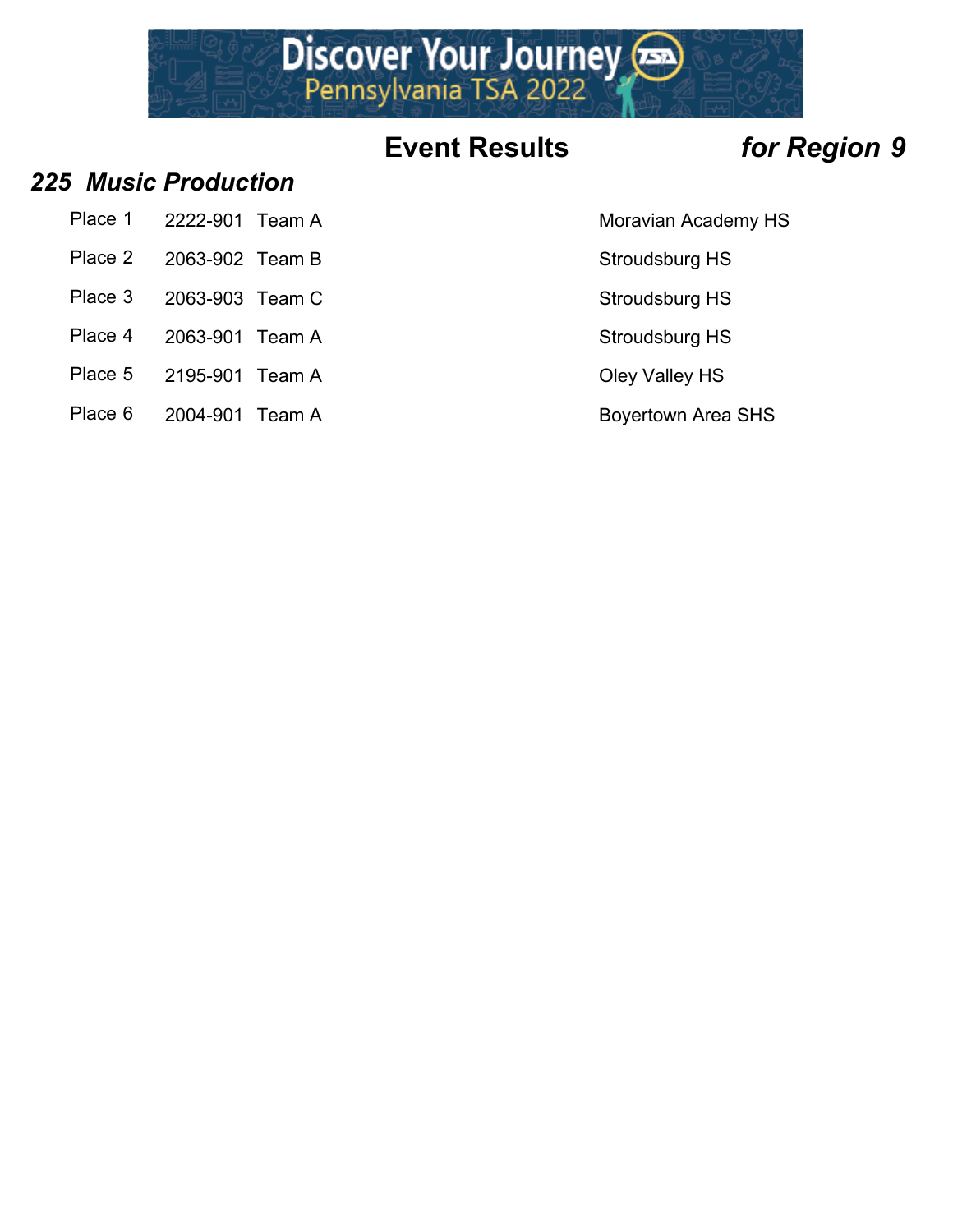

### *227 Photographic Technology*

| Place 1 | 2004-002 Martin    | Madison | <b>Boyertown Area SHS</b>  |
|---------|--------------------|---------|----------------------------|
| Place 2 | 2087-013 Keperling | Hailey  | <b>Exeter Township SHS</b> |
| Place 3 | 2004-024 Camp      | Lyndsay | <b>Boyertown Area SHS</b>  |
| Place 4 | 2206-012 Maraldo   | Sofia   | <b>Boyertown Freshman</b>  |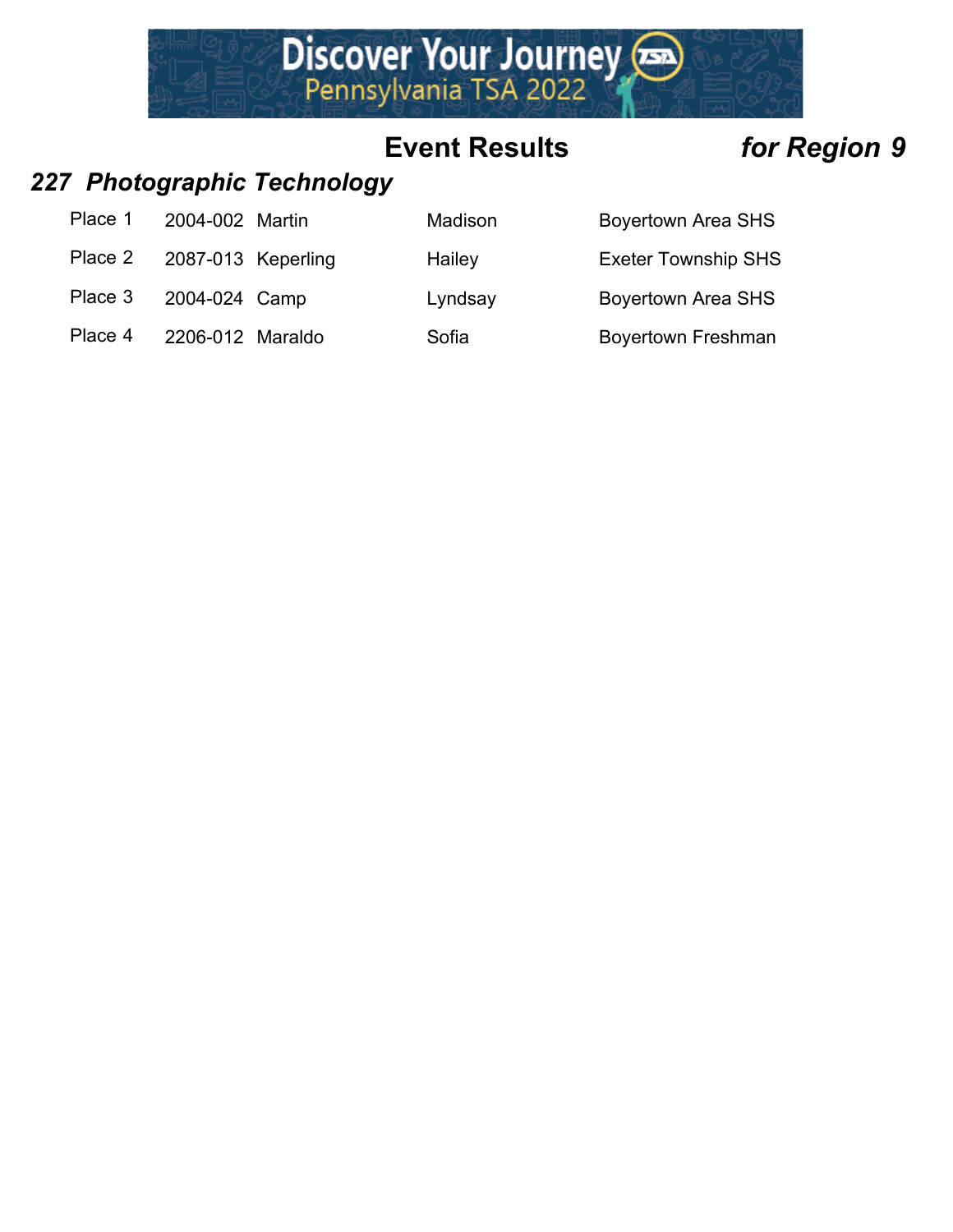

### *228 Prepared Presentation*

|         | Place 1 2111-017 Ramut    | <b>Dominik</b> | Easton Area HS             |
|---------|---------------------------|----------------|----------------------------|
|         | Place 2 2206-013 Mekonnen | Lula           | <b>Boyertown Freshman</b>  |
| Place 3 | 2004-034 Peredo           | Sofia          | <b>Boyertown Area SHS</b>  |
| Place 4 | 2087-015 Kunduru          | Hansika        | <b>Exeter Township SHS</b> |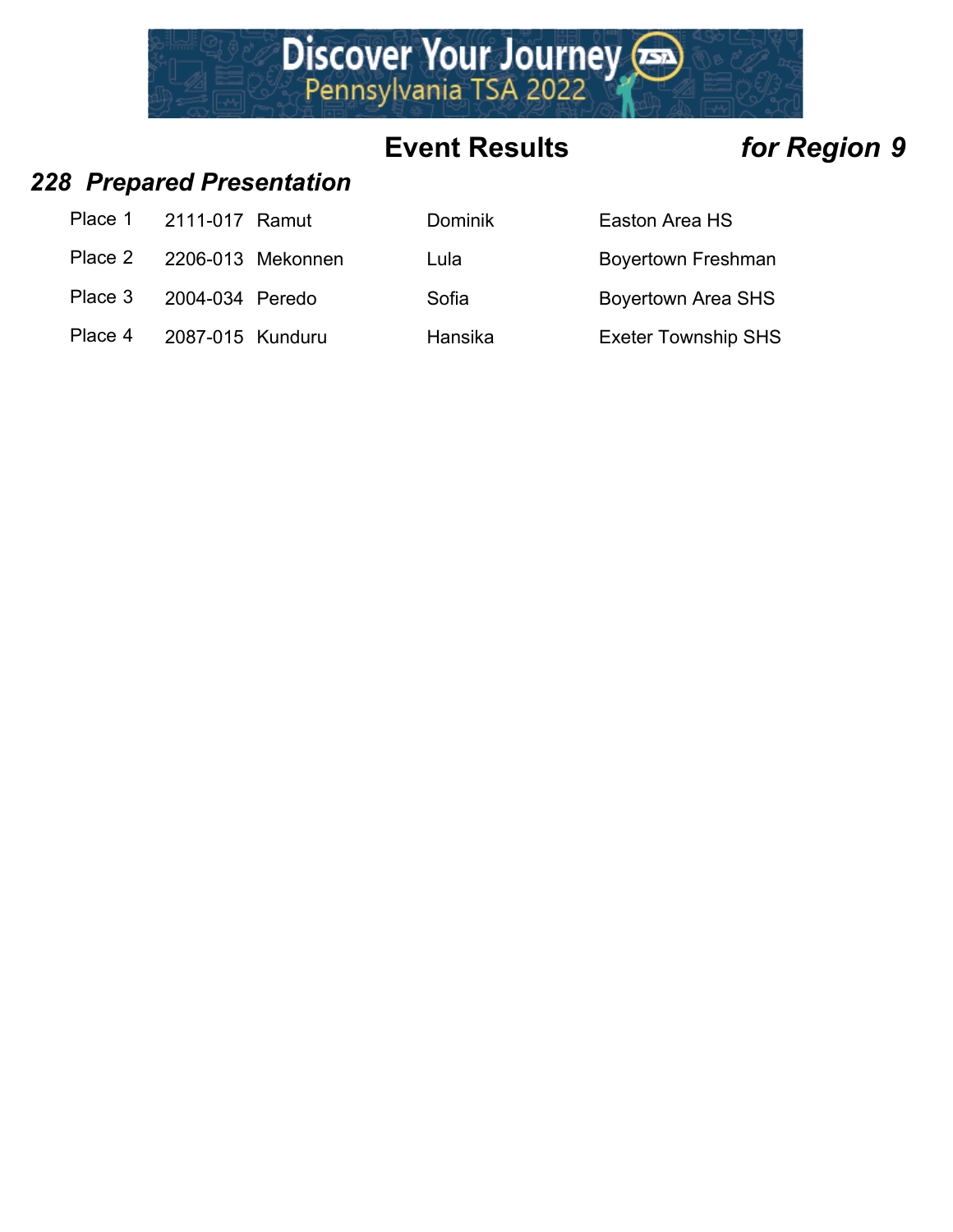# Discover Your Journey

# **Event Results** *for Region 9*

### *229 Promotional Design*

| Place 1 | 2206-022 Gibbins |                      |
|---------|------------------|----------------------|
| Place 2 |                  | 2151-011 Cappelletti |
| Place 3 | 2206-012 Maraldo |                      |
| Place 4 | 2206-010 Liang   |                      |
| Place 5 | 2151-003 Lavenia |                      |

| Place 1 | 2206-022 Gibbins |                      | Grace     | <b>Boyertown Freshman</b> |
|---------|------------------|----------------------|-----------|---------------------------|
| Place 2 |                  | 2151-011 Cappelletti | Alexia    | Daniel Boone Area HS      |
| Place 3 | 2206-012 Maraldo |                      | Sofia     | <b>Boyertown Freshman</b> |
| Place 4 | 2206-010 Liang   |                      | Milly     | <b>Boyertown Freshman</b> |
| Place 5 | 2151-003 Lavenia |                      | Alexandra | Daniel Boone Area HS      |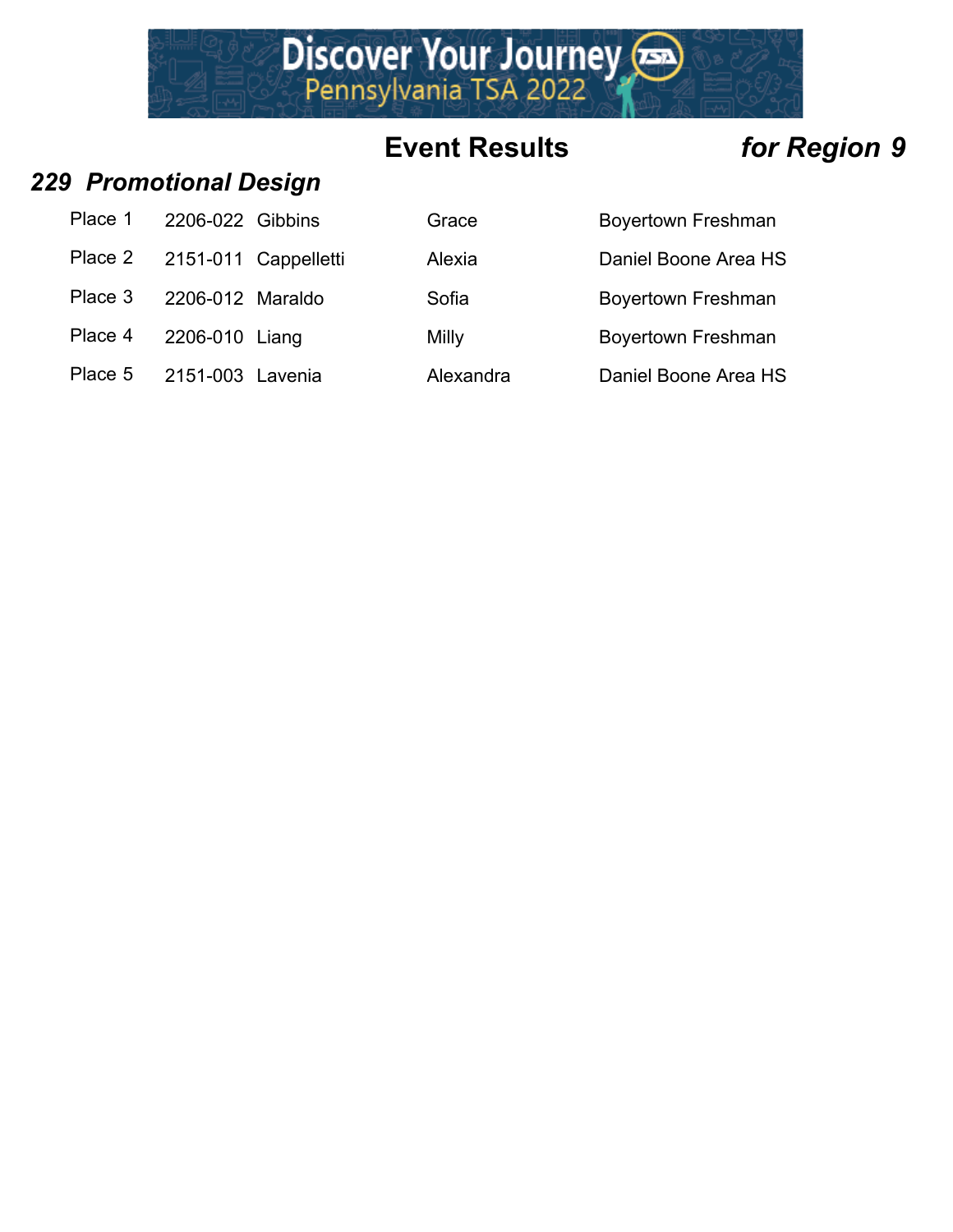

### *230 Scientific Visualization (SciVis)*

- Place 1 2004-901 Team A Boyertown Area SHS
- Place 2 2004-902 Team B Boyertown Area SHS
- Place 3 2087-901 Team A Exeter Township SHS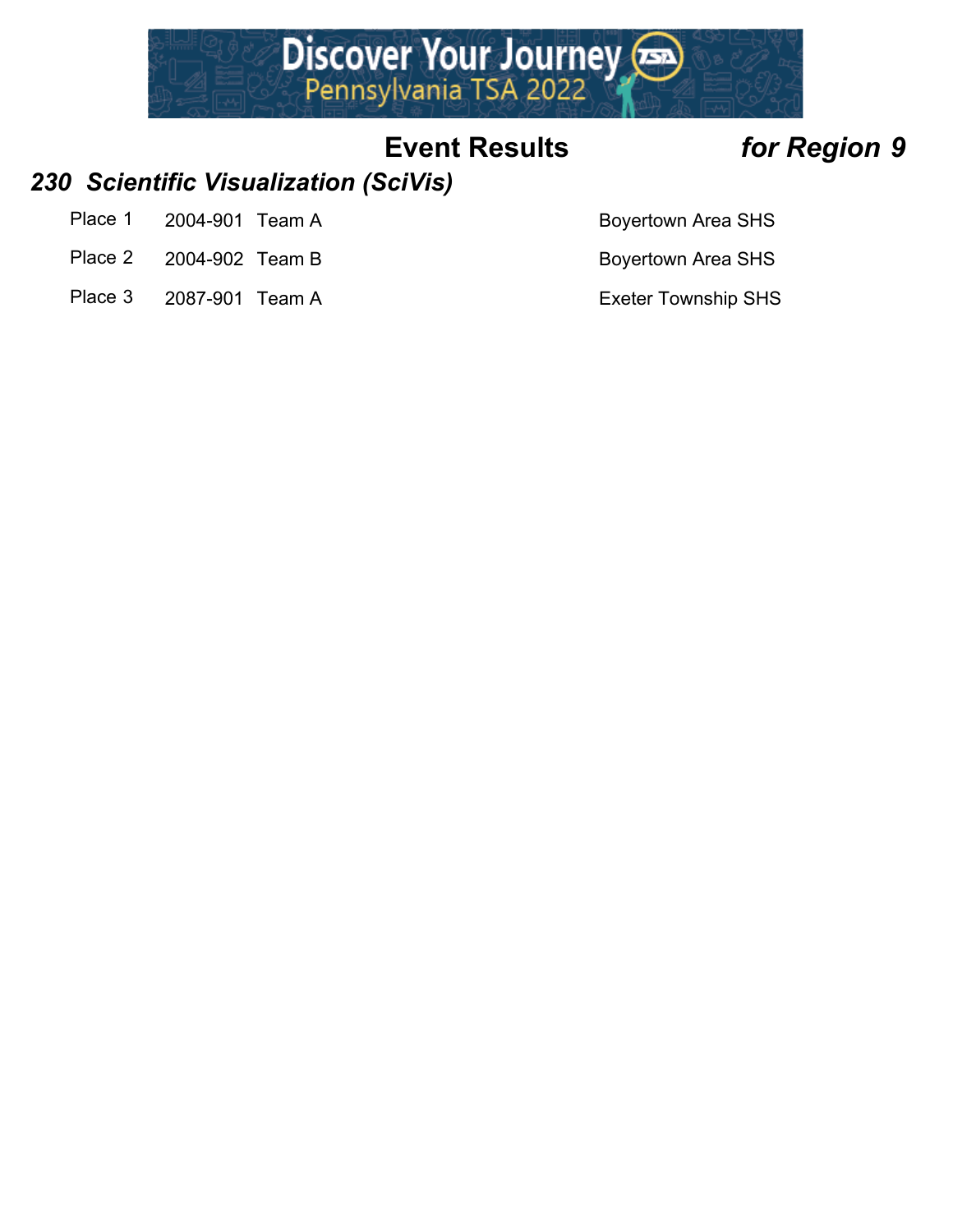

### *231 Software Development*

- Place 1 2063-901 Team A Stroudsburg HS
- Place 2 2206-901 Team A Boyertown Freshman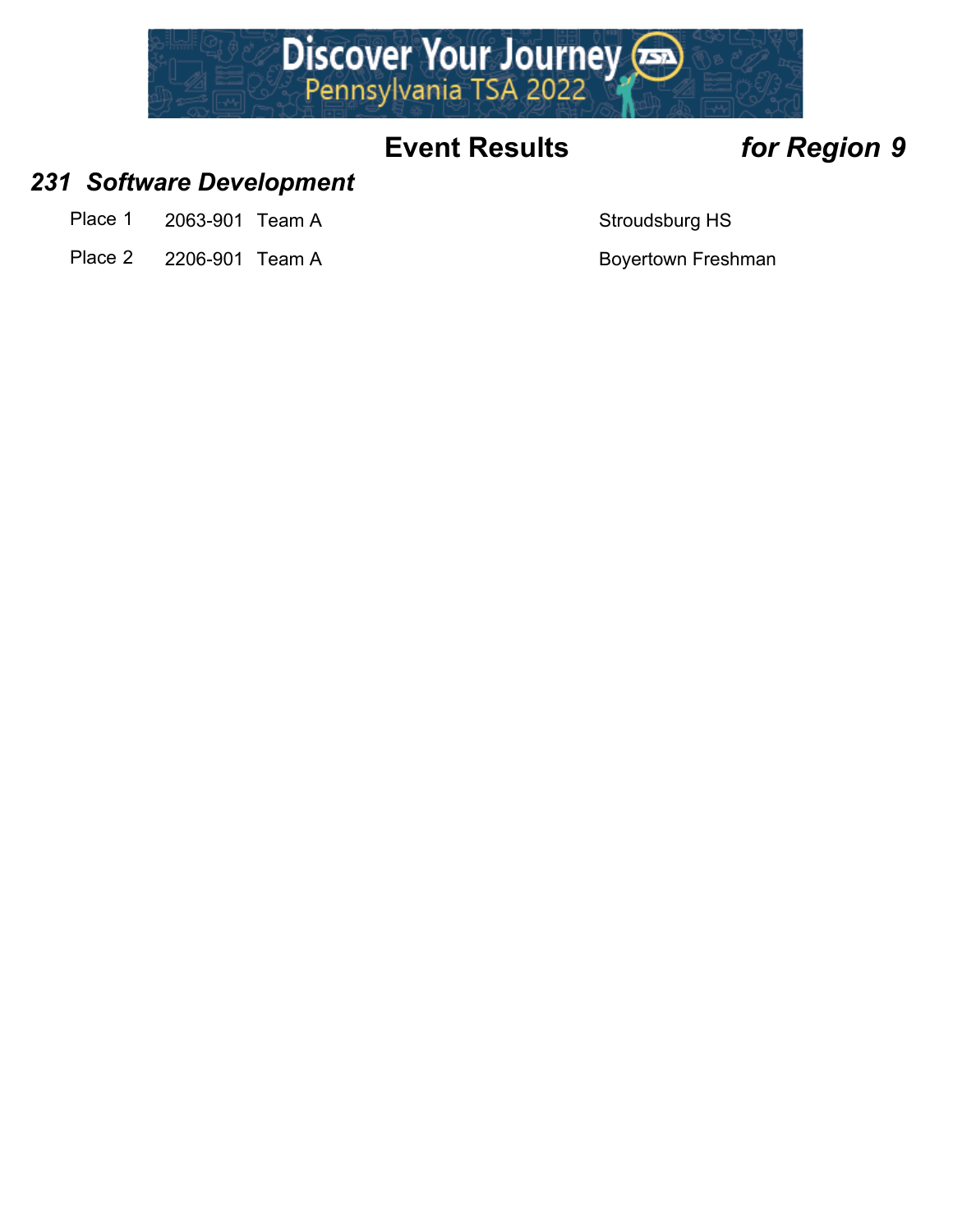

### *232 Structural Design & Engineering*

- Place 1 2151-902 Team B Daniel Boone Area HS
- Place 2 2004-904 Team D Boyertown Area SHS
- Place 3 2151-901 Team A Daniel Boone Area HS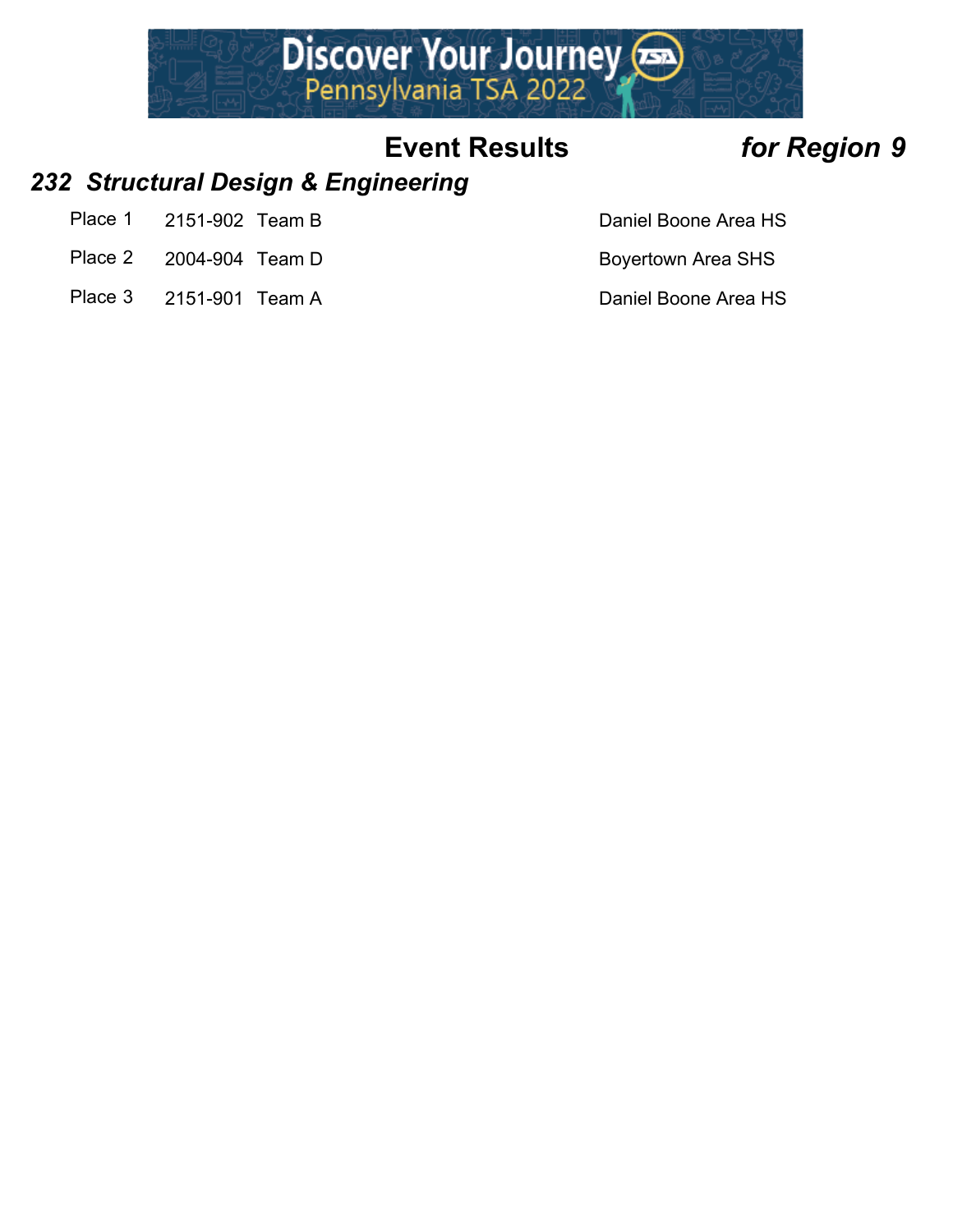# Discover Your Journey

# **Event Results** *for Region 9*

### *235 Technology Problem Solving*

| Place 1 | 2149-901 Team A |  |
|---------|-----------------|--|
|         |                 |  |

- Place 2 2111-901 Team A Easton Area HS
- Place 3 2063-901 Team A Stroudsburg HS
- Place 4 2151-902 Team B Daniel Boone Area HS
- Place 5 2206-901 Team A Boyertown Freshman
- 
- Place 7 2047-901 Team A Upper Perkiomen HS
- Place 8 2151-901 Team A Daniel Boone Area HS

East Stroudsburg HS North

Place 6 2149-902 Team B East Stroudsburg HS North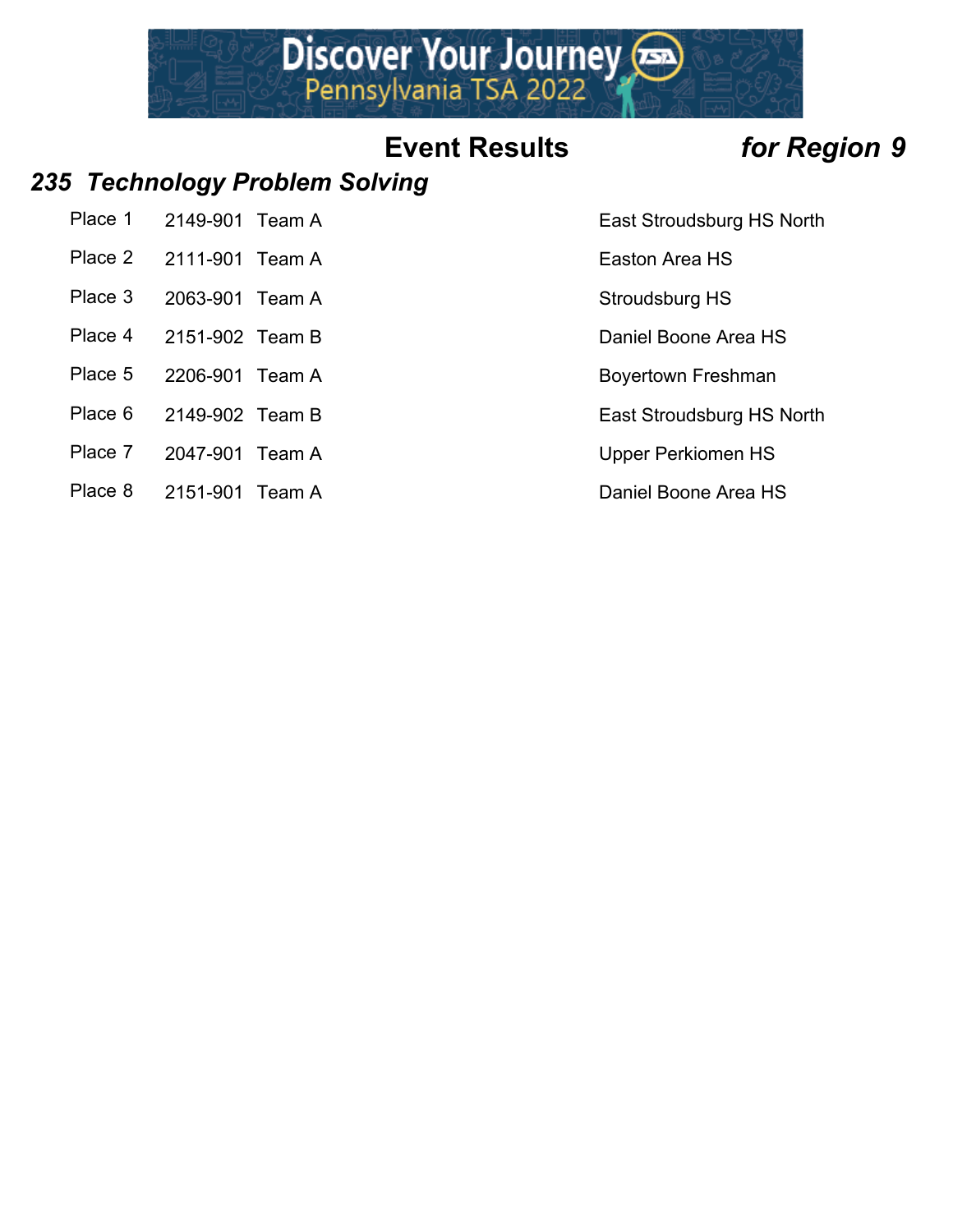

### *236 Transportation Modeling*

| Place 1 | 2087-012 Kauffman |                   | Zachary      | <b>Exeter Township SHS</b> |
|---------|-------------------|-------------------|--------------|----------------------------|
| Place 2 | 2004-037          | Klass             | Dylan        | <b>Boyertown Area SHS</b>  |
| Place 3 | 2047-013 SHANIL   |                   | <b>SAJIN</b> | <b>Upper Perkiomen HS</b>  |
| Place 4 | 2004-031          | <b>Black</b>      | Richard      | <b>Boyertown Area SHS</b>  |
| Place 5 |                   | 2047-002 BISSCHOP | <b>REECE</b> | <b>Upper Perkiomen HS</b>  |
| Place 6 | 2151-009          | Vitabile          | Kayla        | Daniel Boone Area HS       |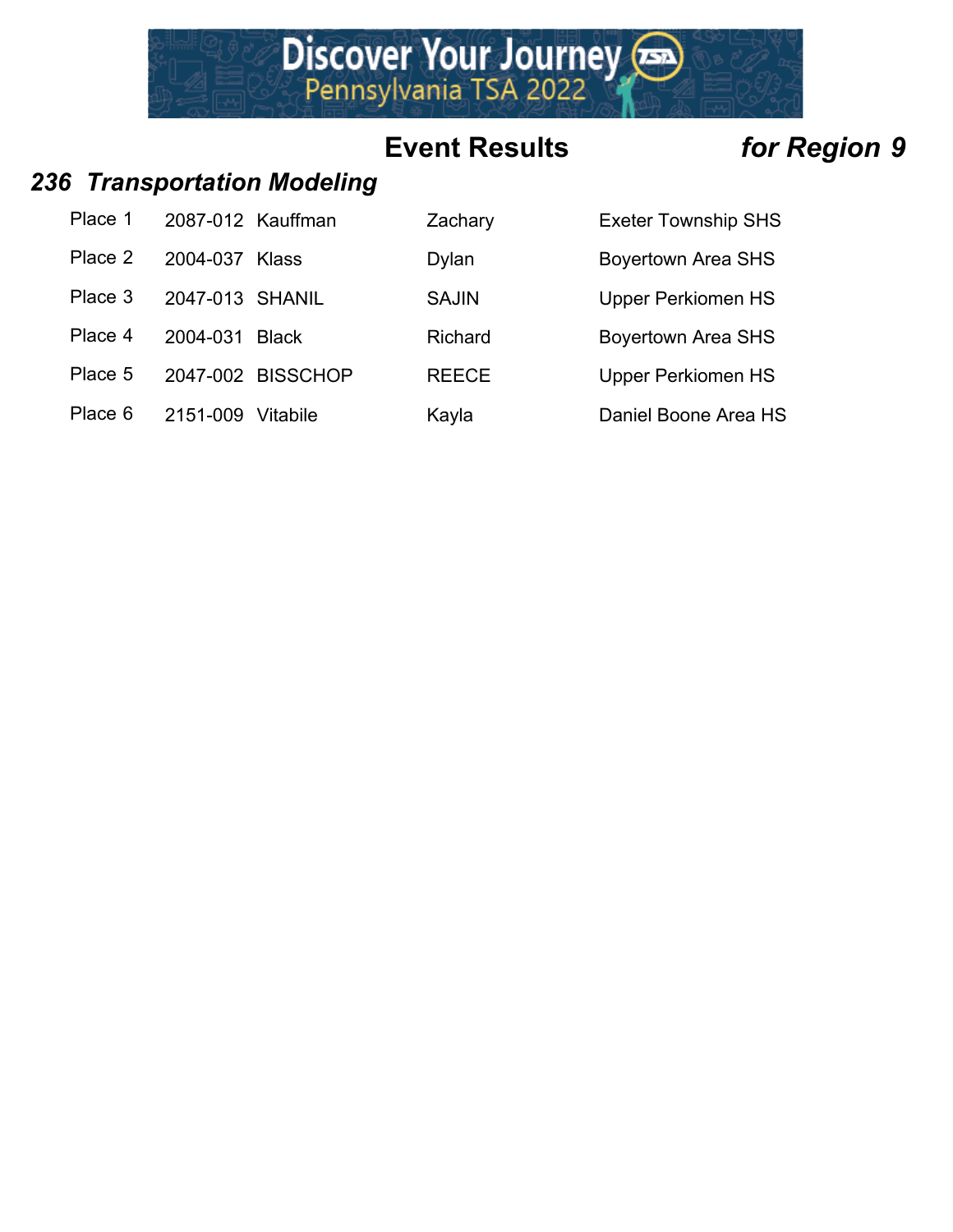

### *237 Video Game Design*

- Place 1 2004-902 Team B Boyertown Area SHS
- Place 2 2004-901 Team A Boyertown Area SHS
- Place 3 2087-901 Team A Exeter Township SHS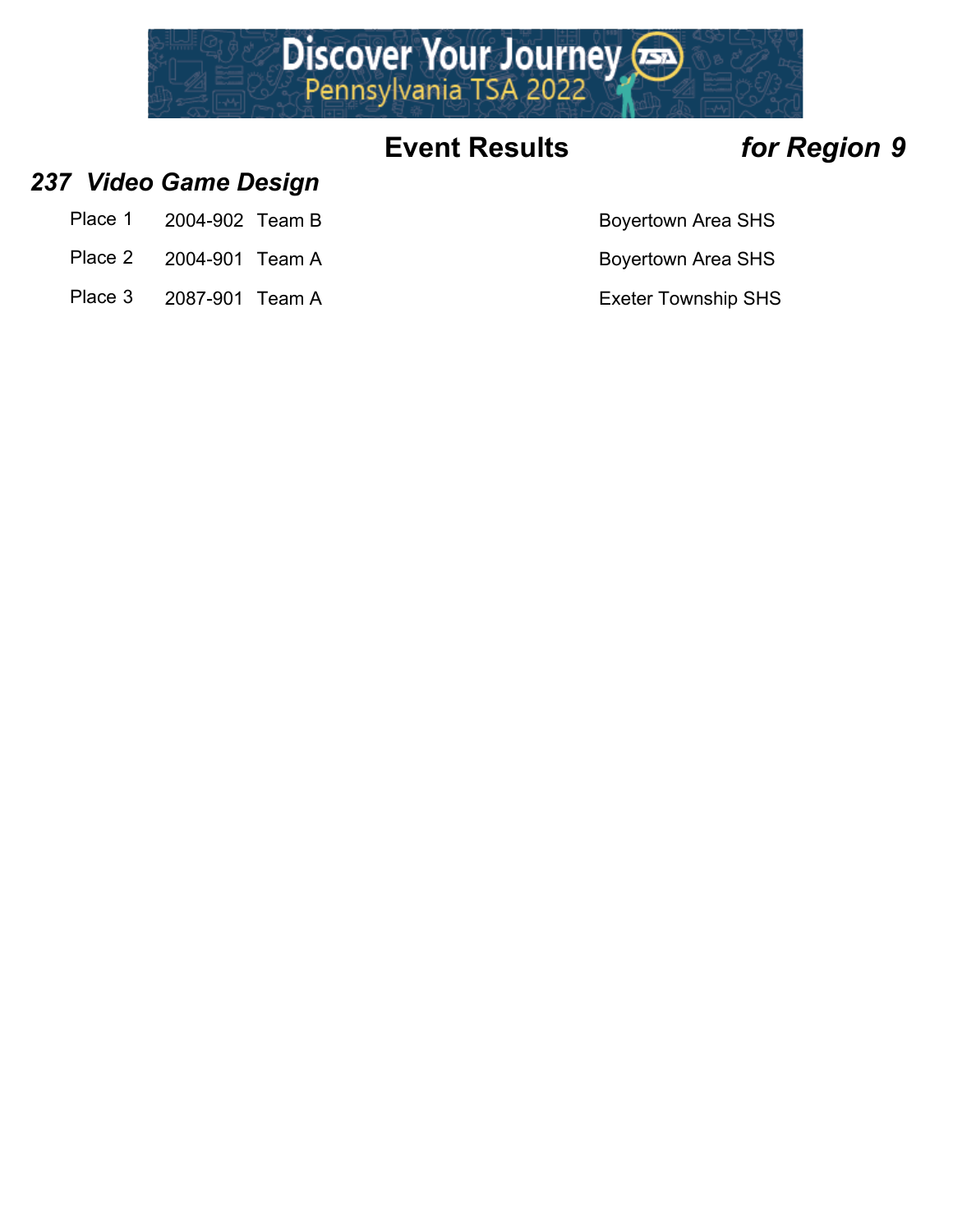

### *238 Webmaster*

- Place 1 2222-901 Team A Moravian Academy HS
- Place 2 2151-901 Team A Daniel Boone Area HS
- Place 3 2087-901 Team A Exeter Township SHS
- Place 4 2004-901 Team A Boyertown Area SHS
- 
- 
- -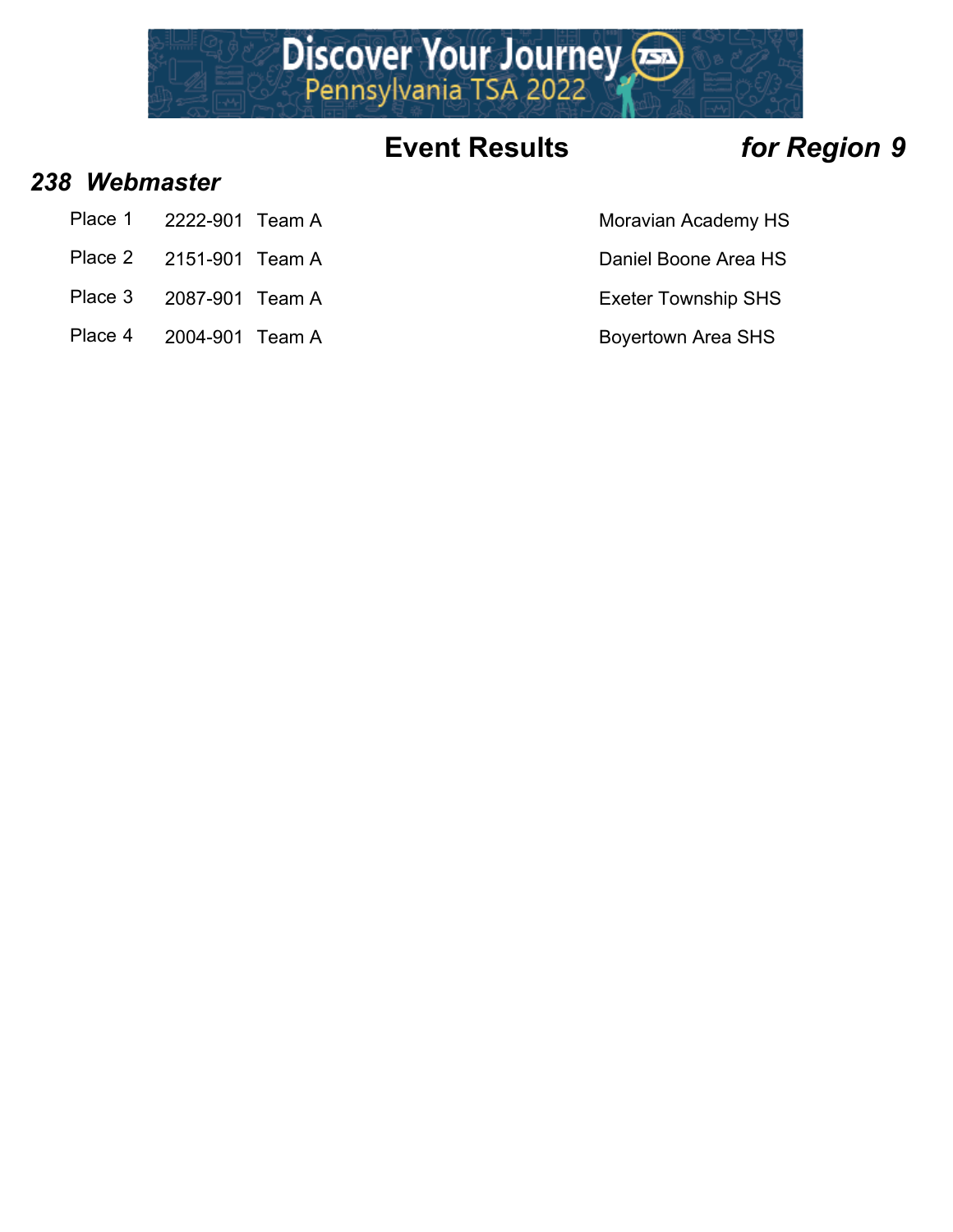

### *254 PA - Materials Process*

- Place 1 2149-003 Sokolowski Andrew East Stroudsburg HS North
- Place 2 2151-011 Cappelletti Alexia Daniel Boone Area HS

Place 3 2004-039 Heydt Christopher Boyertown Area SHS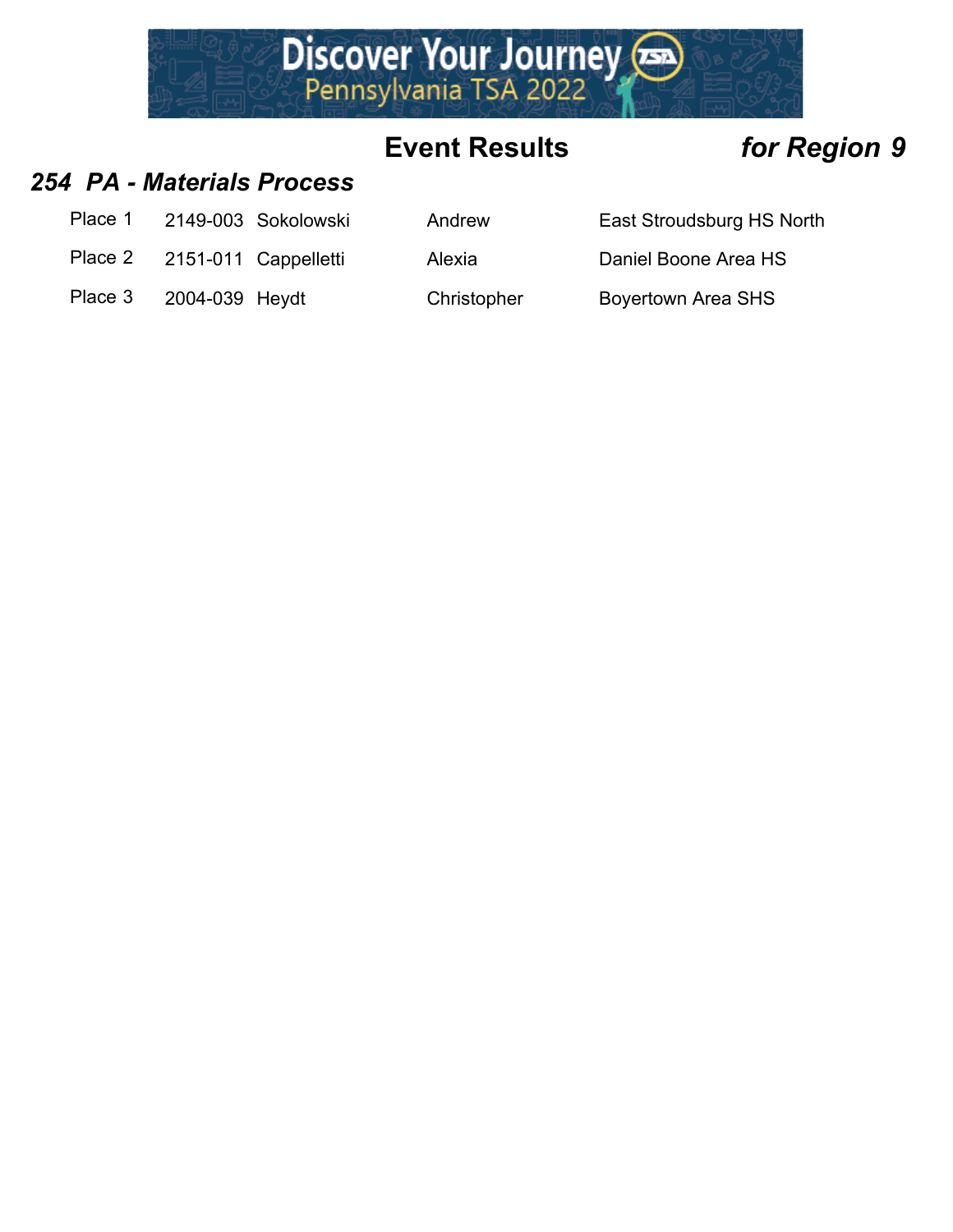

### *256 PA - Robotics*

- Place 1 2149-901 Team A **East Stroudsburg HS North**
- Place 2 2051-901 Team A Bangor Area HS
- 
- 
- 
- Place 5 2004-902 Team B Boyertown Area SHS
- Place 6 2047-901 Team A Upper Perkiomen HS
- 
- 
- Place 3 2004-901 Team A Boyertown Area SHS
- Place 4 2149-903 Team C East Stroudsburg HS North
	-
	-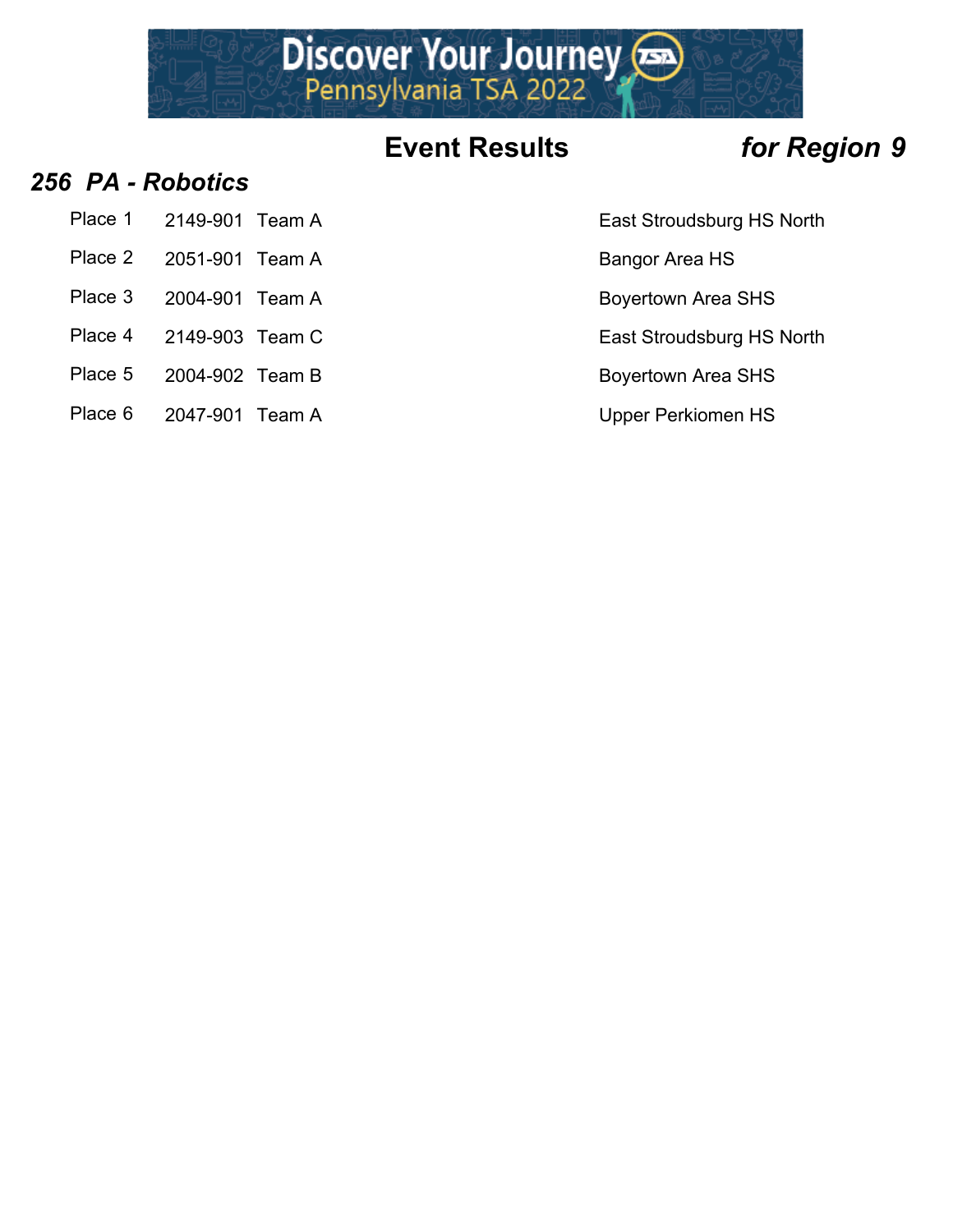

### *257 PA - Safety Illustration*

| Place 1 | 2206-010 Liang |                          | <b>Milly</b>   | <b>Boyertown Freshman</b> |
|---------|----------------|--------------------------|----------------|---------------------------|
| Place 2 | 2151-004 Le    |                          | <b>Brianna</b> | Daniel Boone Area HS      |
| Place 3 | 2004-006 Young |                          | Caroline       | <b>Boyertown Area SHS</b> |
| Place 4 |                | 2004-026 Rajendrackumaar | Mathurtion     | <b>Boyertown Area SHS</b> |
| Place 5 |                | 2063-004 HAGGERTY        | <b>JAMES</b>   | Stroudsburg HS            |
| Place 6 | 2004-031       | <b>Black</b>             | <b>Richard</b> | <b>Boyertown Area SHS</b> |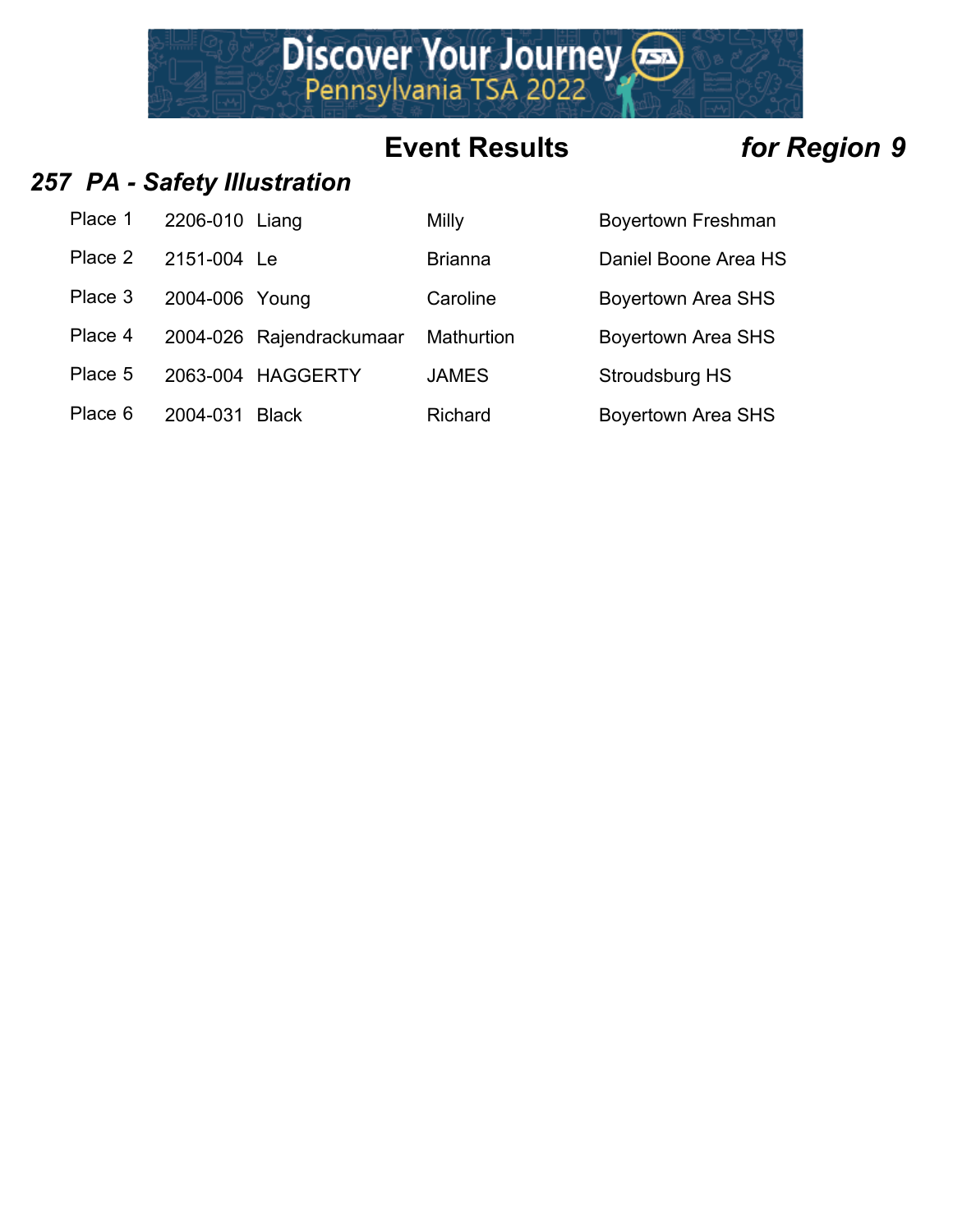Discover Your Journey

### *271 Chapter Team - Written*

| Place 1  |                          | 2063-006 MORGAN    |
|----------|--------------------------|--------------------|
| Place 2  | 2004-040 Famous          |                    |
| Place 3  | 2063-007 PATEL           |                    |
| Place 4  | 2004-031 Black           |                    |
| Place 5  | 2004-002 Martin          |                    |
| Place 6  | 2151-004 Le              |                    |
|          | Place 7 2206-003 Bellino |                    |
| Place 8  | 2151-015 Worrall         |                    |
| Place 9  |                          | 2206-004 Carmichae |
|          | Place 10 2206-019 Smith  |                    |
| Place 11 | 2004-036 Johri           |                    |

| Place 1  |                  | 2063-006 MORGAN     | <b>CASIMIR</b> | Stroudsburg HS            |
|----------|------------------|---------------------|----------------|---------------------------|
| Place 2  | 2004-040 Famous  |                     | Lucas          | <b>Boyertown Area SHS</b> |
| Place 3  | 2063-007 PATEL   |                     | <b>PRUTHVI</b> | Stroudsburg HS            |
| Place 4  | 2004-031         | Black               | Richard        | <b>Boyertown Area SHS</b> |
| Place 5  | 2004-002 Martin  |                     | Madison        | <b>Boyertown Area SHS</b> |
| Place 6  | 2151-004 Le      |                     | <b>Brianna</b> | Daniel Boone Area HS      |
| Place 7  | 2206-003 Bellino |                     | Summer         | <b>Boyertown Freshman</b> |
| Place 8  | 2151-015 Worrall |                     | Cali           | Daniel Boone Area HS      |
| Place 9  |                  | 2206-004 Carmichael | Ava            | <b>Boyertown Freshman</b> |
| Place 10 | 2206-019 Smith   |                     | <b>Mckenna</b> | <b>Boyertown Freshman</b> |
| Place 11 | 2004-036 Johri   |                     | Tanisha        | <b>Boyertown Area SHS</b> |